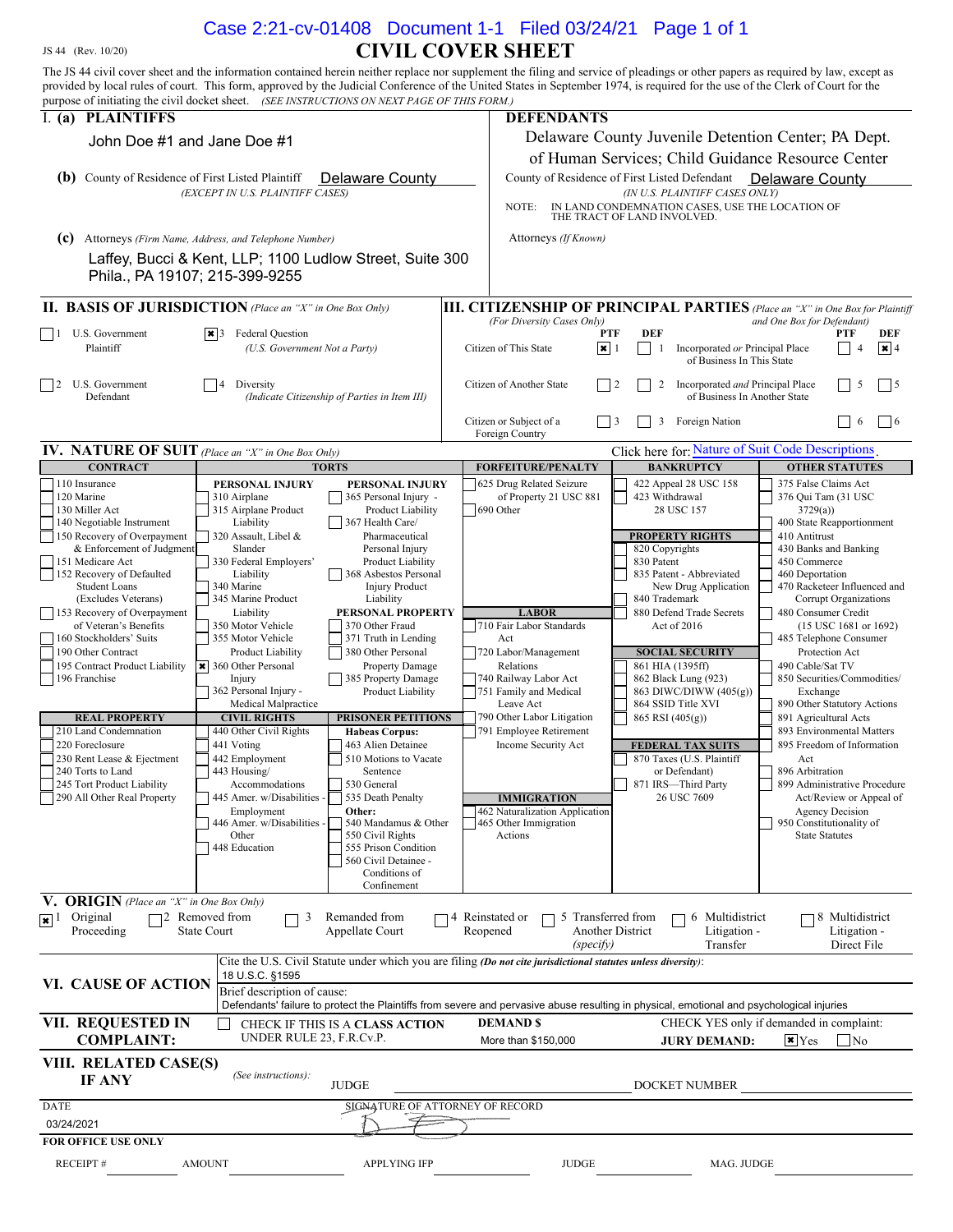#### **UNITED STATES DISTRICT COURT FOR THE EASTERN DISTRICT OF PENNSYLVANIA** Case 2:21-cv-01408 Document 1-2 Filed 03/24/21 Page 1 of 1

#### **DESIGNATION FORM**

*(to be used by counsel or pro se plaintiff to indicate the category of the case for the purpose of assignment to the appropriate calendar)*

 $_{\rm Address\ of\ Plaintiff.}$  C/O Laffey, Bucci & Kent, LLP 1100 Ludlow Street, Suite 300, Phila. PA 19107

Address of Defendant: **Example 2018** 370 Middletown Road, Lima, PA, 19037

Place of Accident, Incident or Transaction: **Lace County Juvenile Justice Center** 

| <b>RELATED CASE, IF ANY:</b>                                                                                                                                                                                                                                                                                                                                                                       |                                                                                                                                                                                                                                                                                                                                                                                                                                                                                                                                                                                                                                         |                                 |  |  |  |
|----------------------------------------------------------------------------------------------------------------------------------------------------------------------------------------------------------------------------------------------------------------------------------------------------------------------------------------------------------------------------------------------------|-----------------------------------------------------------------------------------------------------------------------------------------------------------------------------------------------------------------------------------------------------------------------------------------------------------------------------------------------------------------------------------------------------------------------------------------------------------------------------------------------------------------------------------------------------------------------------------------------------------------------------------------|---------------------------------|--|--|--|
|                                                                                                                                                                                                                                                                                                                                                                                                    |                                                                                                                                                                                                                                                                                                                                                                                                                                                                                                                                                                                                                                         | Date Terminated:                |  |  |  |
|                                                                                                                                                                                                                                                                                                                                                                                                    | Civil cases are deemed related when Yes is answered to any of the following questions:                                                                                                                                                                                                                                                                                                                                                                                                                                                                                                                                                  |                                 |  |  |  |
| 1.<br>previously terminated action in this court?                                                                                                                                                                                                                                                                                                                                                  | Is this case related to property included in an earlier numbered suit pending or within one year                                                                                                                                                                                                                                                                                                                                                                                                                                                                                                                                        | Yes                             |  |  |  |
| 2.                                                                                                                                                                                                                                                                                                                                                                                                 | Does this case involve the same issue of fact or grow out of the same transaction as a prior suit<br>pending or within one year previously terminated action in this court?                                                                                                                                                                                                                                                                                                                                                                                                                                                             | Yes                             |  |  |  |
| 3.                                                                                                                                                                                                                                                                                                                                                                                                 | Does this case involve the validity or infringement of a patent already in suit or any earlier<br>numbered case pending or within one year previously terminated action of this court?                                                                                                                                                                                                                                                                                                                                                                                                                                                  | Yes                             |  |  |  |
| 4.<br>case filed by the same individual?                                                                                                                                                                                                                                                                                                                                                           | Is this case a second or successive habeas corpus, social security appeal, or pro se civil rights                                                                                                                                                                                                                                                                                                                                                                                                                                                                                                                                       | Yes  <br>No Ia                  |  |  |  |
| I certify that, to my knowledge, the within case $\Box$ is $\Box$ is not related to any case now pending or within one year previously terminated action in<br>this court except as noted above.<br>DATE: 03/24/2021<br>94221                                                                                                                                                                      |                                                                                                                                                                                                                                                                                                                                                                                                                                                                                                                                                                                                                                         |                                 |  |  |  |
|                                                                                                                                                                                                                                                                                                                                                                                                    | Attorney-at-Law / Pro Se Plaintiff                                                                                                                                                                                                                                                                                                                                                                                                                                                                                                                                                                                                      | Attorney I.D. # (if applicable) |  |  |  |
| CIVIL: (Place a $\sqrt{ }$ in one category only)                                                                                                                                                                                                                                                                                                                                                   |                                                                                                                                                                                                                                                                                                                                                                                                                                                                                                                                                                                                                                         |                                 |  |  |  |
| <b>Federal Question Cases:</b><br>A.<br>1.<br>2.<br><b>FELA</b><br>3 <sub>1</sub><br>4.<br>Antitrust<br>5.<br>Patent<br>Г<br>6.<br>7.<br>Civil Rights<br>8. Habeas Corpus<br>Г<br>Securities Act(s) Cases<br>9.<br>Г                                                                                                                                                                               | <b>Diversity Jurisdiction Cases:</b><br>В.<br>Indemnity Contract, Marine Contract, and All Other Contracts<br>Insurance Contract and Other Contracts<br>1.<br>2.<br>Airplane Personal Injury<br>Jones Act-Personal Injury<br>3. Assault, Defamation<br>4. Marine Personal Injury<br>5. Motor Vehicle Personal Injury<br>assault<br>6. Other Personal Injury (Please specify):<br>Labor-Management Relations<br>$\overline{\mathsf{K}}$<br>7. Products Liability<br>8. Products Liability - Asbestos<br>All other Diversity Cases<br>9.<br>10. Social Security Review Cases<br>11. All other Federal Question Cases<br>(Please specify): |                                 |  |  |  |
| <b>ARBITRATION CERTIFICATION</b>                                                                                                                                                                                                                                                                                                                                                                   |                                                                                                                                                                                                                                                                                                                                                                                                                                                                                                                                                                                                                                         |                                 |  |  |  |
| (The effect of this certification is to remove the case from eligibility for arbitration.)<br>Brian D. Kent<br>_, counsel of record or pro se plaintiff, do hereby certify:<br>Pursuant to Local Civil Rule 53.2, $\S$ 3(c) (2), that to the best of my knowledge and belief, the damages recoverable in this civil action case<br>exceed the sum of \$150,000.00 exclusive of interest and costs: |                                                                                                                                                                                                                                                                                                                                                                                                                                                                                                                                                                                                                                         |                                 |  |  |  |
| Relief other than monetary damages is sought.                                                                                                                                                                                                                                                                                                                                                      |                                                                                                                                                                                                                                                                                                                                                                                                                                                                                                                                                                                                                                         |                                 |  |  |  |
| 03/24/2021<br>DATE:                                                                                                                                                                                                                                                                                                                                                                                |                                                                                                                                                                                                                                                                                                                                                                                                                                                                                                                                                                                                                                         | $9422^3$                        |  |  |  |
| Attorney-at-Law / Pro Se Plaintiff<br>Attorney I.D. $#$ (if applicable)<br>NOTE: A trial de novo will be a trial by jury only if there has been compliance with F.R.C.P. 38.                                                                                                                                                                                                                       |                                                                                                                                                                                                                                                                                                                                                                                                                                                                                                                                                                                                                                         |                                 |  |  |  |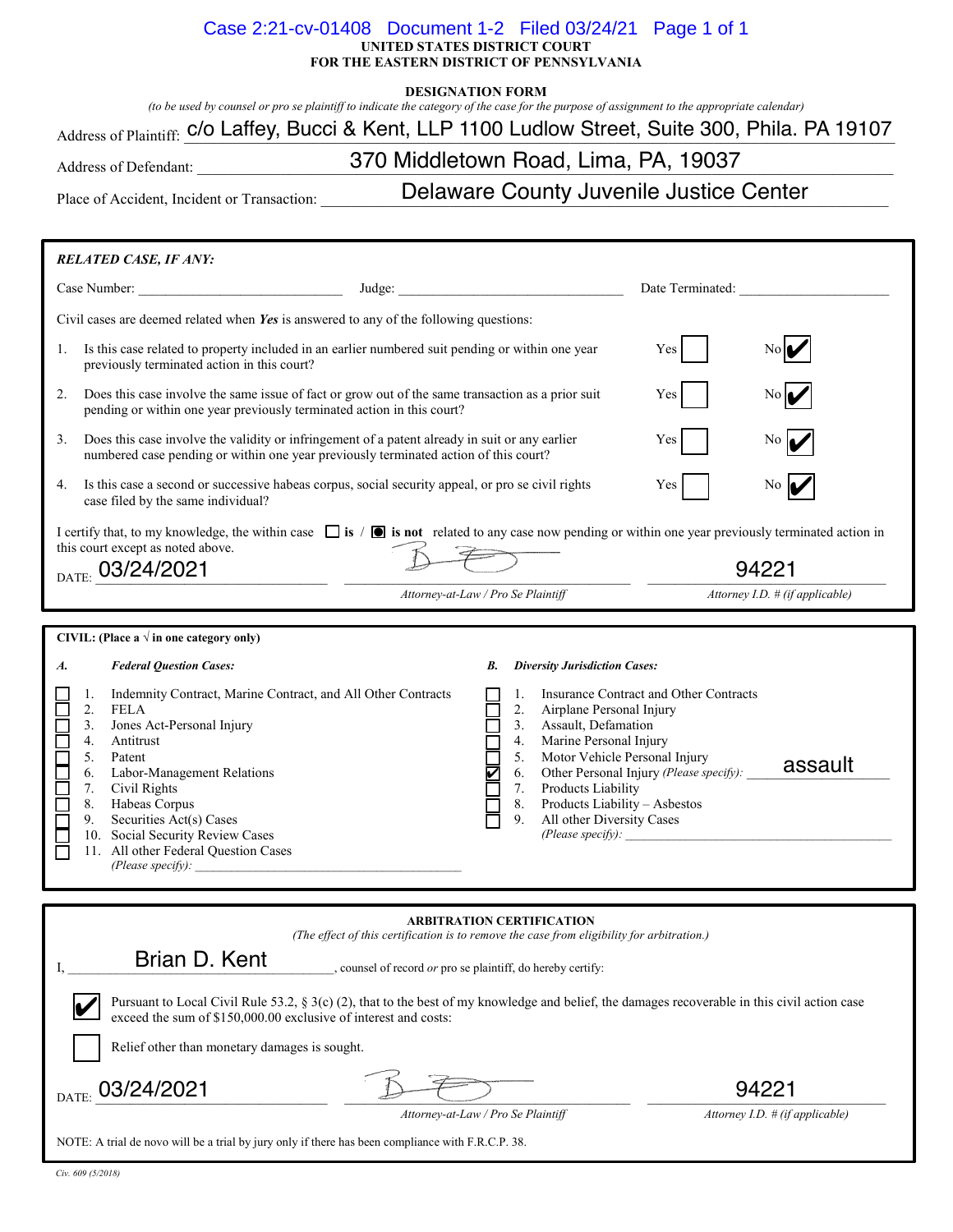## **IN THE UNITED STATES DISTRICT COURT FOR THE EASTERN DISTRICT OF PENNSYLVANIA**

| JOHN DOE #1 (a fictitious name) and |                       |
|-------------------------------------|-----------------------|
| JANE DOE #1 (a fictitious name),    |                       |
| Plaintiffs,                         |                       |
|                                     | : CIVIL ACTION NO.    |
|                                     |                       |
| v.                                  |                       |
|                                     | : JURY TRIAL DEMANDED |
| PENNSYLVNIA DEPARTMENT OF           |                       |
| <b>HUMAN SERVICES, DELAWARE</b>     |                       |
| <b>COUNTY JUVENILE DETENTION</b>    |                       |
| <b>CENTER, CHILD GUIDANCE</b>       |                       |
| <b>RESOURCE CENTER, JOHN DOES</b>   |                       |
| 1-100 and ABC ENTITIES 1-10,        |                       |
|                                     |                       |
| Defendants.                         |                       |

## **COMPLAINT – CIVIL ACTION**

## *Introduction*

1. For decades, there has been an epidemic of child abuse and rape occurring in juvenile disciplinary institutions around the country. This abuse has been perpetuated by administrators, counselors, guards, and peers alike. The emotional, physical and sexual abuse and neglect of minors has become engrained in these institutions, as they continuously choose to enable the abuse of children by turning a blind eye for callous economic benefit.<sup>1</sup>

2. Juvenile disciplinary institutions, established to care for, supervise, protect and rehabilitate children who have committed delinquent acts, have now turned into an open arena for child abuse and neglect. No matter the circumstance, children who enter these facilities should not

 <sup>1</sup> *See* Richard A. Mendel, *Maltreatment of Youth in U.C. Juvenile Corrections Facilities*, ANNIE E. CASEY FOUND. 3 (2015), http://www.aecf.org/m/resourcedoc/ aecfmaltreatmentyouthuscorrections-2015.pdf (addressed a study conducted by the Federal Bureau of Justice Statistics which revealed a continuing national epidemic of sexual abuse within State-funded juvenile facilities with about 10% of children within these facilities are sexual assault victims.); *See also* Clifton Adcock, *Most Juvenile Facilities Don't Comply with U.S. Rape Prevention Standards*, OKLA. WATCH (Feb. 25, 2016), http://oklahomawatch. org/2016/02/25/most-juvenile-facilities-dont-comply-with-u-s-rapeprevention-law/.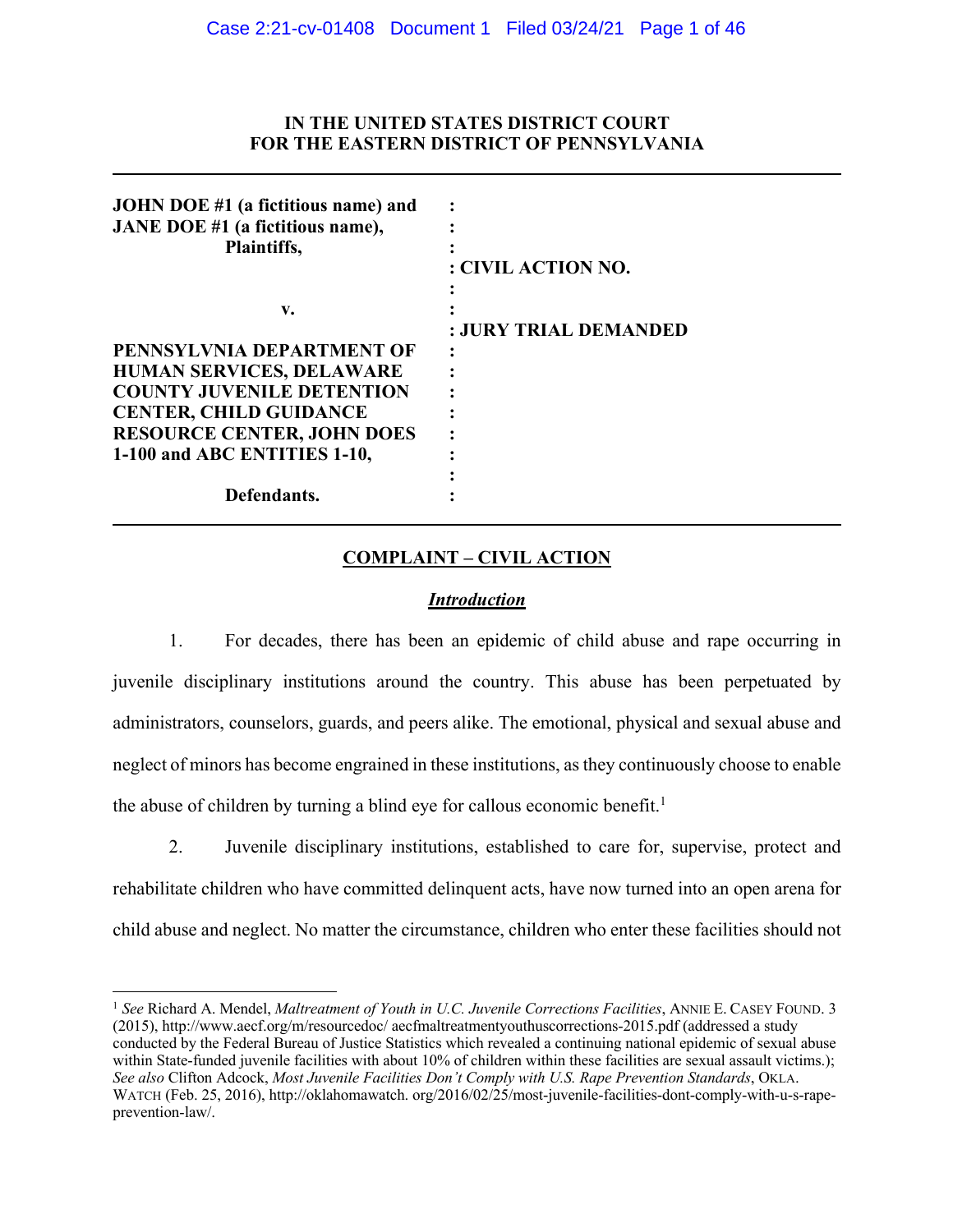#### Case 2:21-cv-01408 Document 1 Filed 03/24/21 Page 2 of 46

be subjected to any form of abuse. Despite this, abuses routinely take place. Further, it is well known that reported abuse still only represents only a fraction of the actual abuses that occur as many incidents go unreported, even in cases where the abuse is known and/or suspected to have occurred.2

3. The purpose of juvenile disciplinary institutions is not to punish, but to provide children with the appropriate care, supervision, and rehabilitation. Under Pennsylvania's Juvenile Act, disciplinary facilities such as the Delaware County Juvenile Detention Center (hereinafter "DCJDC") are obligated "[t]o provide for care, protection, safety and wholesome mental physical development of children."3 Unfortunately, for the boys and girls who were committed to the DCJDC, nothing could have been further from the truth.

4. For decades at DCJDC, a culture of abuse not only festered, but was perpetrated by staff and perpetuated by those at every level through repeated cover ups. From guards to supervisors to counselors to superiors of every level, various abuses were both known and ignored.

5. The case is about all of the young boys and girls who were sentenced to a lifetime of pain and anguish by the physical, emotional, and sexual abuse and neglect that they were forced to endure. Plaintiffs are but two of those children. There are countless others.

6. Under the authority of Director Mark A. Murray (hereinafter "Murray"), children at DCJDC were physically, mentally, and/or sexually abused and neglected by staff and peers. Perhaps worse than the abuse itself was the culture, one not simply of tolerance *of* abuse, but enthusiasm *for* abuse. This culture was enabled and advanced by Murray and his staff, evidenced by their continued failure to report and/or prevent suspected, reasonably knowable, and/or known child abuse and neglect.

 <sup>2</sup> *Id.*; *See also* Joaquin Sapien, *Report Cities Failure to Act Against Abusers of Juveniles in Detention*, PROPUBLICA (Feb. 3, 2016), https://www.propublica.org/article/report-citesfailure-to-act-against-abusers-of-juveniles-indetention

 $3$  42 Pa.C.S. §6301(b)(1.1)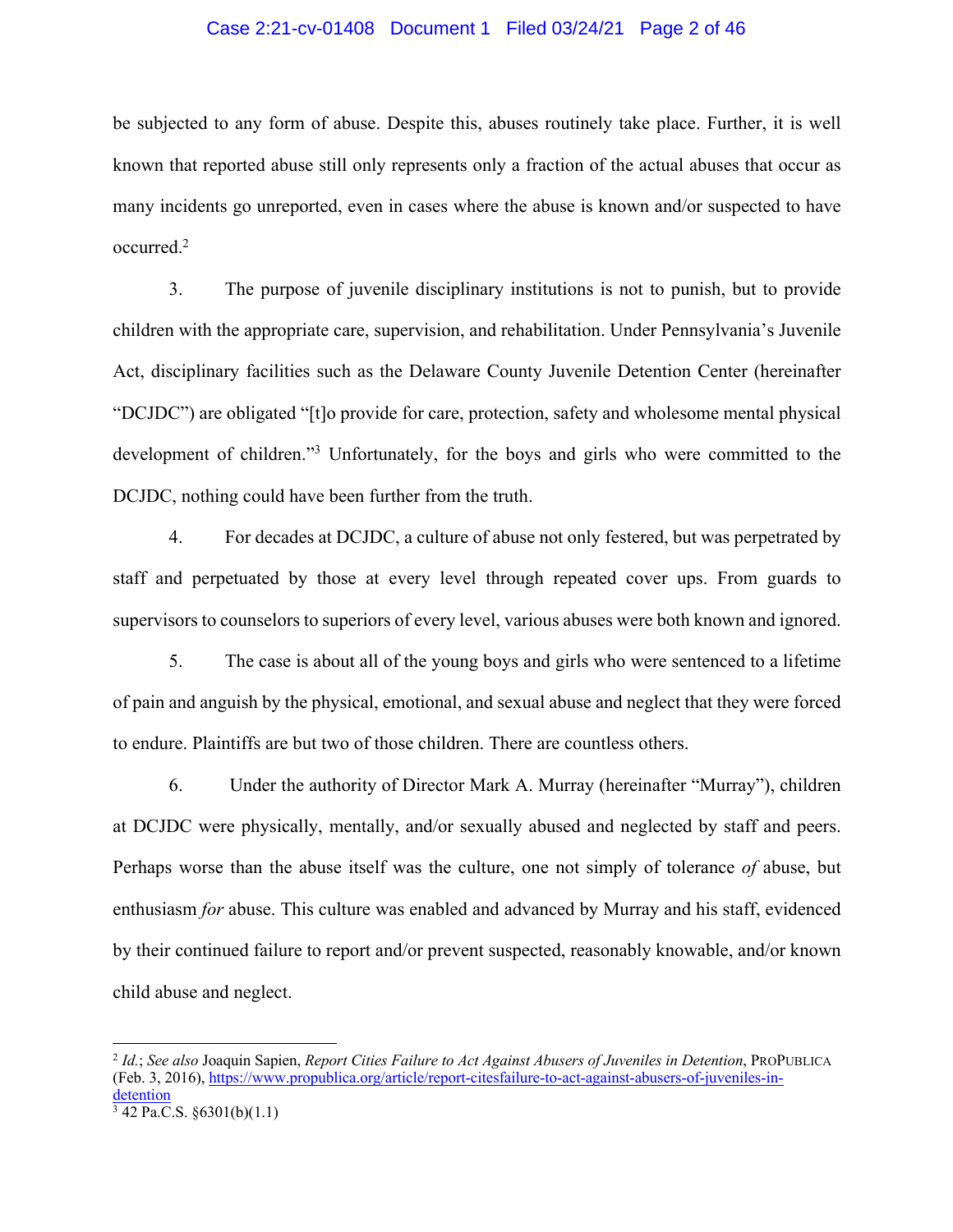#### Case 2:21-cv-01408 Document 1 Filed 03/24/21 Page 3 of 46

7. The matter before this Court is also about Defendants, DCJDC and the Department of Human Services' (hereinafter "DHS") failure to protect the Plaintiffs and other children from severe and pervasive abuse that was rampant for years, perpetrated by staff, and the blatant refusal of their employees to report known and/or suspected child abuse that was being and/or had been committed upon children at DCJDC, of which they knew or should have known, as well as the unconscionable and outrageous conduct of DCJDC and DHS in allowing DCJDC to exist as it did, to retain staff who not only abused and neglected children, but also threatened and intimidated minors to stay silent, after knowing of multiple instances of abuse and intimidation involving multiple staff members in DCJDC, thereby exposing children, including Plaintiffs, again and again to known danger.

8. This matter is also about the cover up of abuse perpetrated by DCJDC and its staff along with Defendant Child Guidance Resource Center (hereinafter "CGRC") in choosing to protect their own reputation and bottom line at the expense of the safety and well-being of children in need and in their care, custody, and/or control. The full extent of their efforts in fostering a culture of secrecy that allowed such pervasive abuse of children and the effects of same may likely never be fully known.

#### *The Parties*

9. Plaintiff, John Doe #1, is an adult male whose name and address is not contained in this Complaint so as to protect his privacy and identity as he incurred injuries and damages of a sensitive nature as a result of the intentional and negligent acts and failures of Defendants outlined below. Information which would or could identify John Doe #1 is not contained herein. Plaintiff may be contacted through his counsel as outlined herein. John Doe #1 is a citizen of the Commonwealth of Pennsylvania.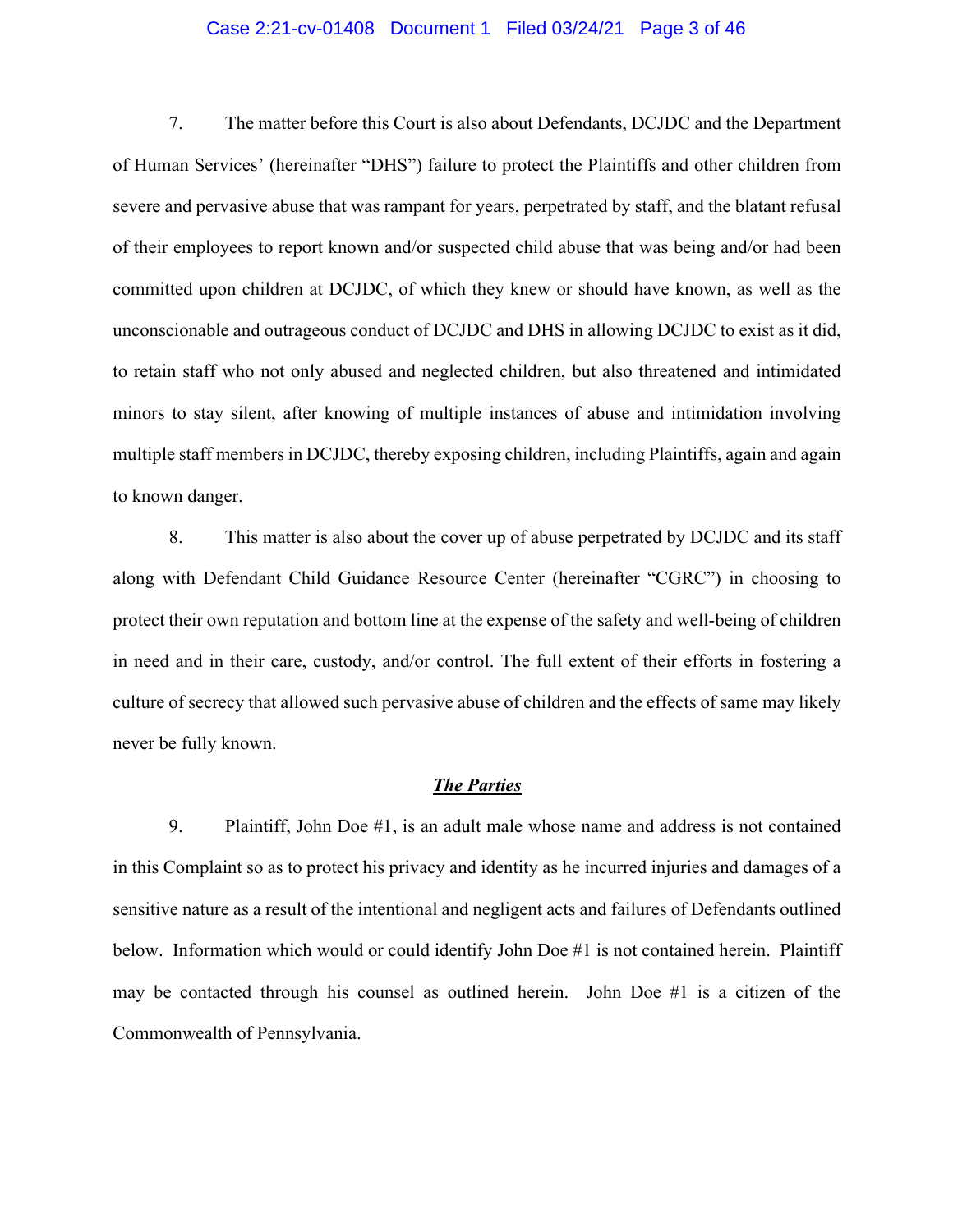## Case 2:21-cv-01408 Document 1 Filed 03/24/21 Page 4 of 46

10. Plaintiff, Jane Doe #1, is an adult female whose name and address is not contained in this Complaint so as to protect her privacy and identity as she incurred injuries and damages of a sensitive nature as a result of the intentional and negligent acts and failures of Defendants outlined below. Information which would or could identify Jane Doe #1 is not contained herein. Plaintiff may be contacted through her counsel as outlined herein. Jane Doe #1 is a citizen of the Commonwealth of Pennsylvania.

11. Plaintiffs, John Doe #1and Jane Doe #1, have sought leave of Court to proceed anonymously with the filing of their Motion for Leave to Proceed Anonymously and for a Protective Order Pursuant to Federal Rule of Civil Procedure 26(c). That motion was filed concurrently with the filing of this Complaint.

12. Plaintiffs' claims are properly joined pursuant to Fed. R. Civ. Pro. 20 as they arise out of the same transaction, occurrence, or series of transactions or occurrences and involve common questions of law and/or fact, namely, the history of systematic physical, mental and sexual abuse and neglect at DCJDC as a result of the Defendants' conduct and cover up of same that resulted in the injuries and damages suffered by Plaintiffs.

13. Defendant, DCJDC is a youth detention center owned, controlled, and operated by the County of Delaware, Pennsylvania. Specifically, DCJDC is an activity of Delaware County, which is a political subdivision of the Commonwealth of Pennsylvania and body politic, and lies within this district.

14. The DCJDC is a division of the Court Services Department of Delaware County, governed by the Board of Judges, under the direction of President Judge Kevin F. Kelly. DCJDC is located at 370 Middletown Road, Lima, PA, 19037.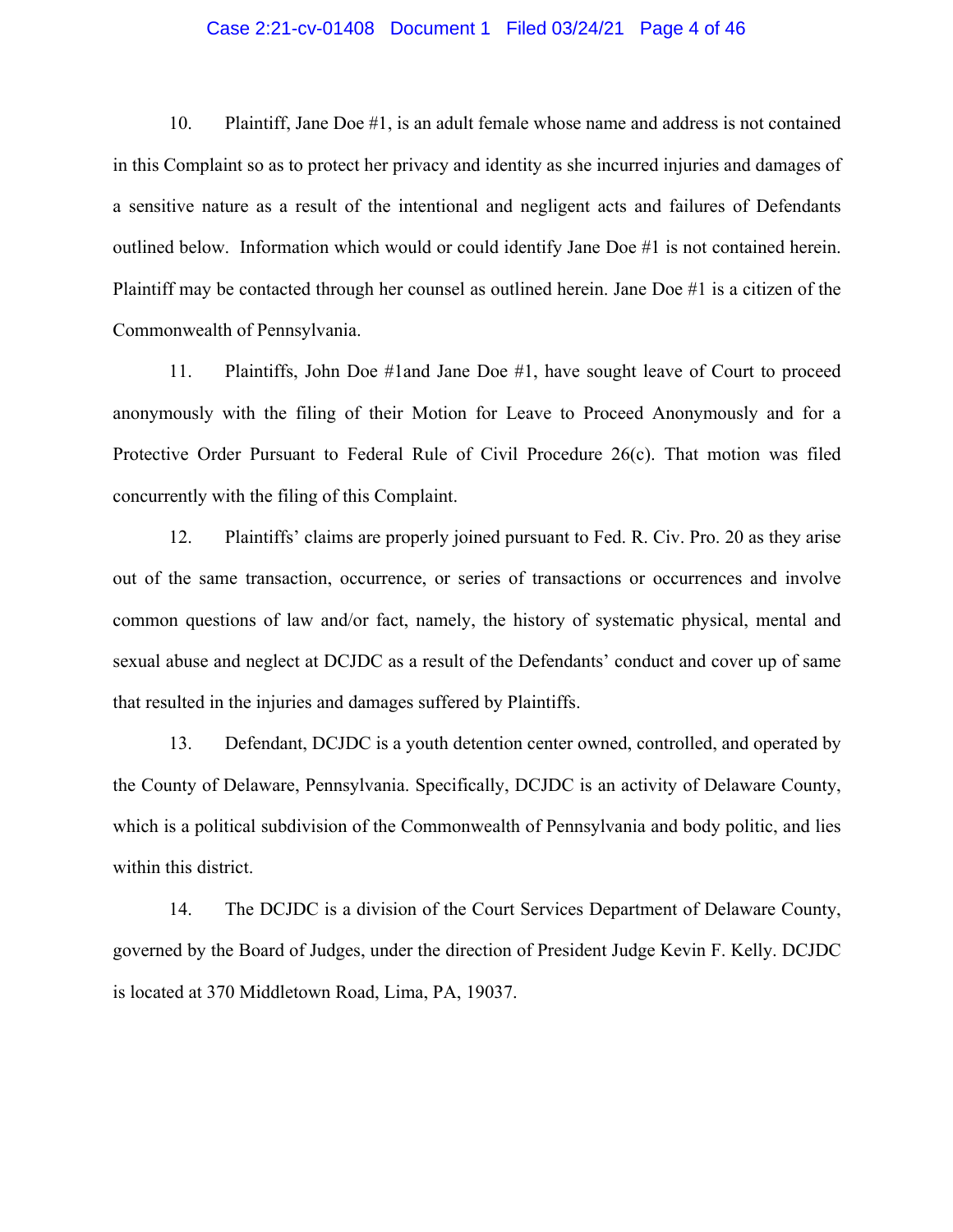#### Case 2:21-cv-01408 Document 1 Filed 03/24/21 Page 5 of 46

15. Defendant, Department of Human Services (hereinafter "DHS") is the Commonwealth Agency responsible for licensing, supervising and regulating juvenile detention facilities in the state, including DCJDC.

16. ABC entities 1-10 are current and or former public agencies or private entities who had responsibilities to ensure the safety and protection of children at DCJDC, and, more specifically, to prevent the abuses described more fully herein from occurring.

17. Defendants DHS, DCJDC and ABC Entities 1-10 violated the clearly established federal Constitutional and statutory rights of Plaintiffs under the Fourth, Eighth and Fourteenth Amendments, committed tortious conduct under state law, subjecting Plaintiffs to harmful and degrading physical, mental and sexual abuse and neglect, including, but not limited to, rape and the use of excessive and unreasonable physical force, mental torture and neglect and by failing to protect them from harm and injuries at the hands of others.

18. Defendants DCJDC, DHS and ABC Entities 1-10 caused the injuries and harms to Plaintiffs by failing to train, supervise and discipline the staff at DCJDC, including, but not limited to, the John Doe Defendants and, as a result, staff at DCJDC, including the John Doe Defendants, as a matter of practice and custom, engaged in the prohibited conduct on a systematic basis with the expectation that their conduct would not be subject to discipline or sanctions.

19. Further, in addition to failing to protect Plaintiffs from physical, mental and sexual abuse and neglect by staff, Defendants DHS, DCJDC and ABC Entities failed to protect Plaintiffs from assaults and abuse by fellow residents. In fact, fights and assaults between residents were encouraged by staff at DCJDC.

20. Defendants DHS, DCJDC and ABC Entities failed to properly protect Plaintiffs and have shown a reckless disregard and deliberate indifference to the widespread violation of Plaintiffs' rights and others, despite knowing, or in the very least, in reckless disregard, for decades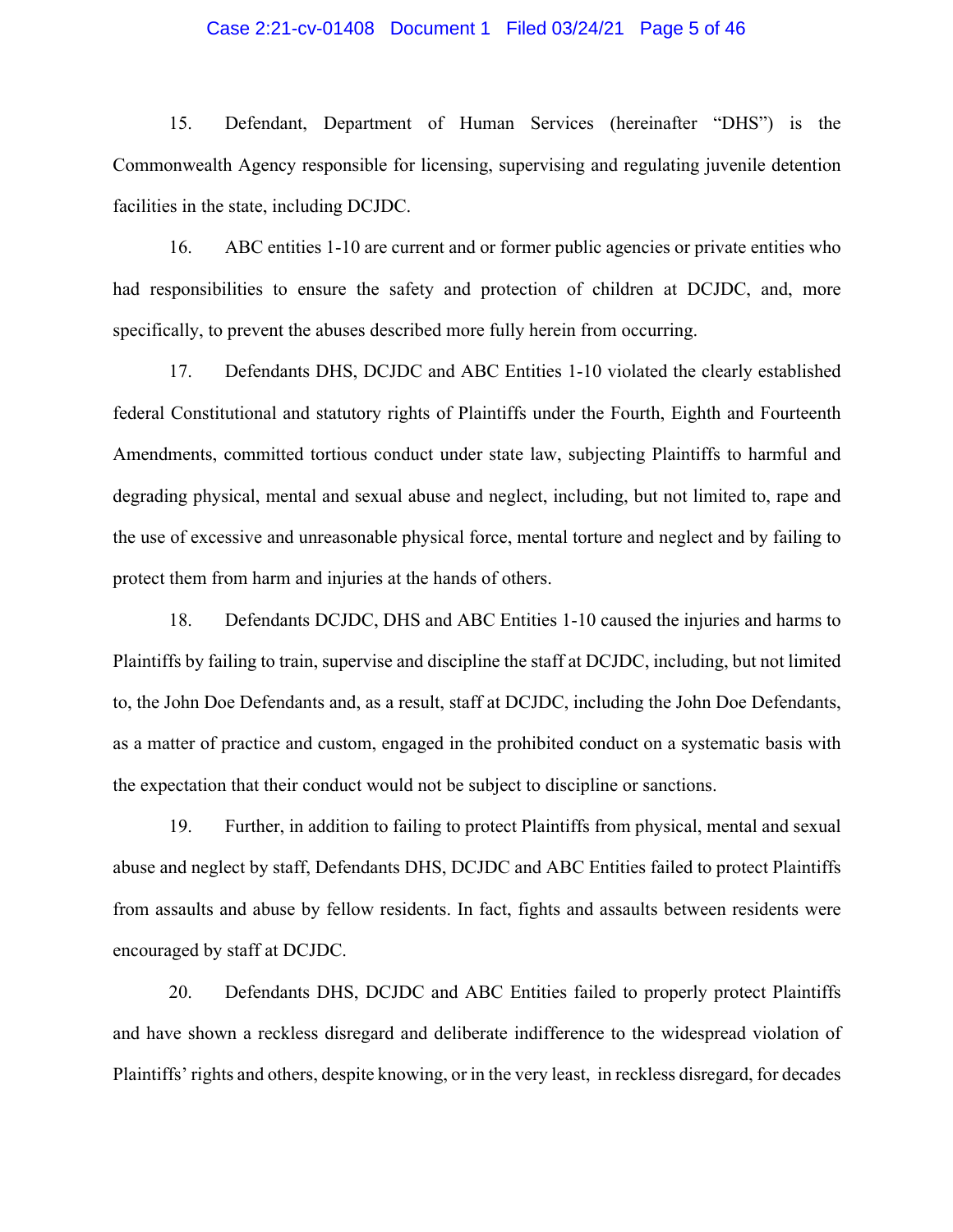#### Case 2:21-cv-01408 Document 1 Filed 03/24/21 Page 6 of 46

of the conduct of the John Doe Defendants, including physical, sexual and mental abuse and neglect, and the corresponding lack of protection for Plaintiffs and the children residing at DCJDC.

21. Defendant, Child Guidance Resource Center (CGRC), is a non-profit organization in Pennsylvania with its headquarters located at 200 Old West Chester Pike, Havertown, Pennsylvania, 19083. At all relevant times hereto, Defendant CGRC provided counseling and other services to children at DCJDC. CGRC and its employees were mandated to report known or suspected child abuse under Pennsylvania law.

22. On March 12, 2021, DCJDC was ordered closed by President Judge Kevin F. Kelly as a result of reports of extensive child abuse taking place there, including, but not limited to, abuse described herein.

23. John Does 1-100 are current and former managers, supervisors, administrators, officials, staff, counselors and others who have been employed by or were under the control of the Defendants, who abused or facilitated the abuse of children at DCJDC.

24. Because of Defendants' conduct, Plaintiffs suffered and will continue to suffer from physical, bodily injuries, emotional distress, physical manifestations of emotional distress, embarrassment, loss of self-esteem, disgrace, humiliation, and loss of enjoyment of life. Plaintiffs have and will in the future sustain loss of earnings and earning capacity and have, and will, incur expenses for medical and psychological treatment, therapy and counseling. Defendants are liable for same as described more fully below.

25. At all relevant times hereto, Defendants were acting by and through their duly authorized actual and/or apparent agents, servants and employees, in particular, their staff, officers, guards, medical clinicians, clinical case workers, supervisors and directors acting within the course and scope of their actual and/or apparent agency and/or employment.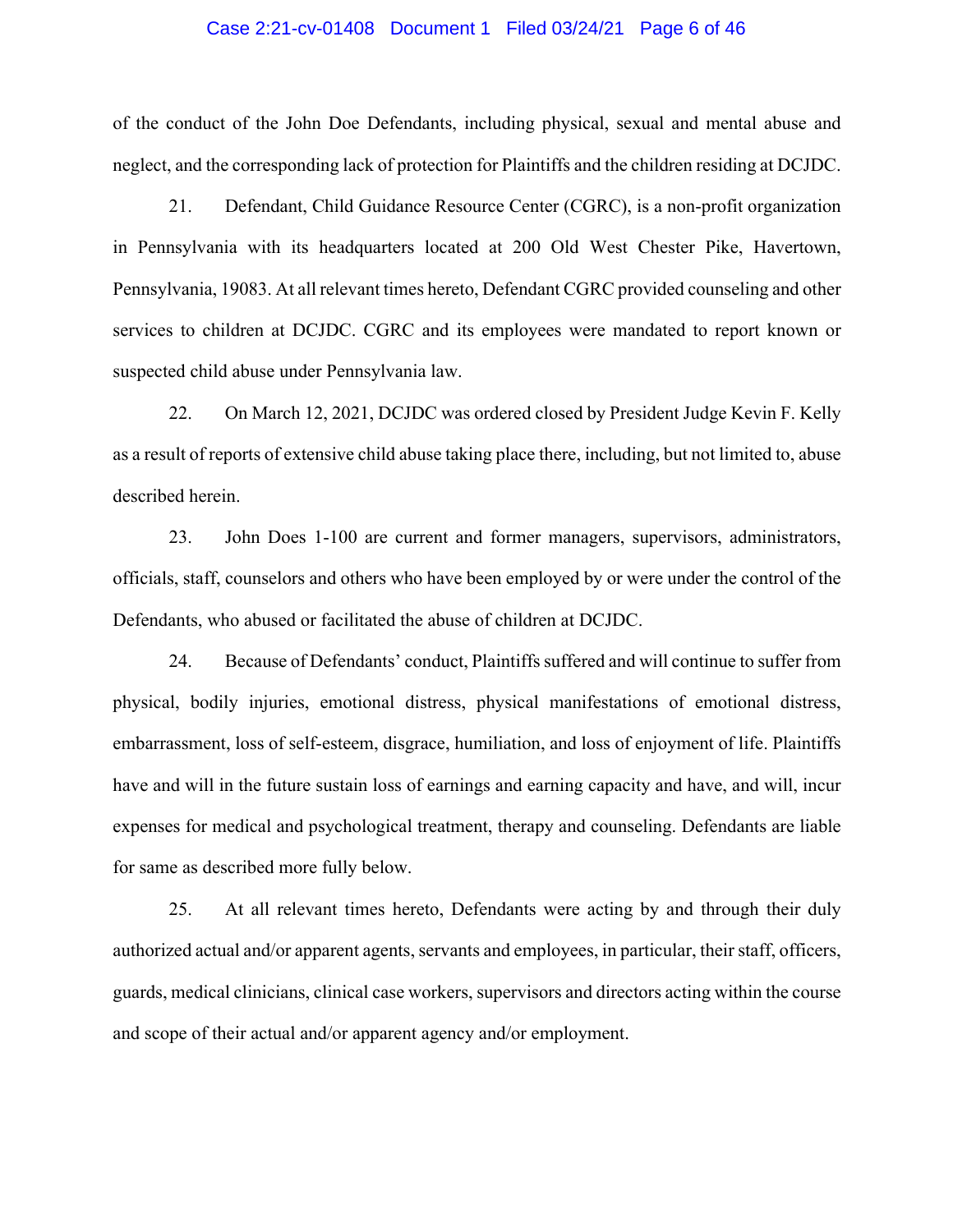#### Case 2:21-cv-01408 Document 1 Filed 03/24/21 Page 7 of 46

26. Defendants herein are directly and vicariously liable to Plaintiffs for injuries sustained as a result of negligence, gross negligence, outrageous conduct, and reckless misconduct, as described further herein, of persons or entities whose conduct was under their control, or right to control which conduct directly and proximately caused all Plaintiffs' injuries.

#### *Jurisdiction and Venue*

27. This matter is being brought within the statute of limitations pursuant to 42 Pa. C.S.A. § 5533(b) and pursuant to the laws of the Commonwealth of Pennsylvania including Pa. C.S.A. §§ 8522(b)(10) and 8542(b)(10).

28. With respect to each Plaintiff, the conduct on the part of staff of DCJDC, in part, including, but not limited to John Does 1-100, herein described, for which Defendants are vicariously liable, would constitute an offense, or a solicitation thereto, under 18 Pa. C.S.A. § 3121; 18 Pa. C.S.A. § 3121.1; 18 Pa. C.S.A. § 3123; 18 Pa. C.S.A. § 3124.1; 18 Pa. C.S.A. § 3124.2; and/or 18 Pa. C.S.A. § 3125. The resulting injuries to each Plaintiff was caused by the intentional, willful, wanton and/or negligent actions and/or omissions of the Defendants described herein.

29. This Court has jurisdiction over the subject matter of this action pursuant to 28 U.S.C. §§ 1331 and 1343 and 42 U.S.C. § 1983. At all relevant times, Defendants DHS, DCJDC and ABC Entities 1-10 acted under the color of state law.

30. This Court also has subject matter jurisdiction pursuant to 18 U.S.C. § 1595, which provides the district courts of the United States jurisdiction over violations of 18 U.S.C. § 1591.

31. This Court is "an appropriate district court of the United States" in accordance with 18 U.S.C. §1595.

32. This Court has supplemental jurisdiction over Plaintiffs' state law claims.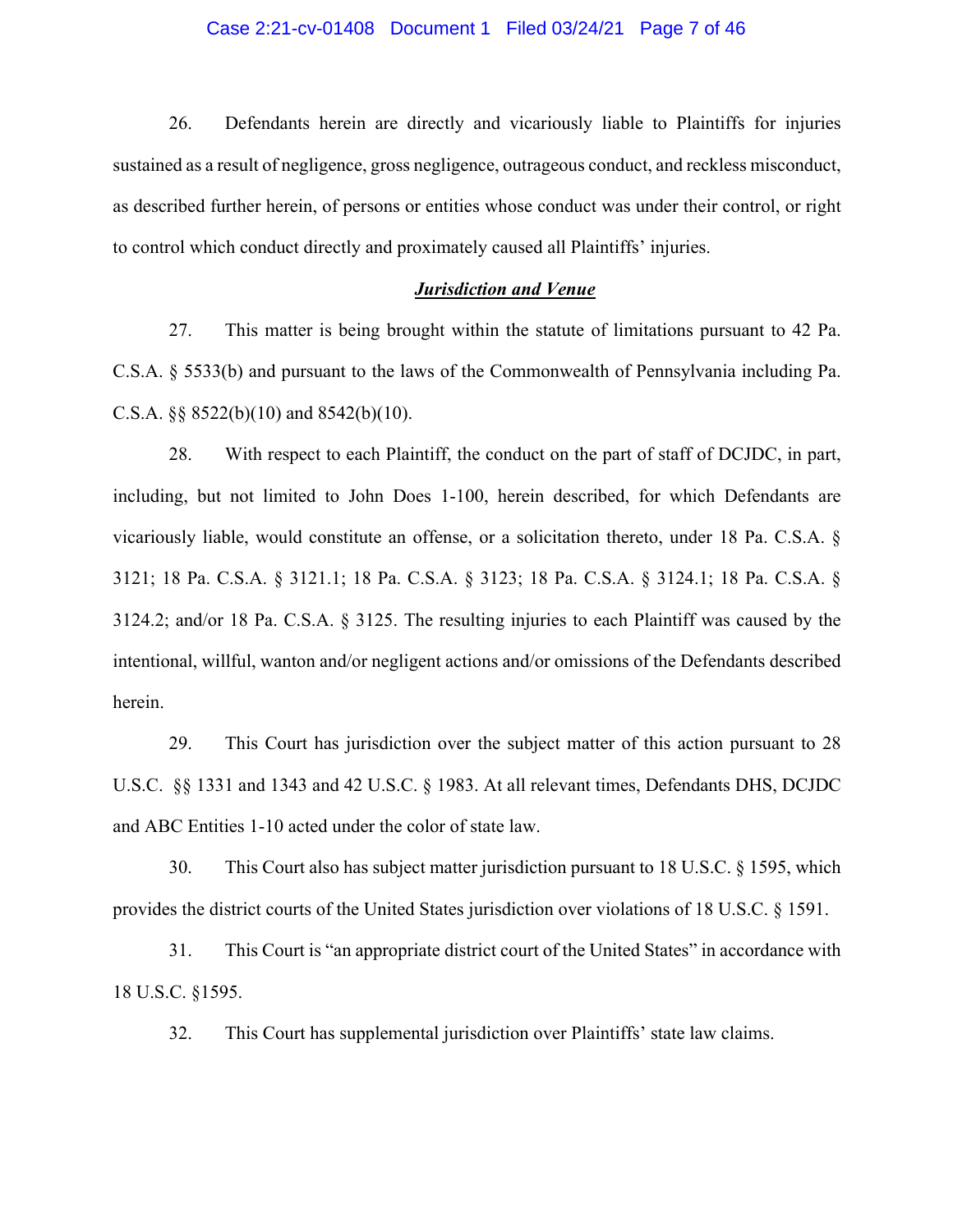### Case 2:21-cv-01408 Document 1 Filed 03/24/21 Page 8 of 46

33. Venue is proper in this district pursuant to 28 U.S.C. § 1391 because a substantial part of the events or omissions giving rise to the claims asserted in this action occurred in the judicial district where this action is brought.

## *Facts*

34. On March 12, 2021, as a result of an investigation comprised of interviews with clients of the Public Defender's Office of Delaware County, as well as current and former DCJDC staff, Chief Public Defender for Delaware County Christopher Welsh, along with First Assistant Public Defender Lee Awbrey, wrote to Teresa D. Miller, Secretary for Defendant, DHS, expressing their "grave concerns about the health, safety and well-being of the children in custody" at DCJDC.4

35. Specifically, Mr. Welsh's investigation revealed "multiple credible allegations of physical, sexual and mental abuse perpetrated by the DCJDC staff against children in their custody, where a disproportionate number of residents are children of color."<sup>5</sup>

36. The investigation revealed inadequate facilities, substandard medical and mental health care, deficient education services, and "a culture that fosters secrecy at the expense of the safety of children."<sup>6</sup>

37. The Delaware County Juvenile Detention Center, a division of the Court Services Department of Delaware County, is a juvenile detention facility with an obligation to provide a secure setting for young children from the ages ten  $(10)$  through eighteen  $(18)$  years of age.<sup>7</sup>

38. Children between the ages of ten (10) through eighteen (18) years of age are housed at the DCJDC for various reasons that include but are not limited to: children with behavioral

1

<sup>4</sup> *See* March 12, 2021 correspondence from Christopher Welsh and Lee Awbrey of the Office of the Public Defender, County of Delaware to Teresa D. Miller, Secretary of the Department of Human Services, Commonwealth of Pennsylvania, with attachments, attached hereto as Exhibit "A."

<sup>5</sup> *Id.* <sup>6</sup> *Id.*

<sup>7</sup> https://www.delcopa.gov/courts/pdf/jd/Yearly.pdf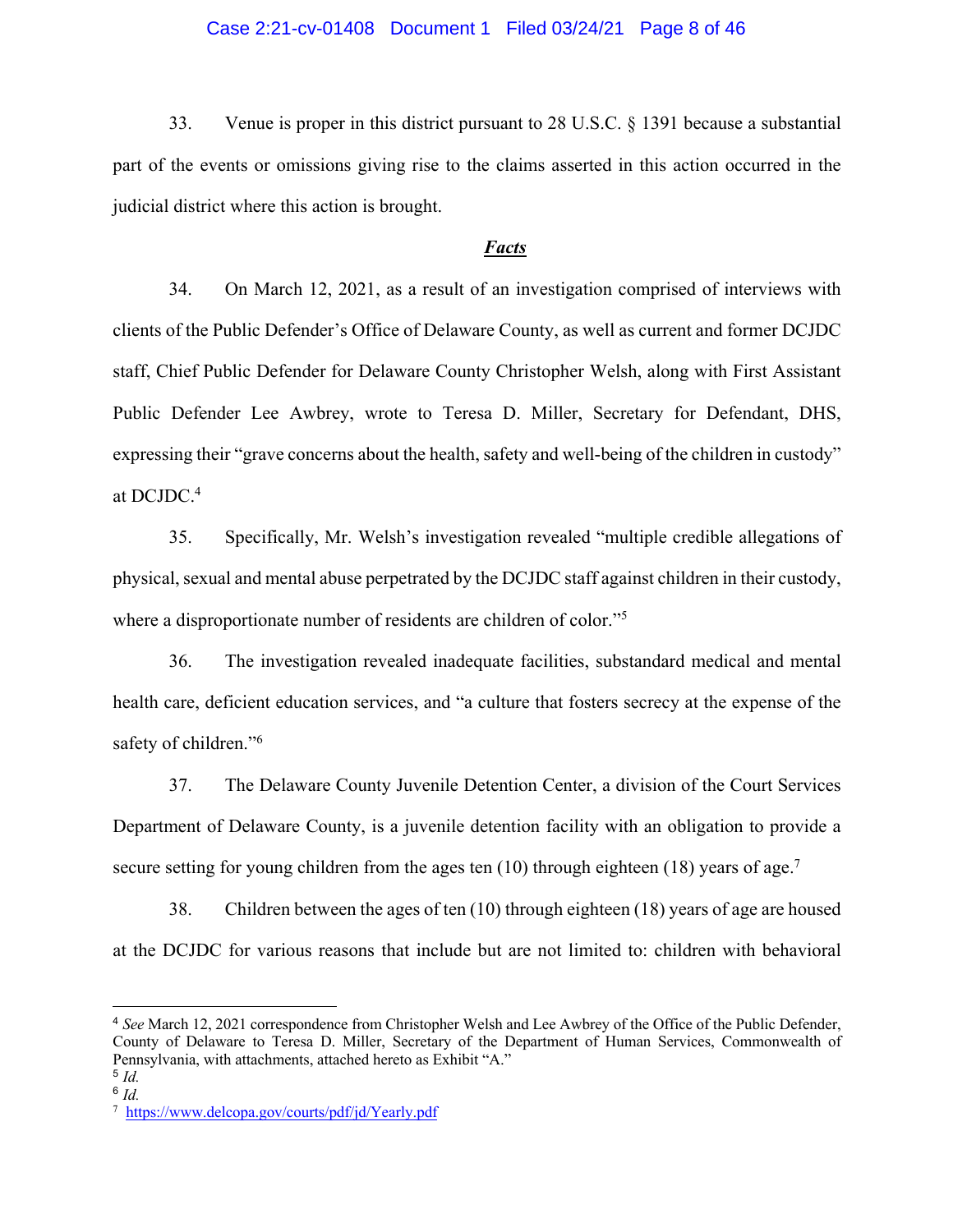#### Case 2:21-cv-01408 Document 1 Filed 03/24/21 Page 9 of 46

issues, children in trouble with truancy, and children facing delinquency proceedings awaiting adjudication and/or disposition.

39. Between 2019 and 2020, DCJDC housed a total of 782 children within its facility.8

40. DCJDC promotes secure custody for its child residents.

#### *History of Abuse at DCJDC*

#### *Physical, Sexual and Psychological Abuse by DCJDC Staff*

41. Despite DCJDC, DHS and ABC Entities 1-10's duty to provide a safe and secure setting for the children that reside within the facility, its actions have demonstrated anything but safety and security. DCJDC, DHS and ABC Entities 1-10's conduct has perpetuated the continued abuse of children housed at DCJDC. DCJDC, DHS and ABC Entities 1-10's actions and omissions have displayed blatant disregard for the health and safety of the children they serve, demonstrated by the physical, sexual, and psychological abuse and neglect committed by DCJDC staff over decades.

42. There are numerous accounts of physical and sexual abuse committed by DCJDC's staff followed by DCJDC turning a blind eye to these confirmed acts. Despite the many incidents that occurred under numerous administrators, DCJDC outrageously and unconscionably allowed the abuse to continue and chose not to alert the public of their findings and/or danger associated with entering DCJDC. Nor did DCJDC take any remedial measures whatsoever to prevent future abuse from occurring, nor did DHS take any appropriate action to curtail the abuses either. These obvious affirmative acts and omissions led to thousands of at-risk, vulnerable minors (many from troubled backgrounds and broken homes in need of supervision and rehabilitation) being sent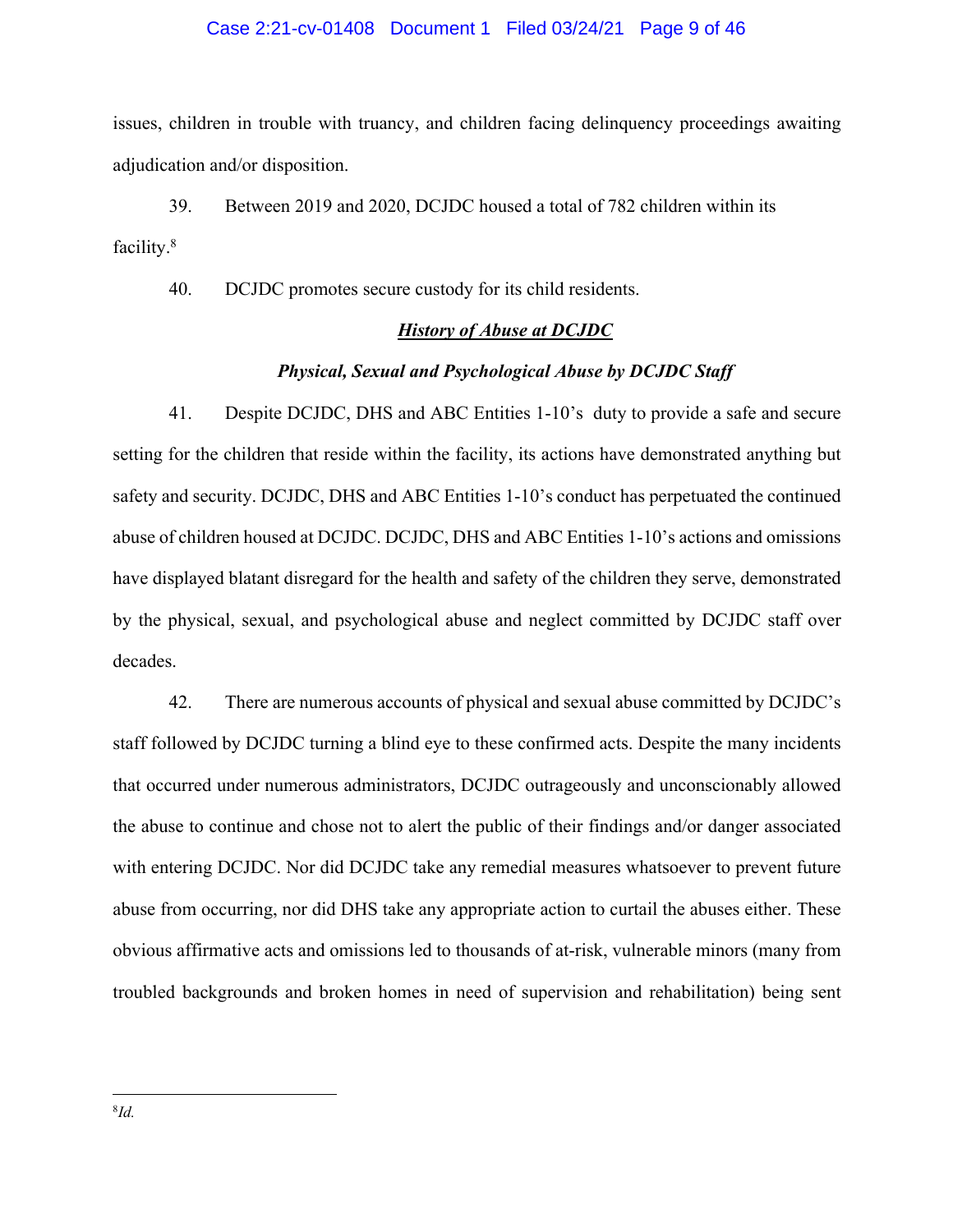#### Case 2:21-cv-01408 Document 1 Filed 03/24/21 Page 10 of 46

against their will and by court order to DCJDC away from their families and into the throes of an abusive environment.

43. The numerous accounts of physical, sexual and psychological abuse children suffered while in DCJDC's care include, but are not limited to:

- a. DCJDC staff anally raped Plaintiff John Doe #1 when he was sixteen (16) years old;
- b. DCJDC staff raped and sexually abused Plaintiff Jane Doe #1 when she was between the ages of sixteen (16) and seventeen (17) DCJDC while also sexually abusing other minor female residents during "private parties" that involved administering illegal drugs and alcohol to the minors to facilitate the sexual abuse;
- c. DCJDC staff slapped a child's head into a metal wire mesh lined window. The force of DCJDC's staff slapping the child caused the reinforced window to crack;
- d. A DCJDC staff member shoved and hit a child resident;
- e. A DCJDC supervisor violently shoved a child into a wall as the other staff watched;
- f. DCJDC guards, unchecked by supervisors, used extreme amounts of force to restrain children;
- g. A DCJDC child resident reported on at least two (2) occasions, being placed in a chokehold by DCJDC staff which almost caused him to lose consciousness;
- h. A non-resident reported fearing for the life of a child as they watched a DCJDC guard throw the child against a wall in a violent chokehold;
- i. Another repulsive incident involved a DCJDC guard grabbing a pregnant child resident by her shoulders and yelling in her face. After the youth fell to the floor, the DCJDC guard proceeded to carelessly "step over her in a menacing posture as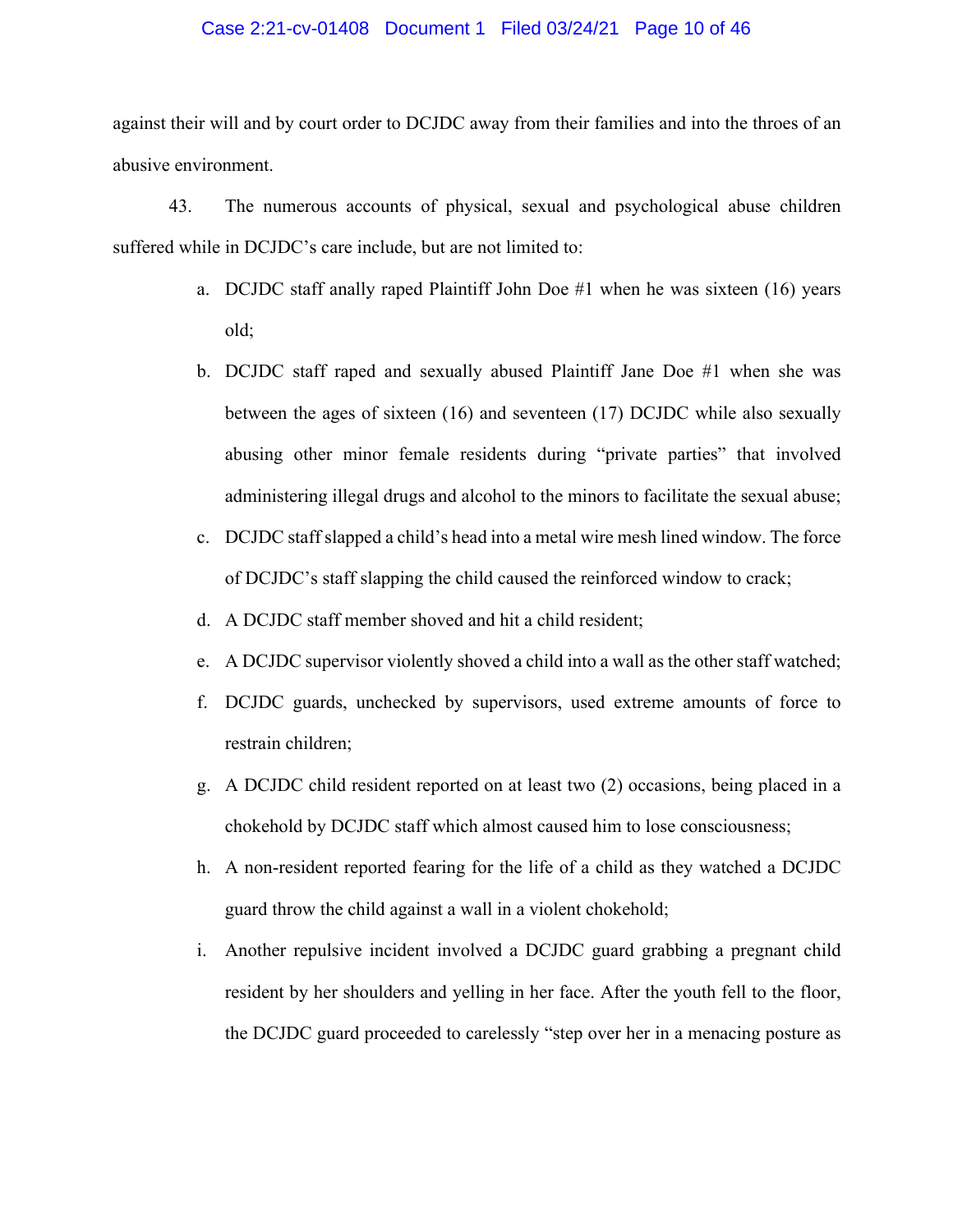she lay[ed] on the ground" and continued to scream at her. It was later reported that this DCJDC guard's intent was to cause the child to miscarry;

- j. Another child was victim to a DCJDC guard who repeatedly punched her in the face while another DCJDC guard held her down. Other DCJDC staff carelessly watched as the child was being viciously beaten;
- k. Another horrendous incident involved the physical abuse of a child resident who suffered from a severe mental illness attempting to asphyxiate herself by swallowing clothing. After DCJDC staff was able to intervene and remove the clothing, three (3) DCJDC staff members violently forced the child resident's head into a toilet forcing her to drink from it after the child resident asked for water; and
- l. DCJDC staff also refused to follow suicide protocols as they watched idly as a child had clothing wrapped tightly around her neck causing discoloration in her face and veins to protrude from her neck;

44. DCJDC staff bragged about the brutal beatings they imposed on the children. A DCJDC staff member was observed gloating about punching a child in the face and stated the staff member "fucked her up."

45. In addition to the heinous physical abuse the children suffered at the hands of DCJDC staff, the children also suffered from incessant and despicable verbal and emotional abuse.

46. There are several reports of the pervasive verbal abuse and threats the children residents suffered while in DCJDC's care. A DCJDC staff member has been observed getting in the face of a child and telling him "I'll see you on the street. I'll beat you up. I'll take care of it."

47. While in the presence of DCJDC's former Lead Clinician, a child resident courageously reported to the DCJDC supervisors the threats he received from an overnight DCJDC staff member. The child informed the supervisor that the DCJDC staff member threatened the child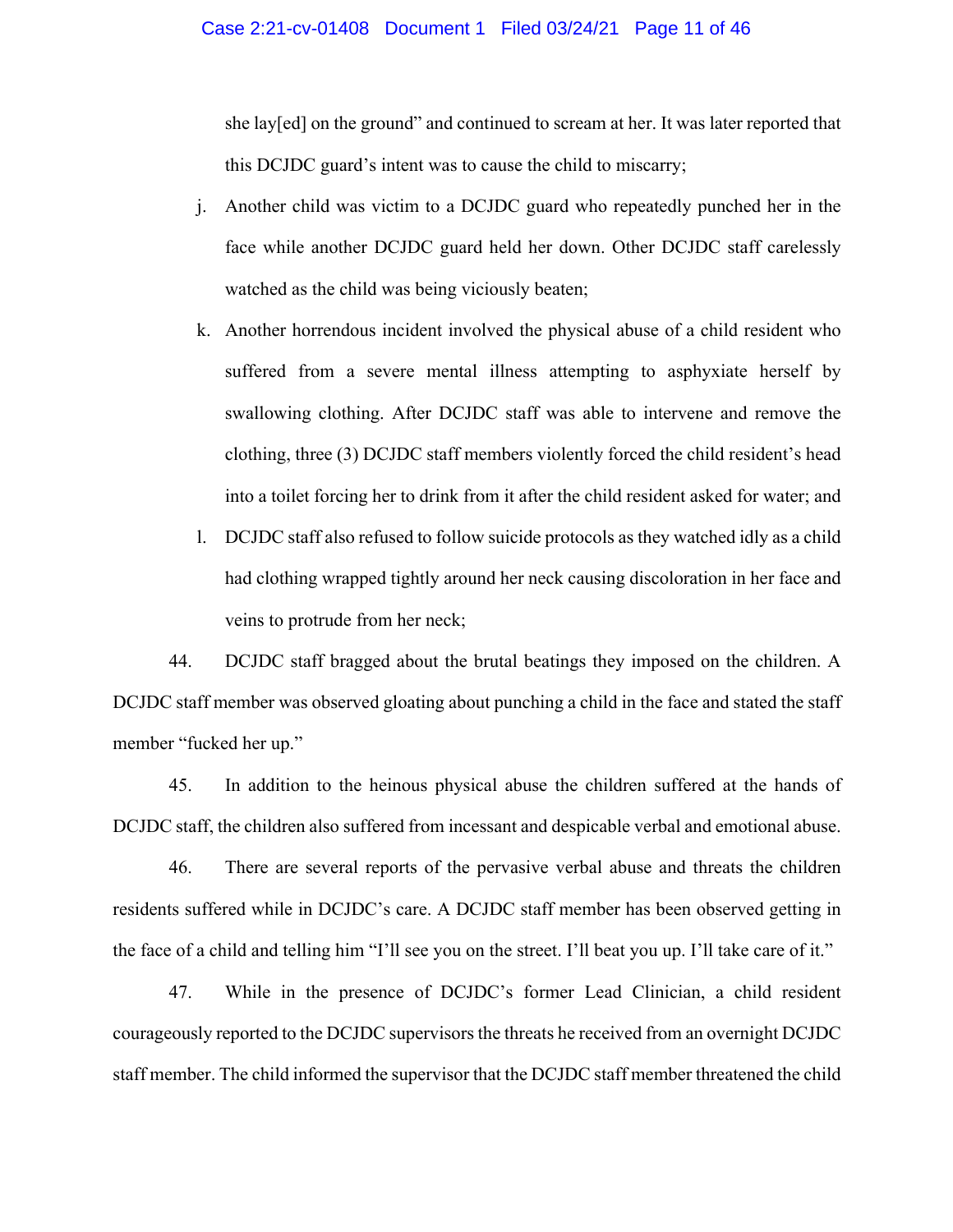#### Case 2:21-cv-01408 Document 1 Filed 03/24/21 Page 12 of 46

with the statements he was going "fuck you up" and "fuck [his] mom." DCJDC staff have also been heard yelling out "bitch" to the children.

48. The verbal abuse and threats made by the DCJDC staff were often racist, misogynistic or offensive to LGBTQ residents. The children were forced to hear vulgar language used by DCJDC staff including occasions when staff shouted out "Fuck you, pussy!" and "Suck my dick, bitch!" at the children.

49. When attacking the children, DCJDC staff attacked the gender, religious, racial, linguistic, and identity status of the children. These incidents include:

- a. Placing a Muslim child in solitary confinement for wearing a hijab in a color the DCJDC staff did not like;
- b. DCJDC staff refused to believe that a Spanish-speaking child could not understand English. Instead of trying to assist the child, DCJDC staff addressed the language barrier by yelling at the child in English;
- c. Another incident of obscene use of language included DCJDC staff yelling at a child calling him the N-word.

50. Children of the LGBTQ community have also suffered poor treatment by DCJC staff. DCJDC's staff has degraded, shamed and humiliated the transgender children at the facility.

51. Whenever transgender children were in the care of DCJDC, staff refused to use preferred pronouns, denied a transgender child to a wig and did not permit a transgender girl to shave her facial hair.

52. To further perpetuate their disdain for the LGBTQ community, DCJDC staff outed a transgender child, did not continue her hormone treatment, and did not allow her to live on a unit consistent with her gender identity.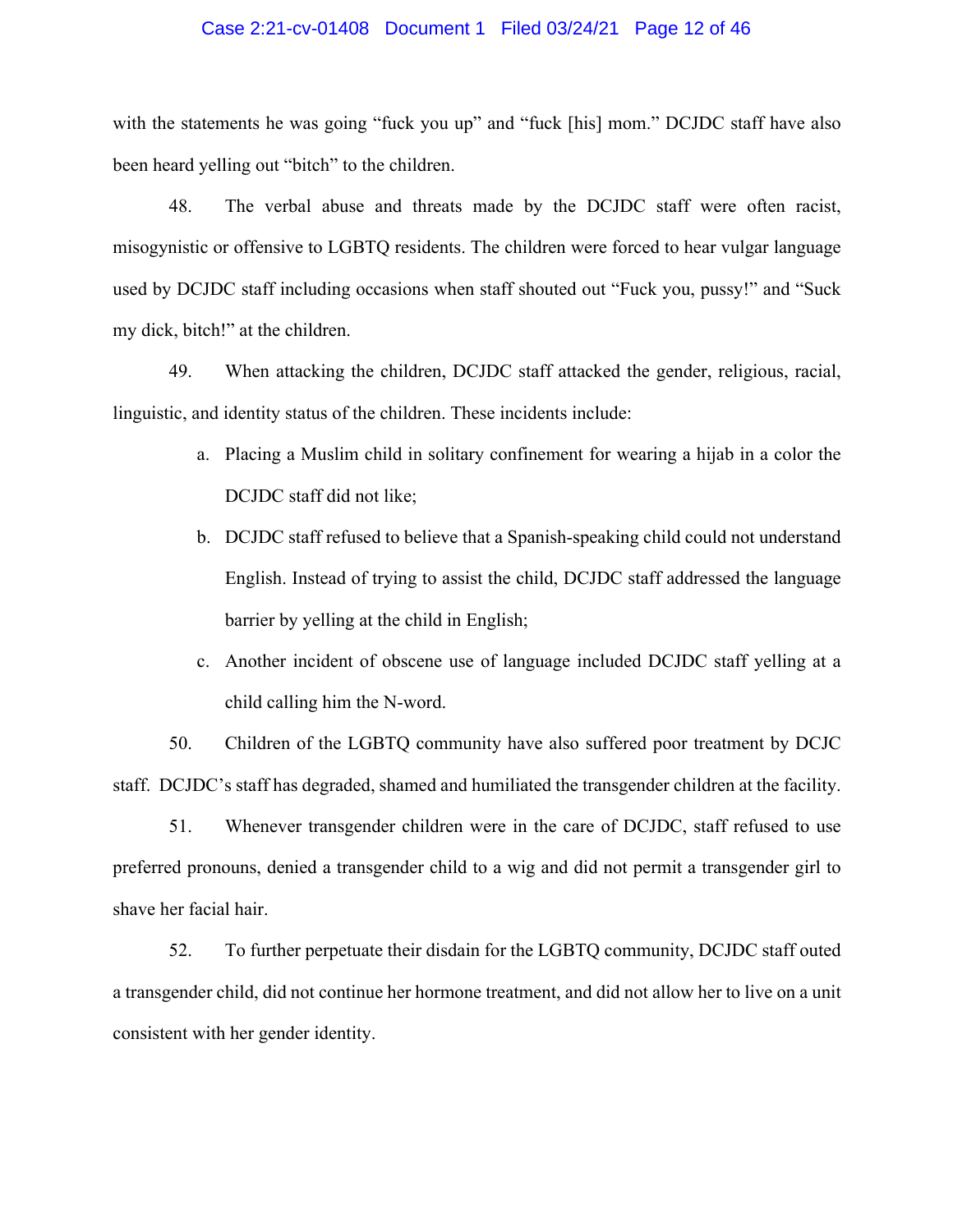#### Case 2:21-cv-01408 Document 1 Filed 03/24/21 Page 13 of 46

53. DCJDC leaders forbid staff from attending training that taught transgender cultural competency which was offered by the state at no cost.

54. The verbal abuse did not stop at the four walls of the DCJDC as a former child resident reported receiving inappropriate messages from a male DCJDC staff member after her release.

55. The children also suffered sexual abuse which DCJDC ignored. A child reported a male DCJDC staff coming onto her in a sexual manner but was too fearful of retaliation to disclose the staff member's name. An employee of CGRC recalled a DCJDC staff member, known as "Big Rob," playing a song by R. Kelly, who currently stands charged with sexually abusing children, while chasing a child repeating "I'm gonna get you!" Despite this incident being reported to the Childline, "Big Rob" remained employed at the DCJDC.

56. DCJDC was aware of the abusive patterns used in its facility and has done nothing to stop it.

57. It is also believed and therefore averred that DHS, CGRC and ABC Entities 1-10 either knew or should have known of the pervasive and severe abuse and neglect being committed upon children at DCJDC as described above yet did nothing to prevent it from happening.

## *Excessive, Unjustified, and Prolonged Isolation*

58. Many of the children that entered the doors of DCJDC have suffered and/or are suffering from diagnosed mental, emotional, and/or developmental disabilities. The children also came with documented histories of trauma and childhood victimization. The use of solitary confinement will only exacerbate these issues while also perpetuating the continued abuse of children within facilities such as DCJDC.<sup>9</sup>

<u>.</u>

<sup>9</sup> *See* Sue Burrell, *Trauma and the Environment of Care in Juvenile Institutions*, THE NATIONAL CHILD TRAUMATIC STRESS NETWORK, (Aug. 2013) at 4,

https://www.nctsn.org/sites/default/files/resources/trauma\_and\_environment\_of\_care\_in\_juvenile\_institutions.pdf ("[T]he most potentially damaging way youth can be re-traumatized is in the use of … solitary confinement.").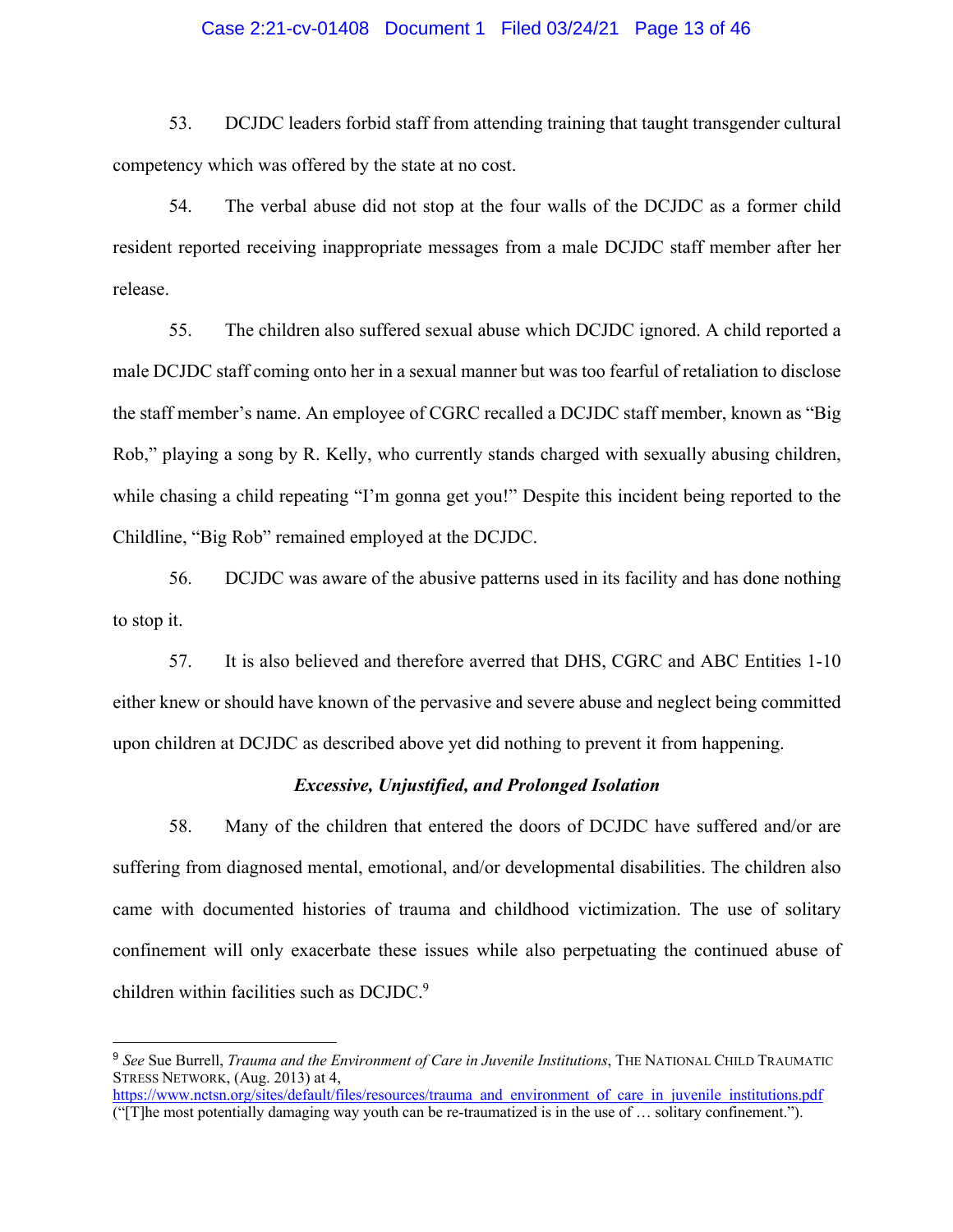### Case 2:21-cv-01408 Document 1 Filed 03/24/21 Page 14 of 46

59. The use of solitary confinement has produced a long line of precedent of being harmful, increasing risk of self-mutilation, and thoughts of suicide. Solitary confinement can aggravate the onset of pre-existing mental illness while also leading to greater mental health problems such as greater anxiety, depression, sleep disturbances, paranoia, aggression and an increased risk of cardiovascular issues.10

60. Recognizing the detrimental effects of the use of solitary confinement, the National Task Force on Children Exposed to Violence, among other nationally recognized organizations, recommends abolishing the use of solitary confinement against children.<sup>11</sup>

61. While Pennsylvania law does permit the use of seclusion under strict supervision, its use is severely limited by statute.<sup>12</sup>

62. DCJDC's use of solitary confinement was not permitted under Pennsylvania law as juvenile detention facilities cannot isolate children for days at a time, use isolation as a form of punishment, nor may they use isolation as a threat to control a child's behavior.13

63. The child residents at DCJDC, including Plaintiff John Doe #1, have been subjected to unlawful prolonged isolation spanning days at a time. During these times of prolonged isolation there have also been instances where children were arbitrarily deprived of access to mental health counselors.

64. One incident involved a child that was forced into solitary confinement for two (2) weeks due to secondary exposure to Covid-19 despite Covid-19 safety precautions not being consistently followed as Delaware County Covid-19 guidelines do not require employees to

 <sup>10</sup> *See Solitary Confinement of Juvenile Centers*, https://www.apa.org/advocacy/criminal-justice/solitary.pdf

<sup>11</sup> *See* Feierman, Lindell and Eaddy, *Unlocking Youth, Legal Strategies to End Solitary Confinement in Juvenile Facilities*, JUVENILE LAW CENTER (2017) at 13.

https://jlc.org/sites/default/files/publication\_pdfs/JLC\_Solitary\_Report-FINAL\_0.pdf

<sup>12</sup> *See* 55 Pa. Code §3800.274(17) (ii)(Under Pennsylvania law, absent an order by a license physician, physician assistant or registered nurse, no child shall be subjected to solitary confinement for more than four (4) hours. There must be a re-examination and new order for every additional four (4) hours.) <sup>13</sup> *Id.*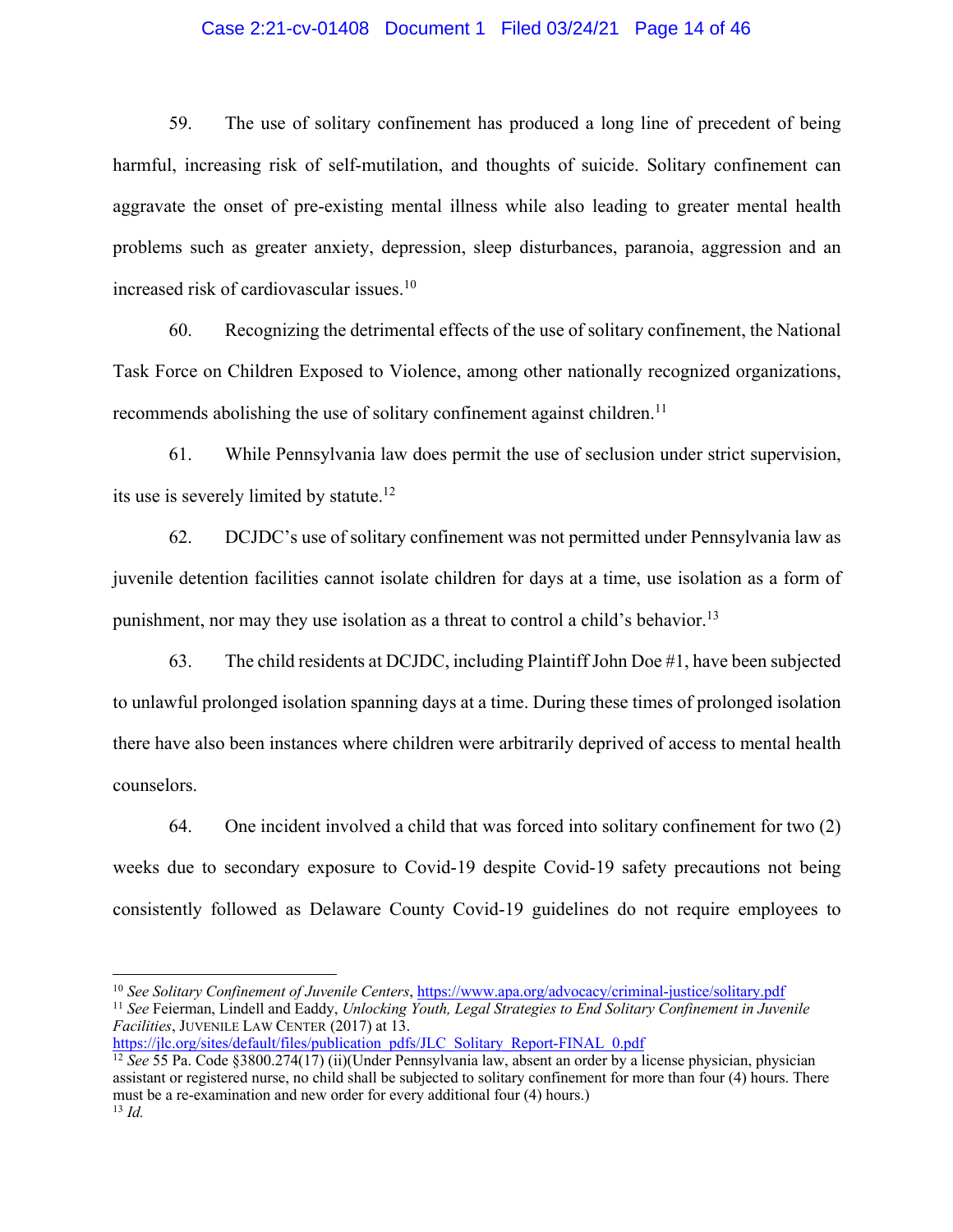#### Case 2:21-cv-01408 Document 1 Filed 03/24/21 Page 15 of 46

quarantine after secondary exposure. On another occasion, a child was left in solitary confinement for several months.

65. Another instance involved a child suffering from mental illness covering herself in her own excrement while in solitary confinement. The DCJDC ensured that the child remained locked in solitary confinement for three (3) days without water or the ability to shower.

66. Despite the evidence of its harmful use, DCJDC, under the licensing and supervision of DHS, proceeded with its continued use of solitary confinement.

67. In fact, Director Murray further encouraged and promoted the use of solitary confinement by his DCJDC staff as a form of punishment against the children.

68. During a January 7, 2021 hearing, DCJDC Director Murray openly admitted to the use of solitary confinement against the children. Murry testified that the use of solitary confinement was derived from situational events. The "situational" event Murray testified to was in reference to the immediate use of solitary confinement against a child as a form of punishment after the child stated to the guard that she would slap them. The use of solitary confinement against the child was in violation of Pennsylvania regulations.<sup>14</sup>

69. From this encounter, DCJDC went through great lengths to obtain a court order to extend the child's solitary confinement from an already long four (4) to eight (8) hour confinement to a full forty-eight (48) hours.

70. It is believed and therefore averred that all Defendants, DCJDC, DHS and CGRC were aware of the improper use of solitary confinement of children at DCJDC and refused to report or stop the improper practice despite it being clear child abuse.

## *Unacceptable Medical Care, Mental Health Care, Education and Facilities*

 <sup>14</sup> *See* 55 Ps. Code § 3800.202; *see also* 55 Pa. Code §§ 3800.212 (c)(3), 3800.274(17)(ii).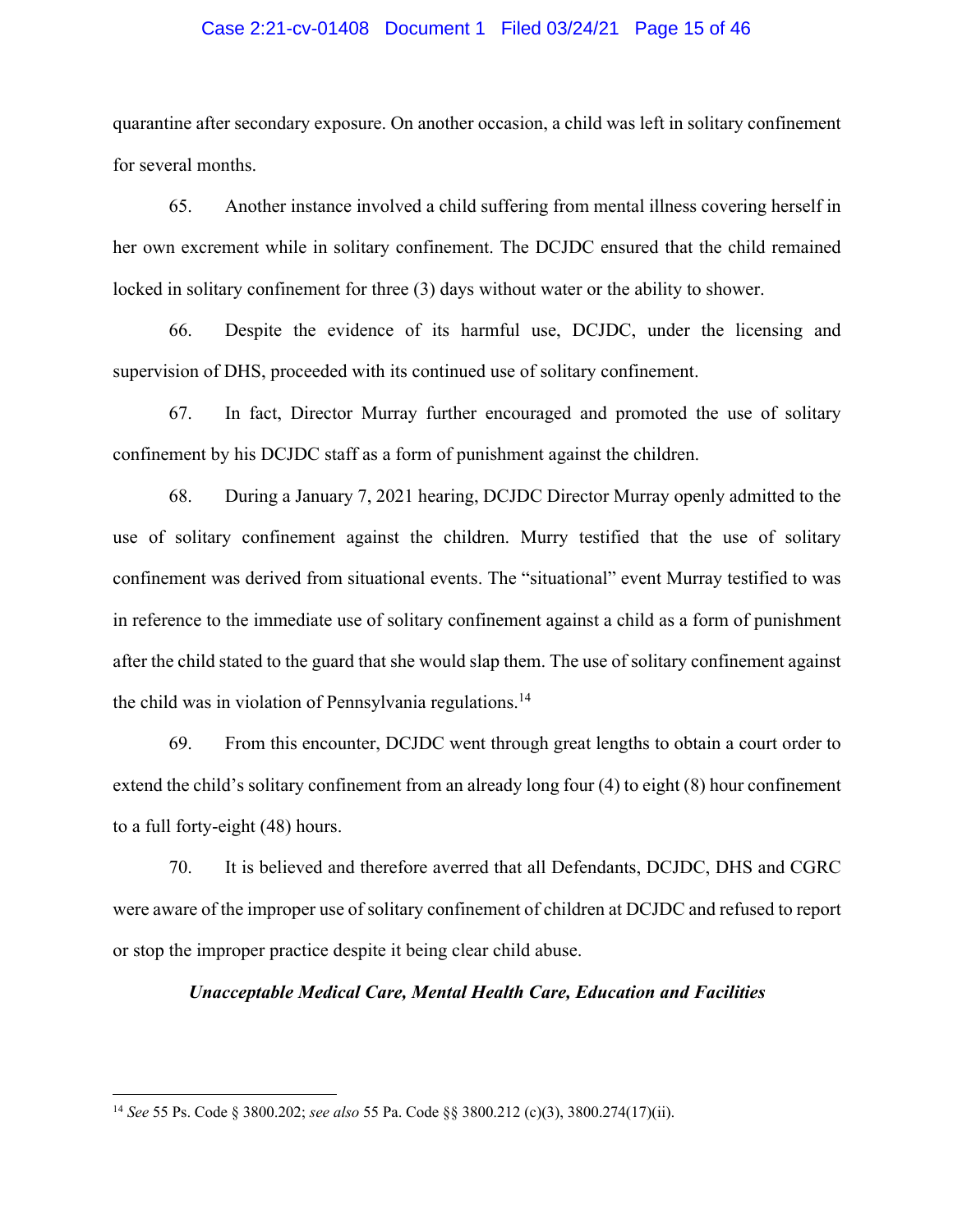#### Case 2:21-cv-01408 Document 1 Filed 03/24/21 Page 16 of 46

71. The mental health of a child is crucial to the development of their emotions and other behaviors. There are at least 16.5 million children in the United States that suffer from some form of a mental disorder.<sup>15</sup>

72. Access to appropriate treatment for mental illness can make a great difference in a child's life.16

73. It was and is the duty DCJDC, DHS and ABC Entities 1-10, to provide the necessary mental health care, medical care, adequate education and facilities to the youth that are under its care.

74. Often, children at DCJDC were denied access to mental health support and/or have difficulty accessing medical care.

75. Knowing the need to have such access to mental health supporters, DCJDC developed deceptive means to prevent children from having access to counselors.

76. A DCJDC employee described that "[s]ome DCJDC staff who placed these children on unit restriction deliberately withhold mental health services during the unit restriction period. To access these children and provide necessary treatment, I had to learn which DCJDC staff members were most likely to give me permission."

77. Children were also arbitrarily denied access to mental health counselors. Oftentimes, the denial of access to mental health counselors was retaliatory.

78. Additionally, children's healthcare was often ignored and disregarded. A child suffering from discomfort was turned away because the medical staff refused to believe her symptoms. It was subsequently determined that the child was suffering from a sexually transmitted disease. This neglect resulted in a two (2) week delay in providing the child necessary treatment.

 <sup>15</sup> *Data and Statistics on Children's Mental Health*, (last reviewed June 15, 2020), https://www.cdc.gov/childrensmentalhealth/data.html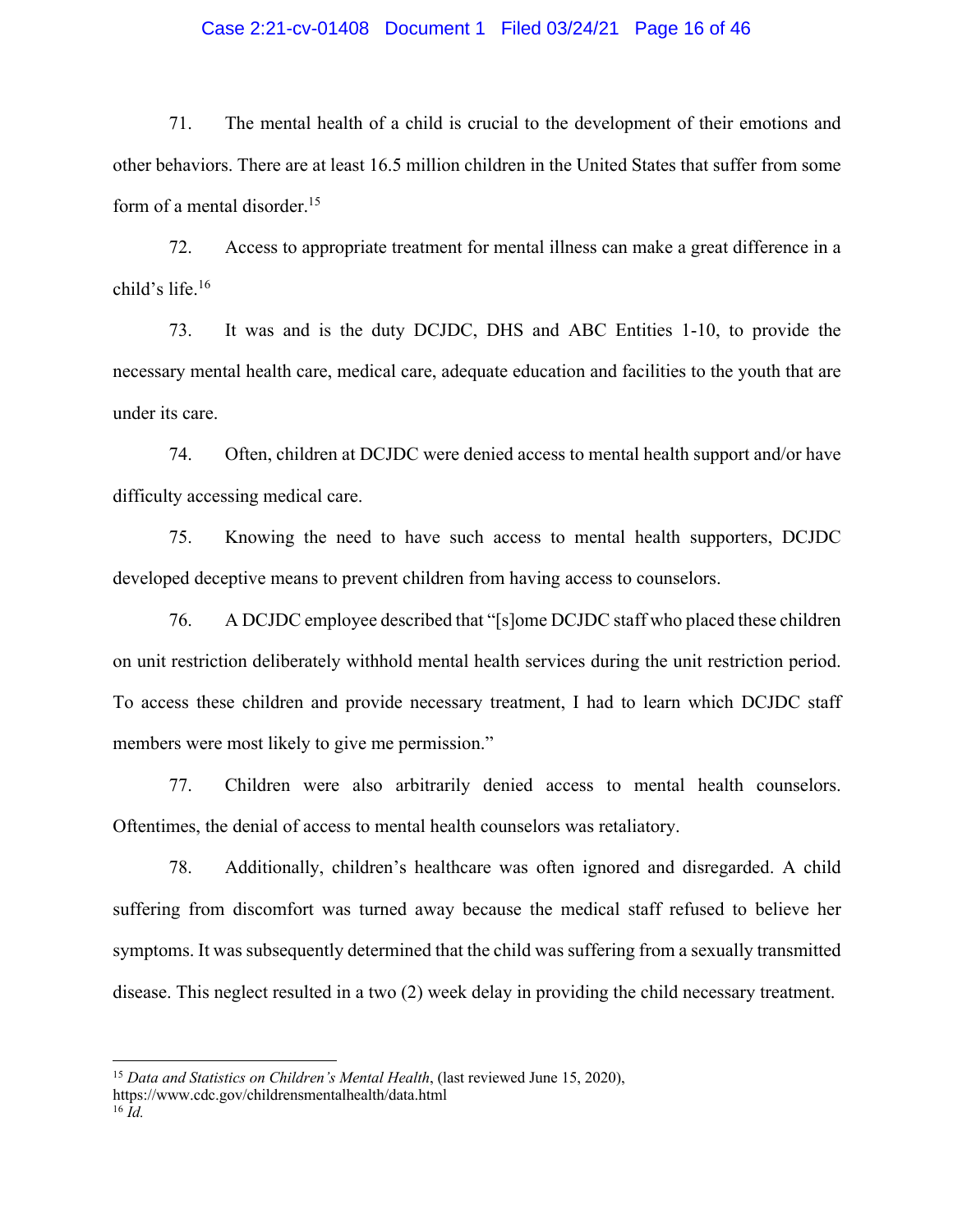#### Case 2:21-cv-01408 Document 1 Filed 03/24/21 Page 17 of 46

79. DCJDC had no interest in furthering the education of the children evidenced by its poor curriculum. The education provided to children was "one size fits all" in which children would receive only two (2) hours of schooling and worksheets that were not tailored to their education level.

80. In addition to the poor education, the children suffered from severely poor living conditions.

81. The facility was in deplorable condition as it was covered in filth and disgust. Parts of the facility were often covered in mouse droppings and infested with bugs. Some rooms were left unclean for weeks or months at a time.

82. In the midst of a global pandemic, DCJDC failed to adequately sanitize the facility to ensure the safety of the children. Children had to file grievances to be provided hand sanitizer.

83. Additionally, the facility lacked adequate water access in the residential units. Toilets and showers did not drain properly, there was an occasion where a child was forced to take a cold shower because her unit did not have hot water.

84. Even more disturbing is that the children lacked access to proper drinking water as there was only one (1) water fountain within the entire facility. The lack of adequate water access was problematic in particular for children whose medication caused dry mouth and other side effects. DCJDC staff ignored CGRS staff's request to provide a simple pitcher of water to the children.

85. Children at DCJDC suffered through numerous winters without heat, some occasions lasting as long as a week. When CGRC staff questioned DCJDC regarding the heat, DCJDC stated there was nothing that could be done. A Chidline complaint was filed about the freezing temperatures and the heat was restored later that day.17

1

<sup>&</sup>lt;sup>17</sup> Childline is a hotline service in which child abuse is to be reported, https://www.dhs.pa.gov/keepkidssafe/Pages/default.aspx.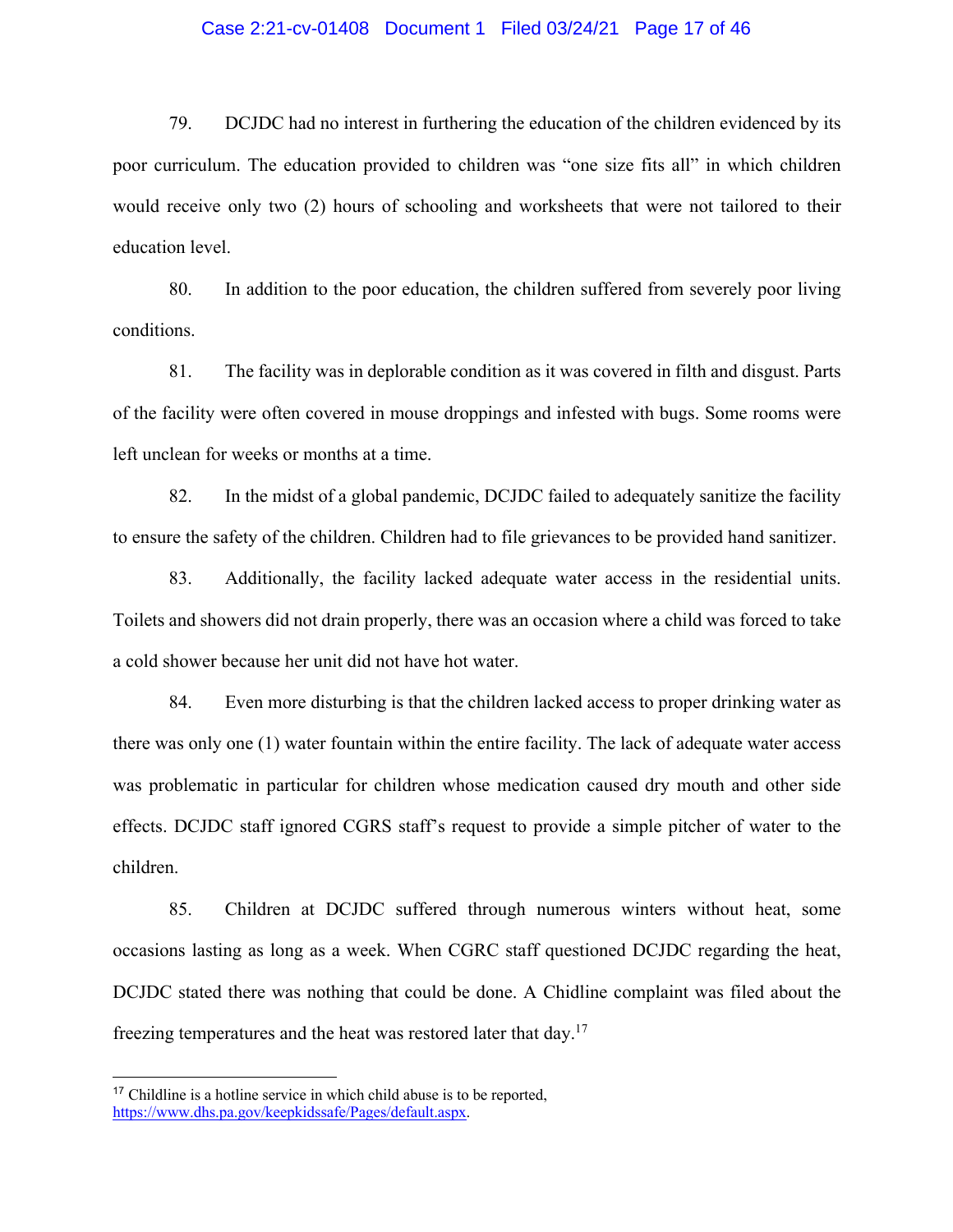#### Case 2:21-cv-01408 Document 1 Filed 03/24/21 Page 18 of 46

86. There were instances when it was so cold in the DCJDC facility that children reported seeing their breath. During these winter months DCJDC staff were protected with coats, hats and scarves while the children suffered as they were not given any winter clothing.

87. Under the National Food Program, the child residents are eligible to receive free breakfast and lunch. Despite this eligibility, the food was inadequate as it was often inedible and as a result the children were often left hungry. DCJDC staff also refuse to accommodate children who are vegetarian.<sup>18</sup>

88. The DCJDC kitchen staff also failed to comply with sanitary guidelines.

### *DCJDC's Culture of Secrecy*

89. The culture of DCJDC has fostered an environment of secrecy by instilling fear and creating the ever present threat of retaliation by the DCJDC staff if children were to disclose the abuse they suffered.

90. Children would often beg the Mental Health Clinician to refrain from reporting abuse to authorities as they feared the disclosure would only result in relation from the DCJDC staff and make matters worse for them.

91. Despite there being video cameras on the premises, DCJDC staff were well aware of the blind spots where there was no camera coverage. It is in these areas where the previously outlined instances of physical abuse largely occurred. It was also in these areas where children were most vulnerable and put in danger.

92. The deliberate, strategic, and premeditated actions of the DCJDC staff to ensure that their abusive actions would not be recorded on camera truly exemplifies the scope and scale of the abuses occurring within this facility (and other juvenile detention centers alike).

1

<sup>18</sup> *See* https://www.delcopa.gov/courts/juveniledetention.html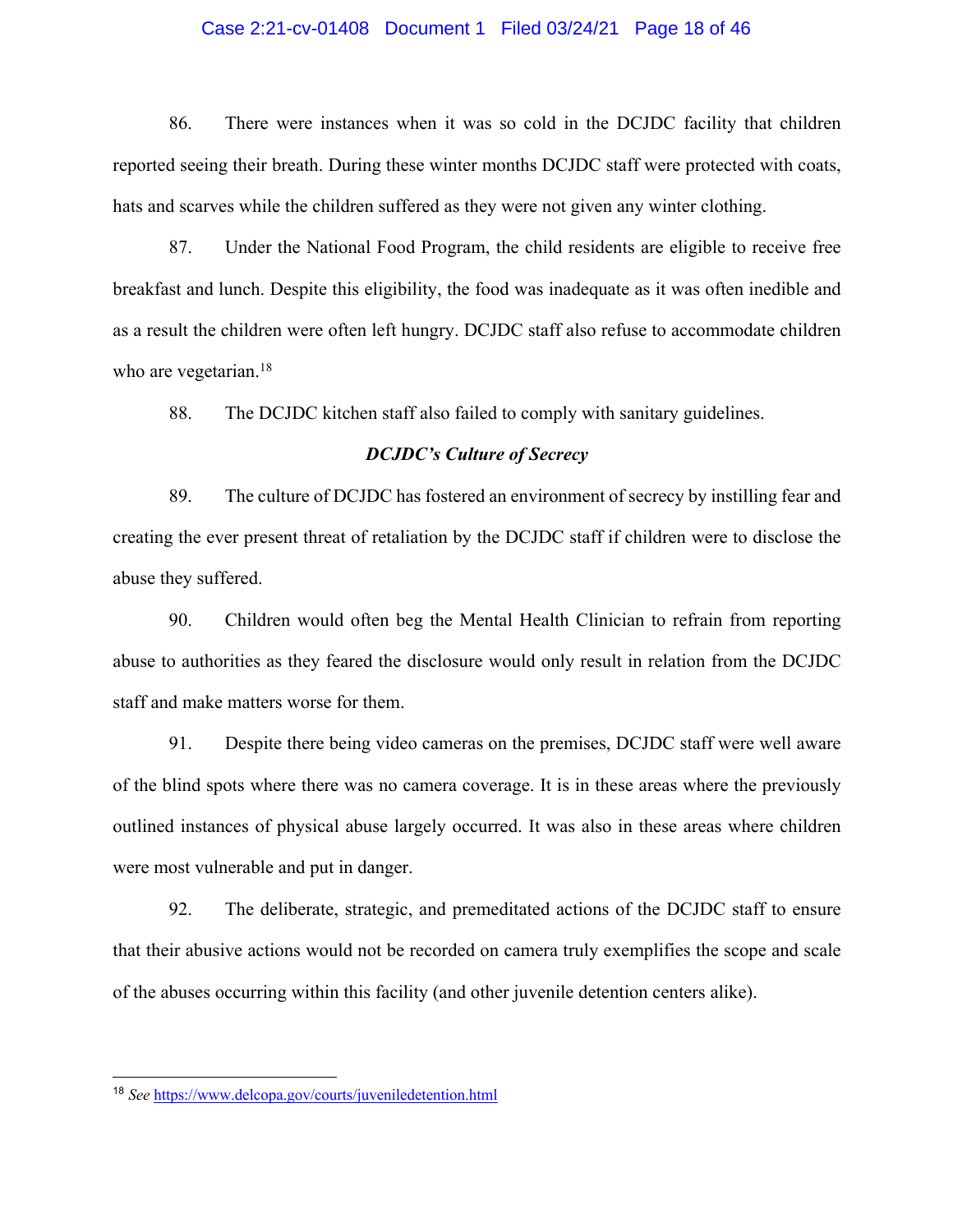#### Case 2:21-cv-01408 Document 1 Filed 03/24/21 Page 19 of 46

93. In addition to purposely hiding their abusive acts, DCJDC staff have also altered reports to try and corroborate their false accounts when an incident involving force was reported.

94. To further ensure the secret and abusive culture, children have been deterred from telling the truth by being told no one would believe them.

95. In the above mentioned incident where a child courageously reported a threat by an overnight DCJDC staff to the DCJDC supervisor, the supervisor responded, "Do you really think a judge is going to believe a bunch of juvenile delinquents over a corrections officer?"

96. When Childline reports were made, some DCJDC staff asked for a "heads up" before the report is made.

97. DCJDC staff would retaliate against those who made Childline reports by giving them the silent treatment, denying them access to children for mental health services, and responding with other spiteful behaviors.

98. DCJDC leadership encouraged the secrecy of the horrid physical, sexual, and psychological abuse the children suffered by coaching certain children on how to interact with investigators. DCJDC leaders would bribe children with candy to skew the investigation to further hide the abuse the children suffered.

99. Despite the presence of cameras within the facility to capture the abuse the children suffered, these videos were often hidden from investigators and on other instances flat out ignored.

100. DCJDC was aware of the conduct of staff and other employees to hide the physical abuse the children suffered. DCJDC encouraged the concealment of the abuse the children suffered and has done nothing to end the secrecy culture or protect the children.

### *The Complicity of CGRC and Abuse at DCJDC*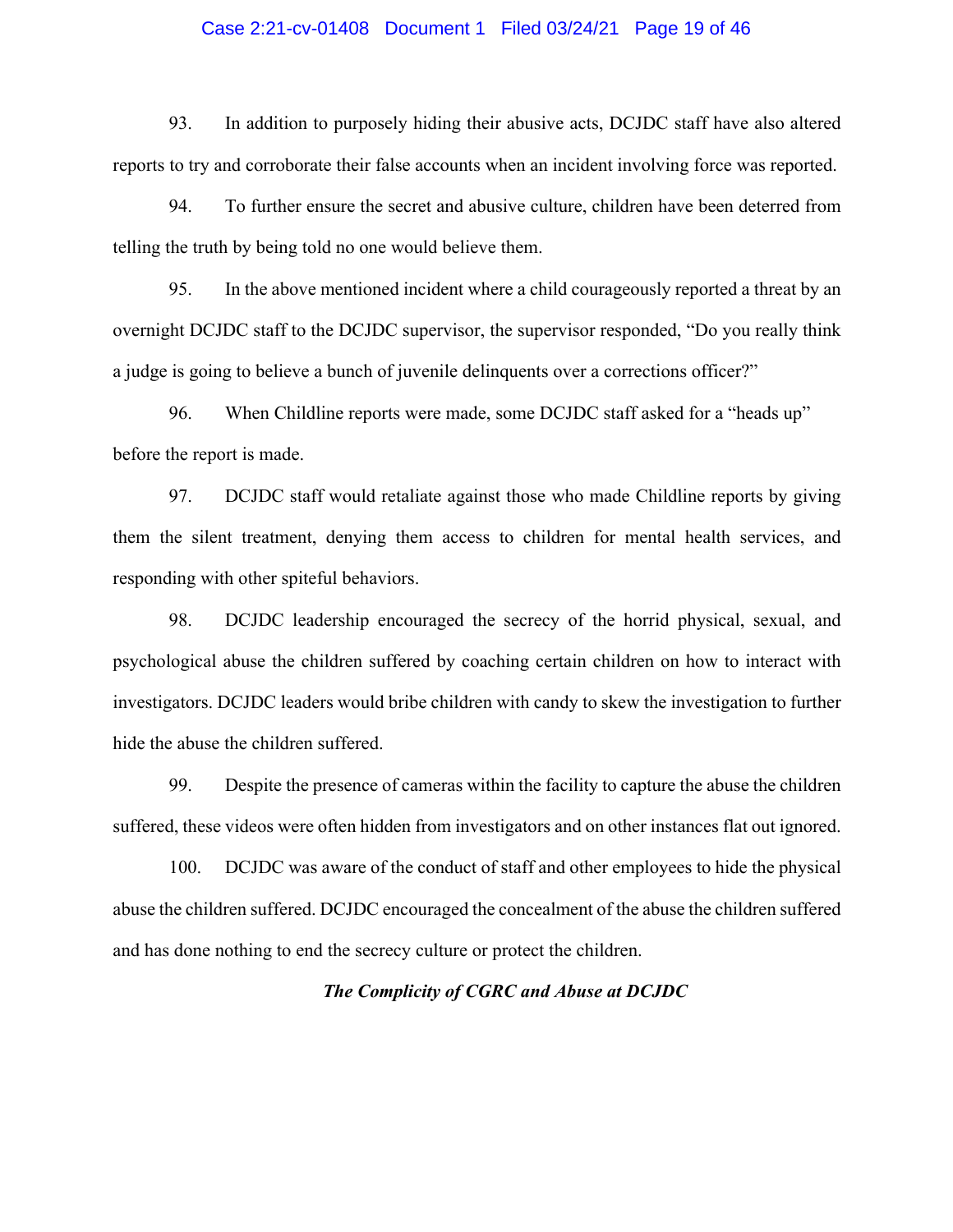#### Case 2:21-cv-01408 Document 1 Filed 03/24/21 Page 20 of 46

101. CGRG is a nonprofit organization and the largest provider of children's mental health services in the greater Philadelphia region.<sup>19</sup>

102. Among its various services, CGRC also employs mental health staff that provide mental health services to juvenile detention centers such as DCJDC.

103. The CGRC provided services at the DCJDC through its contract with Delaware County.

104. As clinical professionals, CGRC staff had a duty to report abuse children suffered at the hands of DCJDC and its staff but instead was instructed to turn a blind eye and in fact did so.

105. The CGRC encouraged the abuse the children suffered by instructing the CGRC staff to give DCJDC staff "a heads up" when filing a Childline complaint which allowed DCJDC staff time to prepare an explanation and fabricate their accounts.

106. Despite CGRC's alleged support of the closing of DCJDC and the investigation that followed, CGRC did nothing to stop the abuse the children suffered. Instead CGRC's affirmative actions and omission furthered the abuse and DCJDC's attempts to keep it hidden.<sup>20</sup>

107. Due to pressure by CGRC leadership, CGRC psychiatrists fabricated reports that were used in court to ensure Delaware County Juvenile Probation's desired results. CGRC staff was repeatedly told not to "rock the boat" and were warned against working with the Public Defender's Office regarding the abuse of the children.

108. CGRC, its leadership, and its staff were more concerned with their own bottom line and reputation instead of the health and safety of the children as CGRC staff was encouraged to

 <sup>19</sup> *See* https://www.cgrc.org/

<sup>20</sup>*See* Liia Richmond, *Statement Regarding Lima Detention Center*, (Mar. 14, 2021), https://cgrc.org/blog/statementre-lima-detention-center/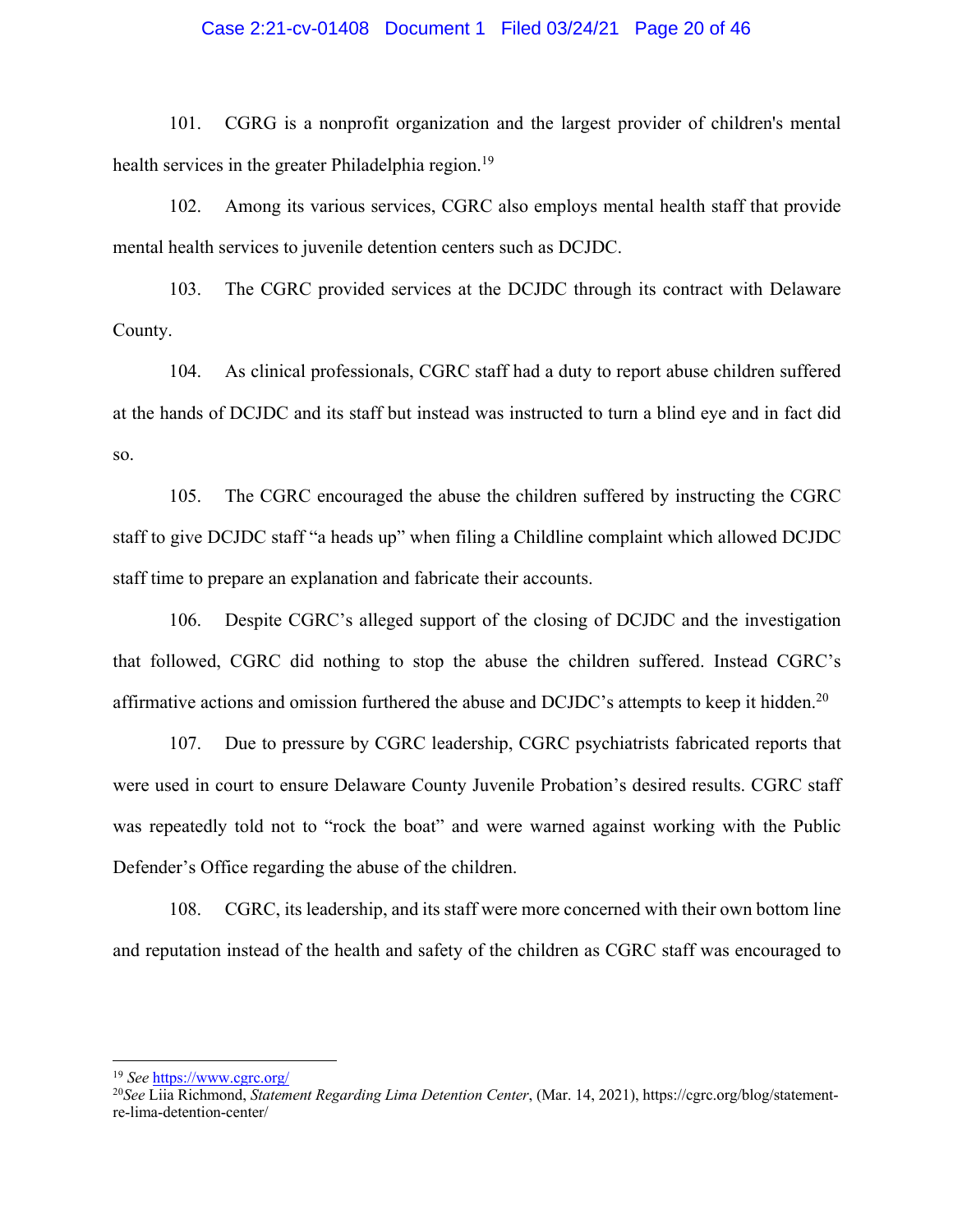#### Case 2:21-cv-01408 Document 1 Filed 03/24/21 Page 21 of 46

refrain from exposing the abuse that occurred to prevent antagonizing the Delaware County Juvenile Probation as that would cost CRGC its "lucrative contract" with the Delaware County.

109. CGRC was aware of the abuse that occurred and had a duty to report abuse and but chose not to do so in many instances.

#### *The Abuse of John Doe #1*

110. John Doe #1 was a resident at the Delaware County Juvenile Justice Center intermittently from the ages of fourteen (14) to seventeen (17) from the years of approximately 2015 to 2018.

111. When John Doe #1 was sixteen (16) he was a resident at Delaware County Juvenile Justice Center for approximately one month.

112. During this one-month stay, John Doe #1 was forcibly sodomized by a male guard at DCJDC in the middle of the night.

113. The guard snuck into John Doe #1's room, forcibly placed himself on top of John Doe #1, pulled down his pants, and forcibly anally raped him.

114. The guard threatened John Doe #1 and stated that if he told anyone, he would kill him and his entire family.

115. John Doe #1 suffered through the attack for 10-15 minutes, fearing for his life and the life of his family.

116. John Doe #1 did not tell anyone until 2020, almost four years later, because of the fear and trauma instilled in him at the DCJDC. Even after disclosing the rape and abuse to his parents, John Doe #1 was afraid to tell police based on the fear of the repercussions.

117. John Doe #1 was physically abused throughout all of his stays at DCJDC.

118. On several occasions, John Doe #1 was placed in a choke hold by DCJDC guards, up until he was almost unconscious.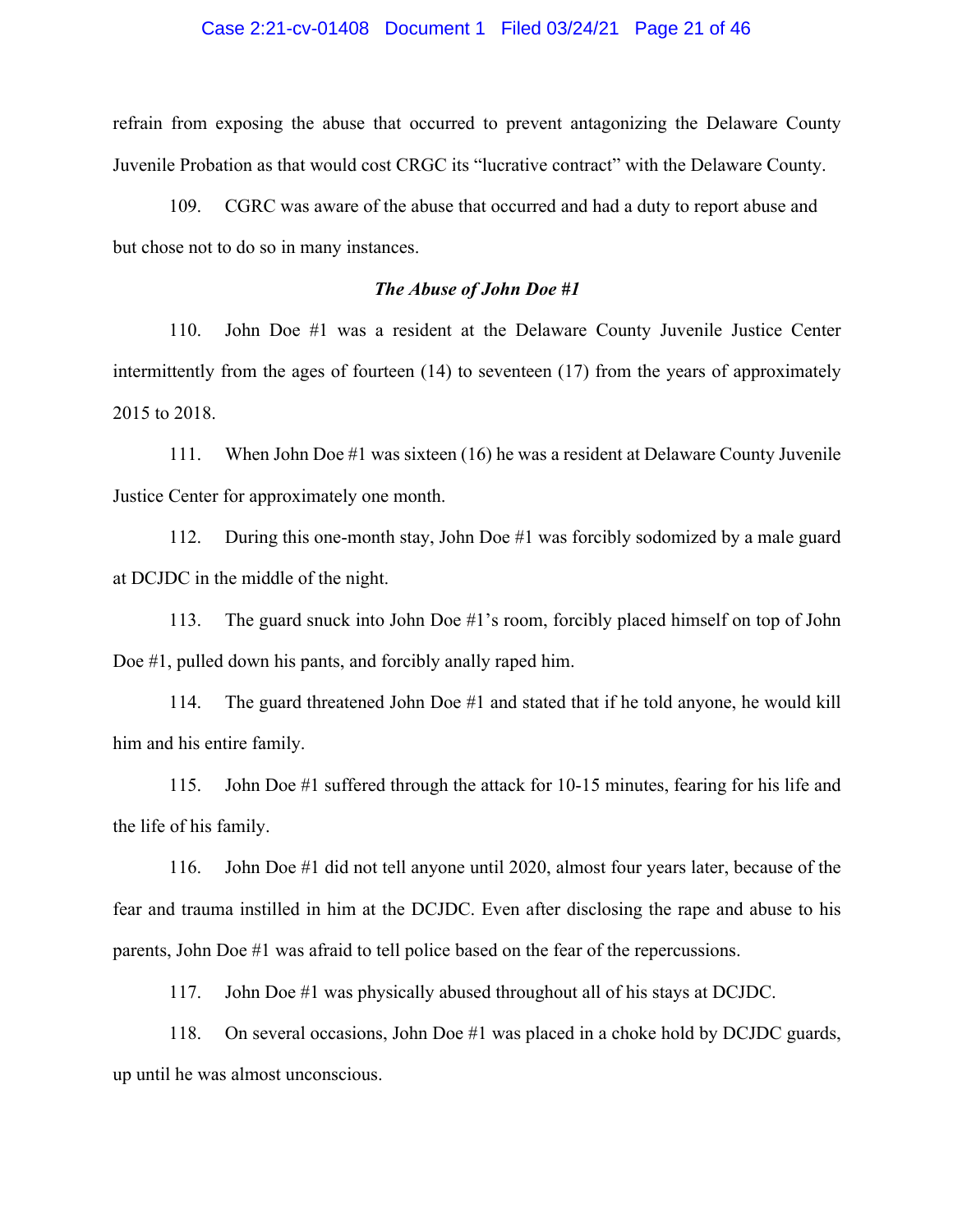#### Case 2:21-cv-01408 Document 1 Filed 03/24/21 Page 22 of 46

119. John Doe #1 was continuously slapped, punched in the head and verbally abused by the guards and staff of DCJDC.

120. In one instance, John Doe #1 was placed in seclusion for four days and was denied counseling.

121. When a counselor asked how long John Doe #1 had been in seclusion, the staff of the DCJDC lied and stated he had only been in seclusion for two days. Not coincidentally, John Doe #1 was removed from seclusion that night, as an attempt to cover up what the staff had done.

122. Throughout all of John Doe #1's stays at DCJDC, he was forced to endure horrific living conditions, including but not limited to, insect and rodent infestations, lack of food, undercooked food, black mold, lack of safe drinking water, and lack of heat.

123. Throughout all of John Doe #1's stays, the staff of the DCJDC and CGRC were aware of and/or took part in, the physical, mental and/or sexual abuse and neglect of John Doe #1, a minor.

124. John Doe #1 has been diagnosed with Bipolar Disorder, Post-Traumatic Stress Disorder, Depression, as well as other mental health conditions. His experience at DCJDC exacerbated his already existing mental health conditions and further traumatized him.

125. DCJDC and CGRC knew of John Doe #1's mental health status and knowingly allowed and/or condoned staff physically, sexually, and mentally abusing him, and further placed him in seclusion for four days, without a court order, against the laws of the state of Pennsylvania.

126. The sexual, physical and mental abuse of minors taking place at DCJDC was known to Defendants DCJDC and CGRC.

127. As a direct and proximate result of the physical, mental, and sexual abuse and neglect committed by the staff at DCJDC, John Doe #1 suffered physical and emotional injuries,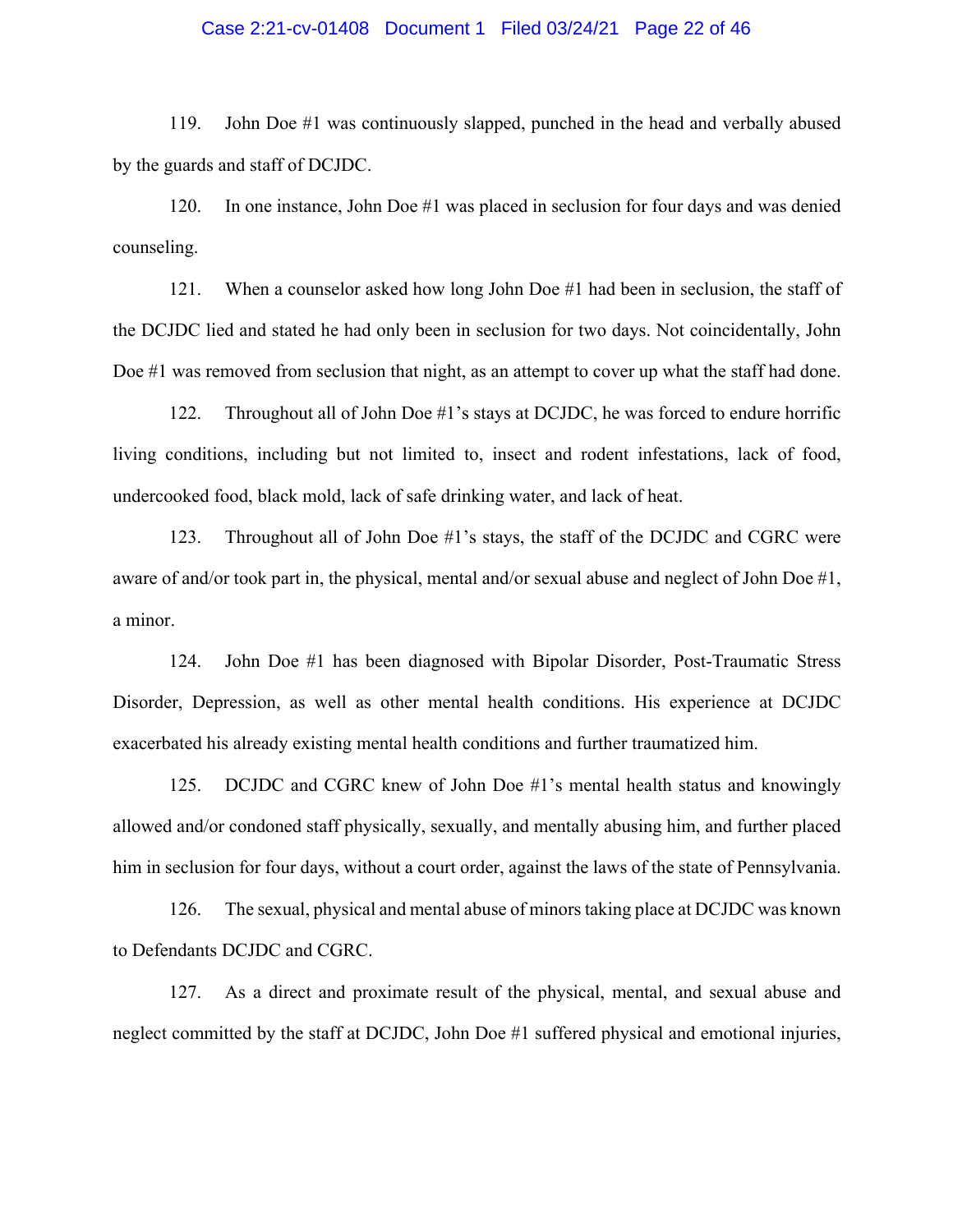#### Case 2:21-cv-01408 Document 1 Filed 03/24/21 Page 23 of 46

as more fully set forth in this Complaint. As a result of the abuse at DCJDC, John Doe #1 was severely mentally, psychologically, and emotionally damaged.

128. John Doe #1 has suffered and continues to suffer great pain of mind and body, shock, emotional distress, physical manifestations of emotional distress including stomach aches, nausea and explosive crying, embarrassment, loss of self-esteem, disgrace, humiliation, and loss of enjoyment of life. The significant emotional and psychological injuries sustained by John Doe #1 dramatically transformed his personality.

129. Throughout his life since the abuse, John Doe #1 has struggled with symptoms of post-traumatic stress disorder. As a result of these problems John Doe #1 has suffered extreme difficulty in interpersonal relationships, among other problems.

130. All of the above physical, psychological, and emotional injuries were proximately caused by the negligence, carelessness, recklessness, and other tortious and outrageous acts or omissions of Defendants as set forth in this Complaint.

#### *The Abuse of Jane Doe #1*

131. Jane Doe #1 was a resident of DCJDC approximately six (6) or seven (7) times between ages of fifteen (15) and eighteen (18) years-old, from approximately 2006-2009.

132. When Jane Doe #1 was sixteen (16) to seventeen (17) years old, a guard by the name of "Logan," along with fellow guards "Dale" and "Tucker" and two other unknown adult male guards, would take Jane Doe #1 to "private parties" they would have in DCJDC.

133. Jane Doe #1 would be taken to these "private parties" held by male guards along with a fellow minor resident, "Olivia."

134. During these private parties, Jane Doe #1 and other minor females were given alcohol, Xanax and marijuana by the guards.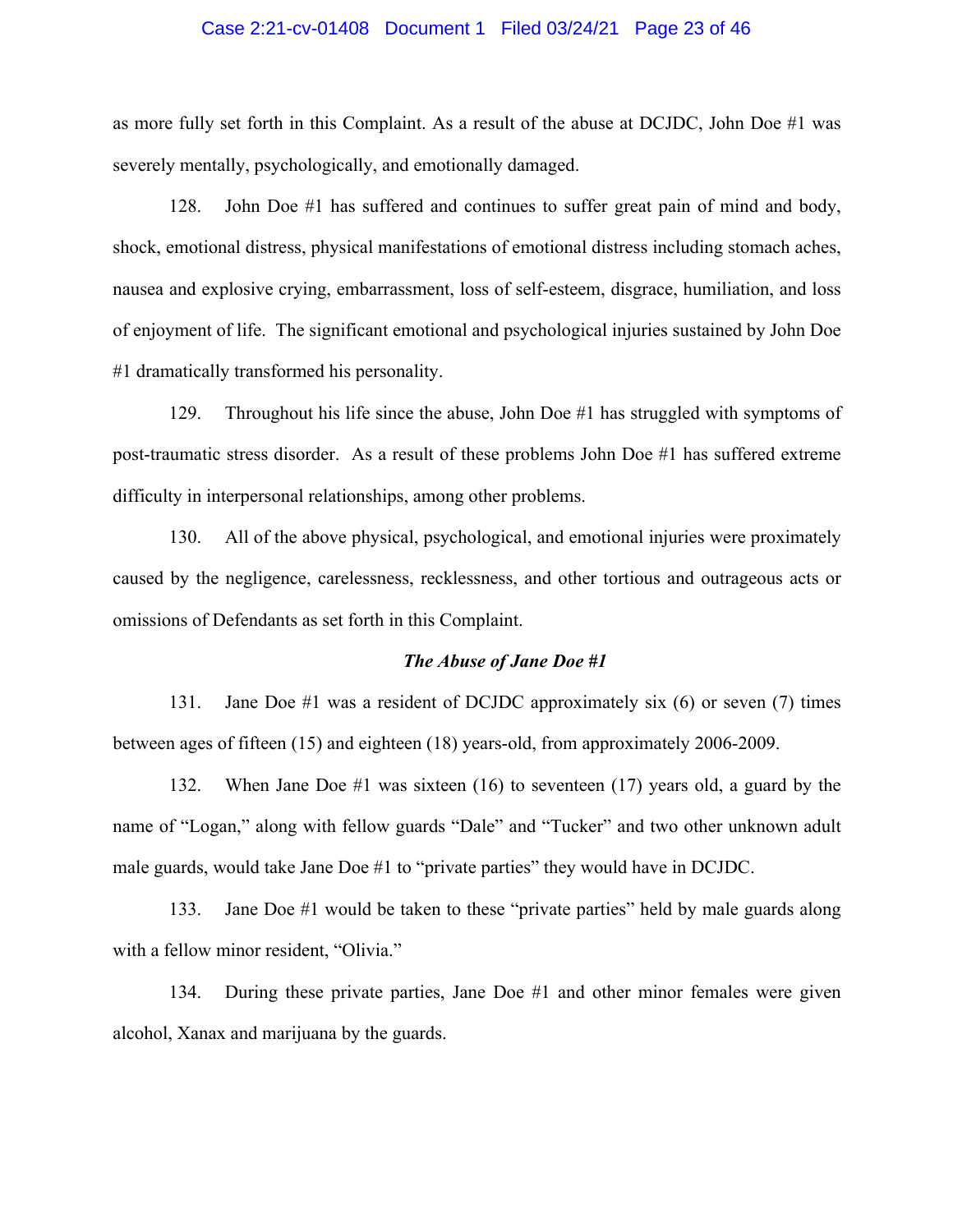#### Case 2:21-cv-01408 Document 1 Filed 03/24/21 Page 24 of 46

135. During these "private parties," after providing drugs and alcohol to minor females, including Jane Doe #1, the male guards would have sex with the minor females, including Jane Doe #1.

136. A female guard at DCJDC, Teresa Governs, was aware of the "private parties" being held by her fellow adult male guards, and what was happening during the private parties, but chose not to do anything to prevent the abuse that was happening to the minor females, including Jane Doe #1.

137. Governs would comment on the guards "messing with those white girls."

138. On one occasion while in the gym at Lima, "Logan" slapped Jane Doe #1's buttocks in front of Governs, who did nothing about it but comment on it.

139. Almost a decade after leaving DCJDC, in or around 2019, "Logan" was able to locate the cell phone number for Jane Doe #1.

140. Logan began constantly calling and texting Jane Doe #1, sending sexually explicit messages, attempting to engage in sexual activity with Jane Doe #1.

141. Thereafter, a different guard at DCJDC, "Grant" contacted Jane Doe #1's sixteenyear-old daughter on Instagram, saying he wanted to "link up."

142. Jane Doe #1 immediately reported the matter and was told to call Lima director Mark Murray. Jane Doe #1 did as instructed and only to have Mr. Murray summarily dismiss it. Mr. Murray took no action whatsoever in response to Jane Doe #1's report.

143. As a direct and proximate result of the physical, mental and sexual abuse and neglect committed by the guards at DCJDC, Jane Doe #1 suffered physical and emotional injuries, as more fully set forth in this Complaint. As a result of the abuse at DCJDC, Jane Doe #1 was severely mentally, psychologically, and emotionally damaged.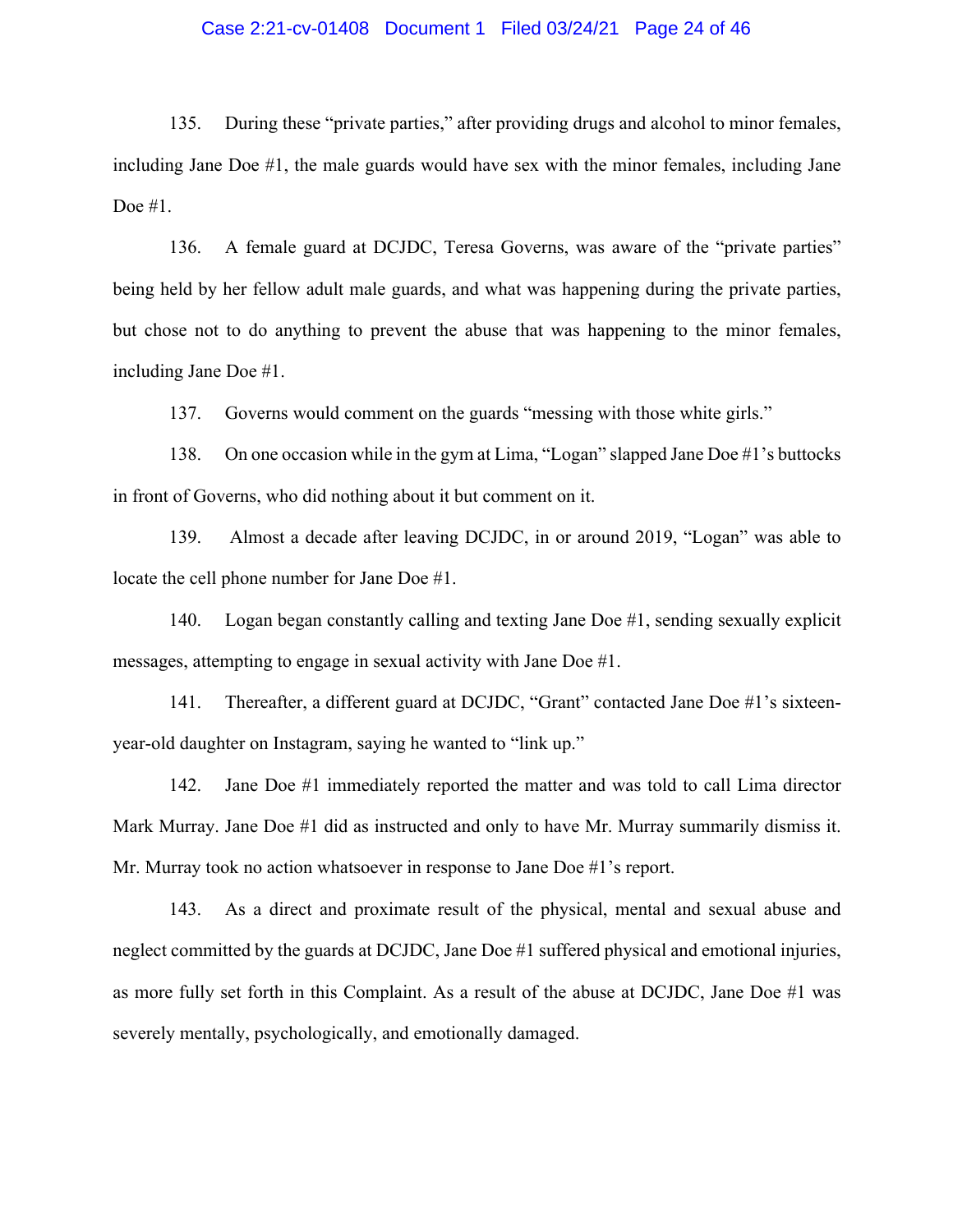144. Jane Doe #1 has suffered and continues to suffer great pain of mind and body, shock, emotional distress, physical manifestations of emotional distress, including stomach aches, embarrassment, loss of self-esteem, disgrace, humiliation, and loss of enjoyment of life.

#### *State Law Claims*

## **COUNT I –VICARIOUS LIABILITY Plaintiffs v. Defendants DCJDC, DHS and ABC Entities 1-10**

145. Plaintiffs incorporate herein by reference the preceding paragraphs of this Complaint the same as if fully set forth hereinafter.

146. DCJDC staff, including, but not limited to, John Does 1-100, engaged in unpermitted, harmful and offensive sexual conduct and contact upon the person of Plaintiffs in violation of Pennsylvania State law. Said conduct was undertaken while the perpetrator was an employee and agent of Defendant DCJDC, while in the course and scope of employment with Defendant DCJDC, and/or was ratified by Defendants DCJDC, DHS and/or ABC Entities 1-10.

147. Prior to or during the abuse alleged above, Defendants DCJDC, DHS and/or ABC Entities 1-10 knew, had reason to know, or were otherwise on notice of the unlawful physical, mental and sexual abuse and neglect of children committed by DCJDC staff. Defendants failed to take reasonable steps and failed to implement reasonable safeguards to avoid acts of unlawful sexual conduct in the future by staff, including, but not limited to, preventing or avoiding placement of staff in functions or environments in which contact with children was an inherent part of those functions or environments. Furthermore, at no time during the periods of time alleged did Defendants DCJDC, DHS and/or ABC Entities 1-10 have in place a system or procedure to supervise and/or monitor employees, volunteers, representatives or agents to ensure they did not molest or abuse minors in the care of the Defendants.

148. Defendants' knowing acquiescence and silence with respect to the known, or reasonably knowable, activities of its staff constituted a course of conduct through which acts of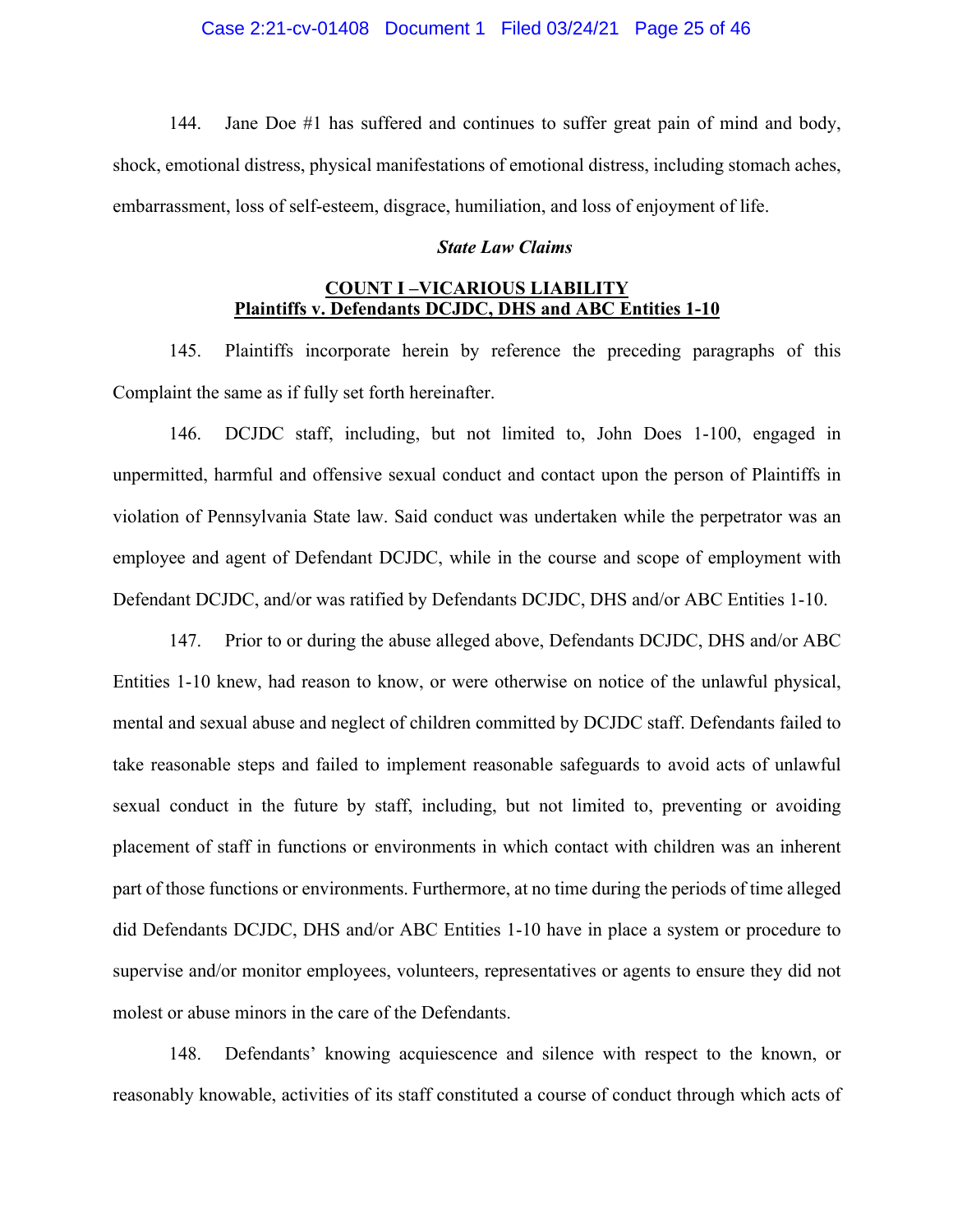#### Case 2:21-cv-01408 Document 1 Filed 03/24/21 Page 26 of 46

sexual perversion and the violation of childhood innocence were condoned, approved, and effectively authorized.

149. Through its failure to timely reprimand and sanction the acts referenced herein, and for all of the other reasons set forth in this Complaint including, without limitation, its failure to take the steps necessary to prevent the occurrence of such reprehensible acts, Defendants ratified said actions and, accordingly, are vicariously liable for the actions of all staff of DCJDC.

150. As a result of the above-described conduct, Plaintiffs have suffered and continue to suffer great pain of mind and body, shock, emotional distress, physical manifestations of emotional distress, embarrassment, loss of self-esteem, disgrace, humiliation and loss of enjoyment of life; were prevented and will continue to be prevented from performing Plaintiff's daily activities and obtaining the full enjoyment of life; have sustained and will continue to sustain loss of earnings and earning capacity; and/or have incurred and will continue to incur expenses for medical and psychological treatment, therapy and counseling.

## **COUNT II -NEGLIGENCE Plaintiffs v. Defendants DCJDC, DHS, JOHN DOES 1-100 and ABC Entities 1-10**

151. Plaintiffs incorporate herein by reference the preceding paragraphs of this Complaint the same as if fully set forth hereinafter.

152. At all relevant times, Defendant DCJDC, DHS, John Does-100 and/or ABC Entities 1-10, owed a duty to maintain a safe and habitable environment for the minors being detained at DCJDC, specifically Plaintiffs.

153. At all relevant times, Defendants had a duty to protect and safeguard Plaintiffs from hurt, harm and danger while they were under their supervision and detained at DCJDC.

154. At all relevant times, Defendants had a duty to ensure that DCJDC employees were not sexually abusing its minor residents.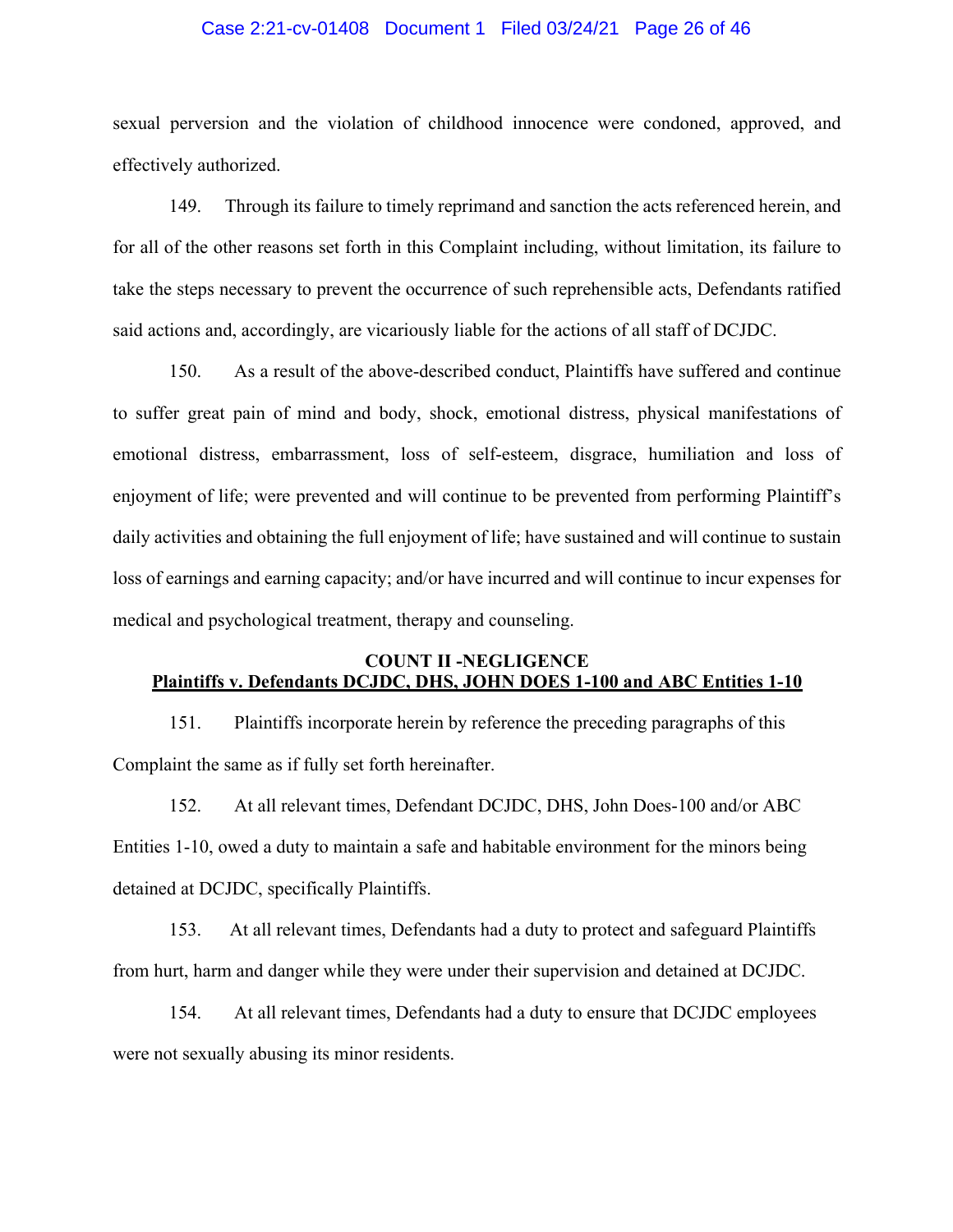#### Case 2:21-cv-01408 Document 1 Filed 03/24/21 Page 27 of 46

155. At all relevant times, Defendants had a duty to provide for Plaintiffs' basic human needs, including the safety of his person and his living environment.

156. At all relevant times, Defendants DCJDC, DHS, John Does-100 and/or ABC Entities 1-10 knew or should have known that their agents, employee, servant and/or staff members were sexually abusing Plaintiffs and/or a risk to sexually abuse Plaintiffs.

157. Defendants knew, had reason to know, or were otherwise on notice of the unlawful conduct of DCJDC staff and failed to protect the safety of children in their detention center, including Plaintiffs. Defendants failed to take reasonable steps and failed to implement reasonable safeguards to prevent acts of unlawful sexual abuse and to prevent or avoid placement of Plaintiffs in functions or environments in which they would be endangered and abused.

158. Furthermore, at no time during the periods of time alleged did Defendants have in place a system or procedure to supervise and/or monitor DCJDC staff members to ensure that children, including Plaintiffs, were not abused.

159. Moreover, as set forth above, the incidents of abuse in DCJDC were neither isolated nor unusual. For years, Defendants failed to reprimand, punish, report, or otherwise sanction DCJDC staff who they knew or had reason to know was a danger to children in the detention center. Defendants' knowing acquiescence and/or reckless disregard and silence with respect to the known, or reasonably knowable, activities of DCJDC staff constituted a course of conduct through which acts of sexual violence, mental torment, and the violation of the sanctity of children were condoned, approved, and effectively authorized.

160. Through their failure to timely reprimand and sanction the acts referenced above, and for all of the other reasons set forth herein including, without limitation, their failure to take the steps necessary to prevent the occurrence of such reprehensible acts, Defendants ratified said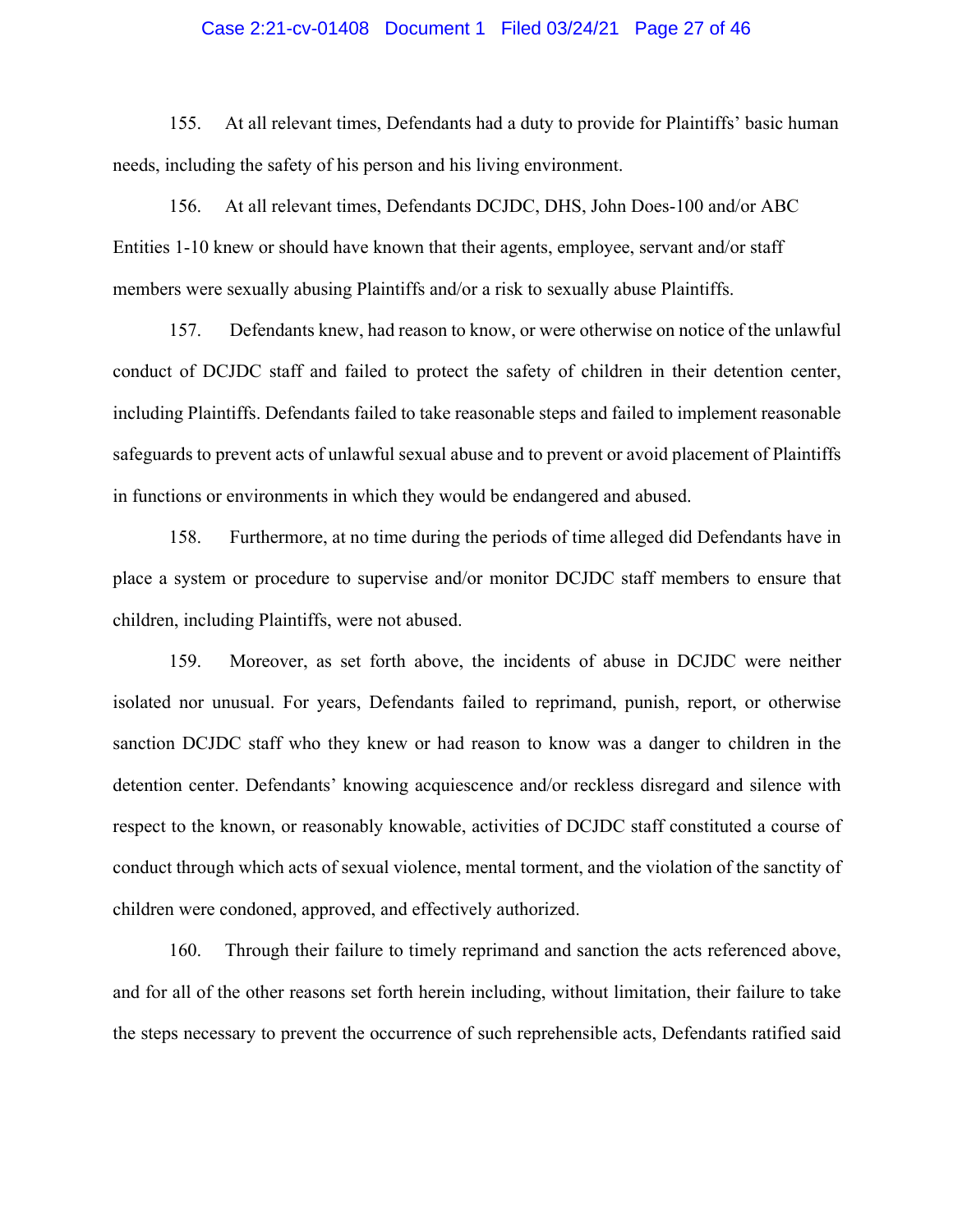#### Case 2:21-cv-01408 Document 1 Filed 03/24/21 Page 28 of 46

actions and, accordingly, are vicariously liable for the actions of their entities and individual employees.

- 161. At all relevant times, Defendants failed to adequately and properly:
	- a. employ processes that screen out and/or prevent the hiring of predators on their staff;
	- b. supervise its agents, employees, servants, staff members at DCJDC, and/or detainees including, Plaintiffs, and other individuals that knew or should have known about the staff sexually abusing Plaintiffs;
	- c. train its agents, employees, servants, staff members at DCJDC, and/or detainees, and other individuals that knew or should have known about the staff sexually abusing Plaintiffs;
	- d. employ policies that screen out and/or prevent the retention of predators on DCJDC staff; and
	- e. investigate staff background and/or information it knew or should have known during the course of their employment including that they were a predator sexually abusing minors.

162. The negligent, reckless, intentional, outrageous, deliberately and recklessly indifferent and unlawful acts and omissions of Defendants as set forth above and herein, consisted of, *inter alia*:

- a. permitting staff to sexually abuse minors;
- b. permitting staff to engage in illegal sexual conduct with minors on DCJDC's premises;
- c. permitting staff to physically abuse Plaintiffs;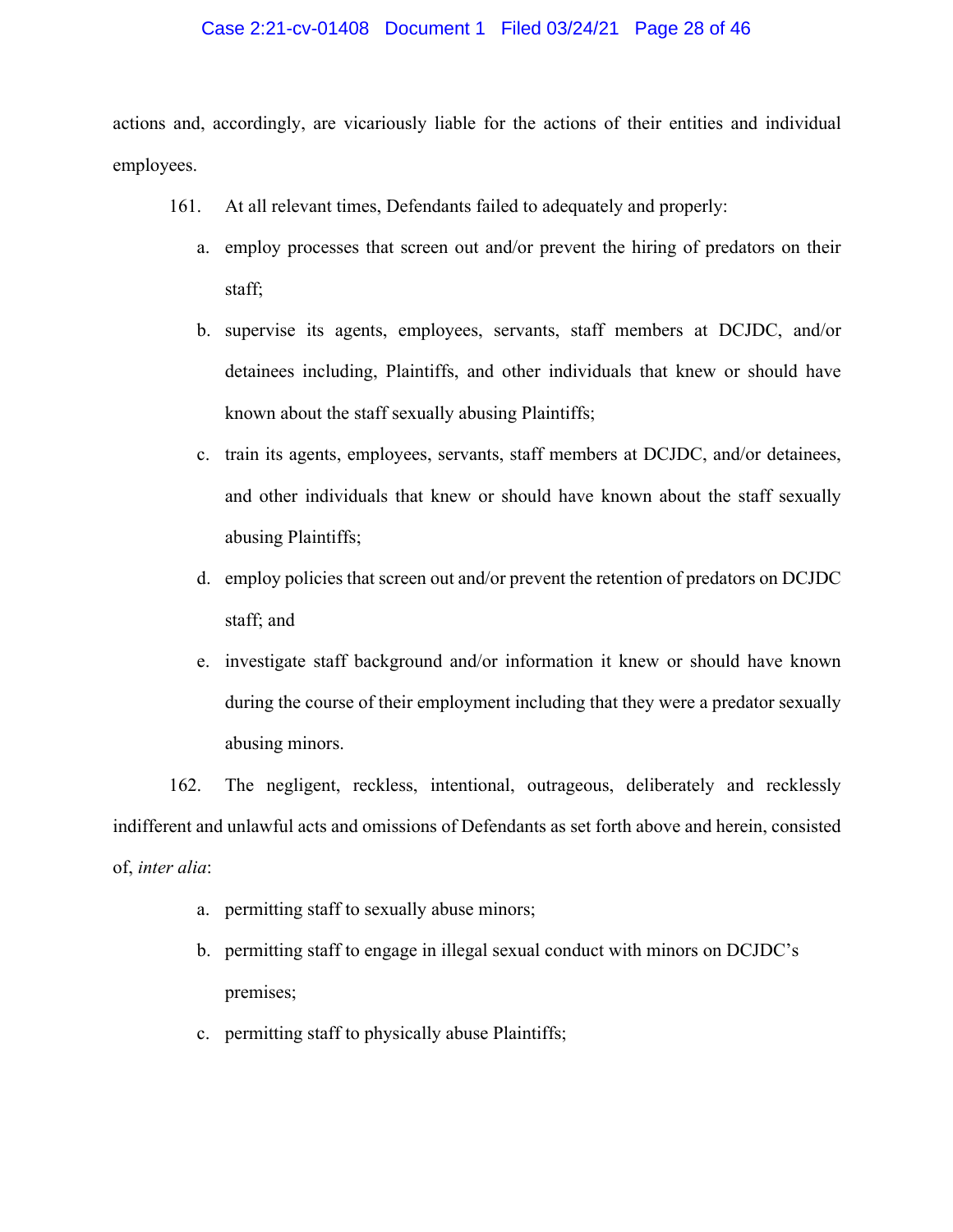- d. permitting and/or allowing an environment in which staff violated or engaged in conduct that would constitute violations of Pennsylvania criminal statutes prohibiting Rape (18 Pa. C.S.A. § 3121), and/or Involuntary Deviate Sexual Intercourse (18 Pa. C.S.A. § 3123), and/or Sexual Assault (18 Pa. C.S.A. § 3124.1), and/or Institutional Sexual Assault (18 Pa. C.S.A. § 3124.2), and/or Aggravated Indecent Assault (18 Pa. C.S.A. § 3125), and/or Indecent Assault (18 Pa. C.S.A. § 3126), and/or Corruption of Minors (18 Pa. C.S.A. § 6301), and/or Endangering the Welfare of a Child (18 Pa. C.S.A. § 4304), constituting negligence per se;
- e. failing to properly and adequately supervise and discipline its employees to prevent the sexual abuse that occurred to Plaintiffs;
- f. failing to adopt, enforce and/or follow adequate policies and procedures for the protection and reasonable supervision of children who were placed at DCJDC, including Plaintiffs, and, in the alternative, failing to implement and comply with such procedures which had been adopted;
- g. failing to implement, enforce and/or follow adequate protective and supervisory measures for the protection of minors placed in DCJDC, including Plaintiffs;
- h. creating an environment that facilitated sexual abuse by staff at DCJDC;
- i. failing to adopt, enforce and/or follow policies and procedures to protect minors against harmful influence and contact by DCJDC guards and staff;
- j. violation of duties imposed by Restatement (Second) of Torts, §§ 302B, 314, 315, 317, 323, 324A, 343, 344 and 371 and Restatement (Second) of Agency § 213 as adopted in Pennsylvania;
- k. failing to warn Plaintiffs of the risk of harm posed by guards and staff after Defendants knew or should have known of such risk;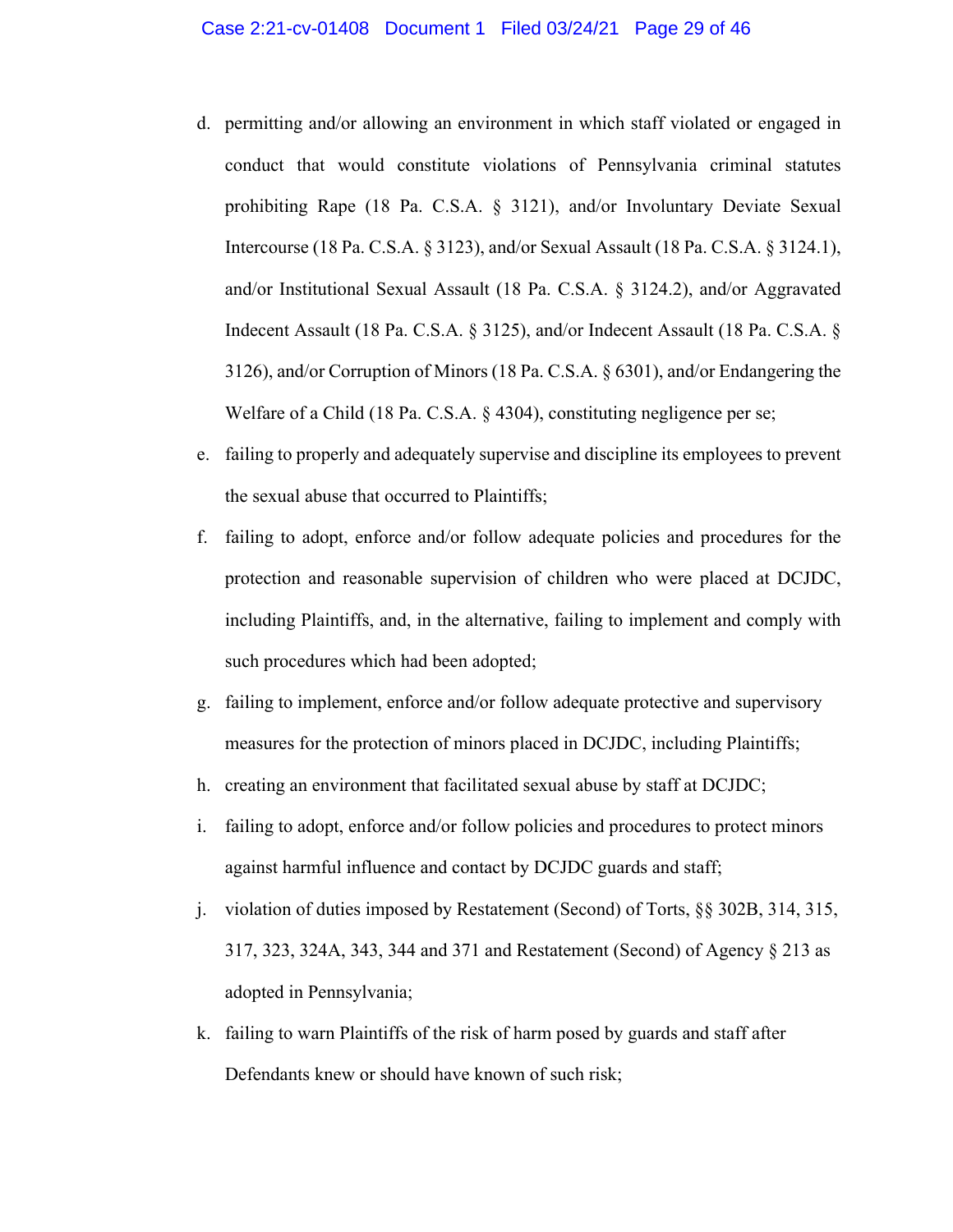- l. failing to provide Plaintiffs with any assistance in coping with the injuries sustained;
- m. ratifying the staff and guards' conduct;
- n. failing to warn or otherwise make reasonably safe the property which Defendants possessed, supervised and/or controlled, leading to the harm of Plaintiffs;
- o. failing to adopt/implement and/or enforce policies and procedures for the reporting to law enforcement, Office of Children and Youth, authorities within Delaware county, and/or other authorities of harmful acts to children;
- p. failing to report staff and guards' harmful acts to authorities,
- q. failing to implement adequate and proper policies regarding sexual abuse and/or harassment by DCJDC staff and/or violating its own policies regarding sexual abuse and/or harassment by DCJDC staff;
- r. violating the requirements of Pennsylvania's Child Protective Services Law, 23 §  $6311(a)$  and (b), constituting negligence per se;
- s. ignoring, concealing, or otherwise mitigating the seriousness of the known danger that DCJDC and its staff posed;
- t. failing to prevent the sexual abuse that was committed by Defendants' staff on Plaintiffs;
- u. allowing guards to remain on staff after knowing that they sexually abused minors;
- v. failing to properly supervise and/or discipline DCJDC employees;
- w. failing to adequately and properly train its employees regarding sexual abuse of minors by DCJDC staff and the red flags and/or warning signs of sexual abuse; and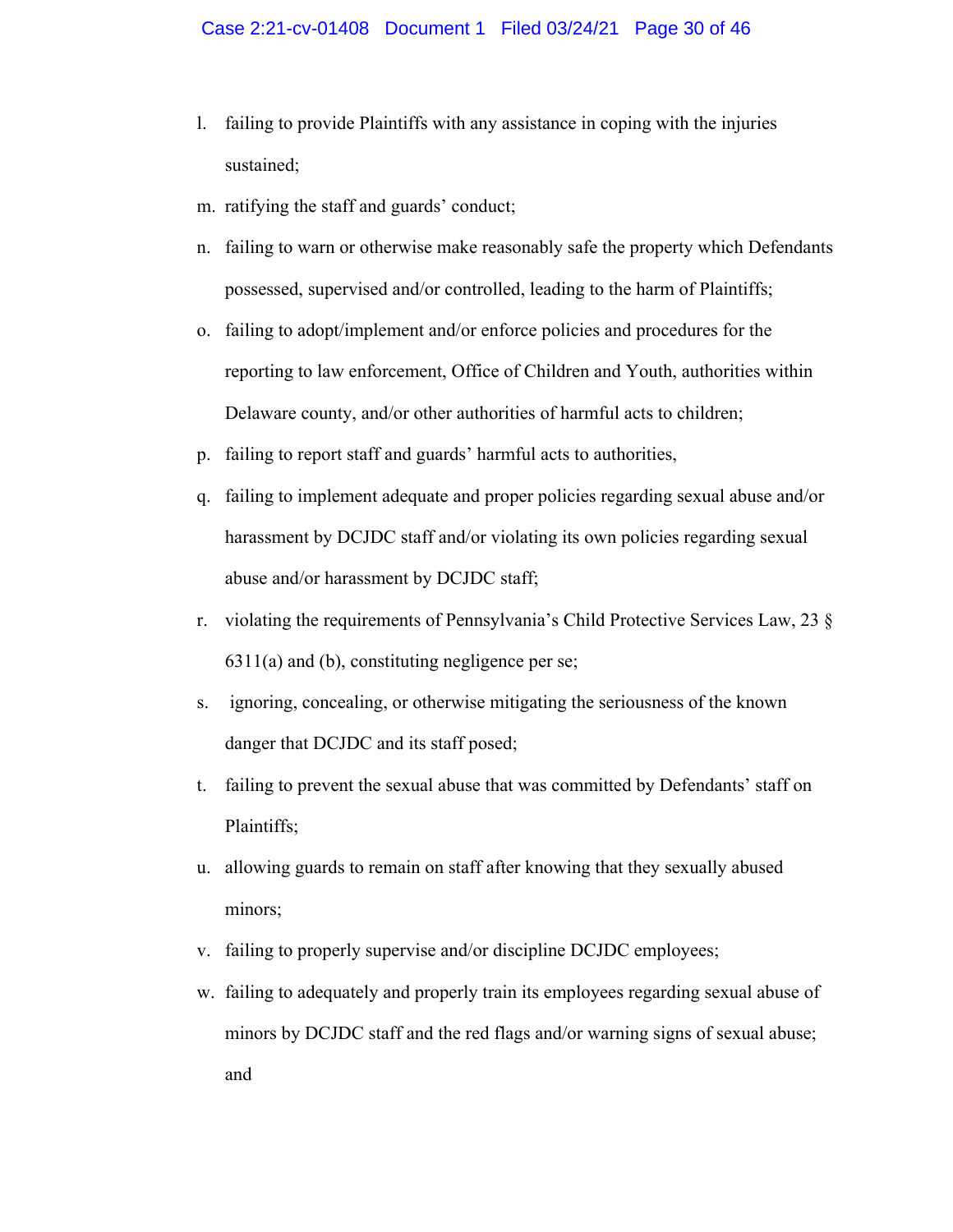x. negligently managing, supervising, licensing, regulating and/or operating DCJDC.

163. As a proximate and direct result of Defendants' negligence and/or reckless conduct described herein, Plaintiffs were harmed as a result and have sustained physical and emotional injuries, embarrassment, mental anguish, pain and suffering and loss of enjoyment of life and life's pleasures.

164. Plaintiffs have been and will likely, into the future, be caused to incur medical expenses and have or may likely incur a loss of earning capacity in the future.

165. Defendants knew or should have known about the severe risk of their failure to take any appropriate precautions outlined above and acted with a reckless disregard for such risk for which Plaintiffs are entitled to and hereby seek punitive damages pursuant to the requirements of Pennsylvania law.

166. Defendants' actions and failures as described herein are outrageous and were done recklessly with a conscious disregard of the risk of harm to Plaintiffs, for which Plaintiffs are entitled to and hereby seek punitive damages.

## **COUNT III -NEGLIGENCE Plaintiffs v. Defendant CRGC, John Does 1-100 and ABC Entities 1-10**

167. Plaintiffs incorporate herein by reference the preceding paragraphs of this Complaint the same as if fully set forth hereinafter.

168. At all relevant times, Defendants CGRC, John Does 1-100 and/or ABC Entities 1-10 owed a duty to ensure that minors were not being sexually abused by staff at DCJDC and a duty to report any known or suspected child abuse.

169. At all relevant times, Defendants CGRC, John Does 1-100 and/or ABC Entities 1- 10 owed a duty not to help cover up child abuse at DCJDC.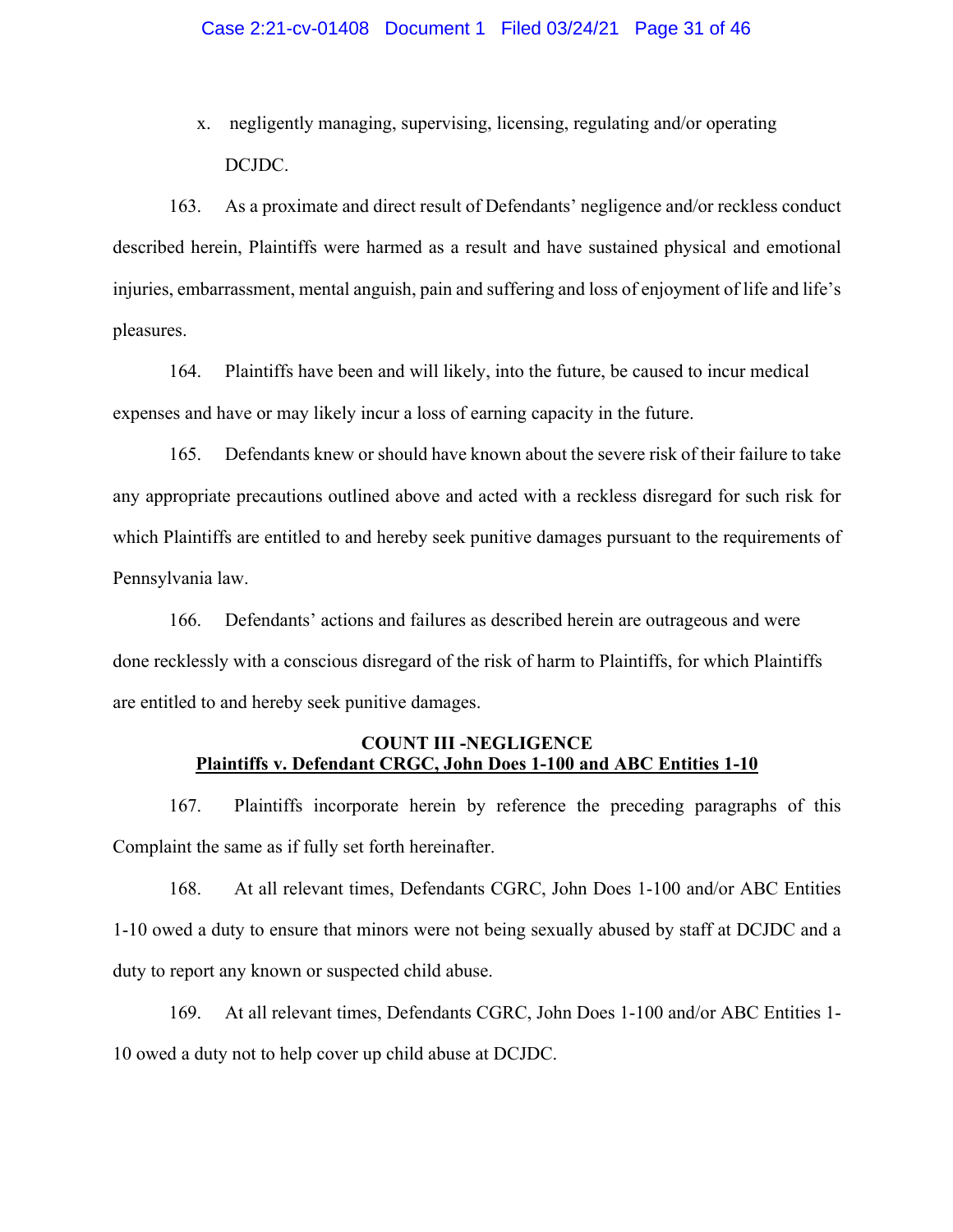#### Case 2:21-cv-01408 Document 1 Filed 03/24/21 Page 32 of 46

170. At all relevant times, Defendants CGRC, John Does 1-100 and/or ABC Entities 1- 10 owed a duty to protect and safeguard Plaintiffs from hurt, harm and danger while he was under their supervision at DCJDC.

171. At all relevant times, Defendants had a duty to ensure that the abuse being committed by DCJDC employees was reported.

172. At all relevant times, Defendants had a duty to provide for the safety of Plaintiffs when it knew, or should have known, Plaintiffs were in danger.

173. At all relevant times, Defendants knew or should have known that agents, employees, servants and/or staff members of DCJDC were sexually abusing Plaintiffs and/or other minors at DCJDC and/or posed a risk to sexually abuse Plaintiffs.

174. Defendants knew, had reason to know, or were otherwise on notice of the unlawful conduct of DCJDC and its own staff and who failed to protect the safety of children in DCJDC, including Plaintiffs. Defendants failed and further prevented its staff in taking reasonable steps to implement reasonable safeguards to prevent acts of unlawful sexual abuse by the staff at DCJDC. Defendants CGRC, John Does 1-100 and/or ABC Entities 1-10 failed to prevent or avoid placement of Plaintiffs in functions or environments in which they would be endangered and abused.

175. Defendants' knowing acquiescence and silence with respect to the known, or reasonably knowable, activities of DCJDC staff constituted a course of conduct through which acts of sexual violence, mental torment, and the violation of the sanctity of children were condoned, approved, and effectively authorized.

176. Defendants CGRC, John Does 1-100 and/or ABC Entities 1-10 allowed, condoned and authorized the abuse of minors by telling its staff members not to report the abuse happening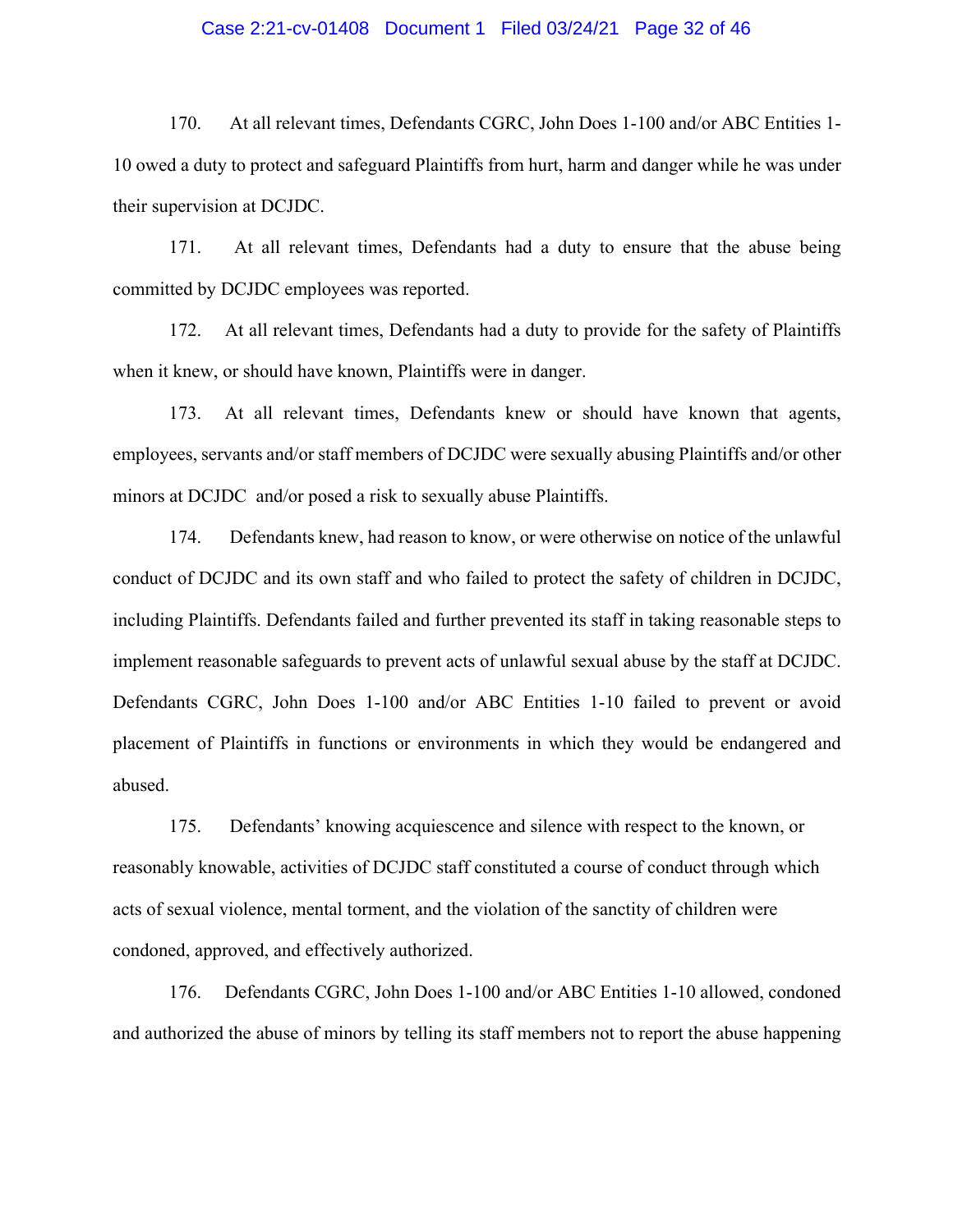#### Case 2:21-cv-01408 Document 1 Filed 03/24/21 Page 33 of 46

at DCJDC. Defendant further aided in the cover up of the abuse of minors occurring at the detention center so that it may keep its "lucrative contract" with Delaware County.

177. Through their failure to timely reprimand and sanction the acts referenced above, and for all of the other reasons set forth herein including, without limitation, their failure to take the steps necessary to prevent the occurrence of such reprehensible acts, Defendants ratified said actions and, accordingly, are vicariously liable for the actions of their entities and individual employees.

- 178. At all relevant times, Defendants failed to adequately and properly:
	- a. employ processes that require its employees to report, screen out and/or prevent the abuse of children by staff;
	- b. supervise their agents, employees, servants, staff members, and/or the agents, employees, servants, staff members, and/or agents under their supervision; and
	- c. train their agents, employees, servants and/or staff members.

179. The negligent, reckless, intentional, outrageous, deliberately and recklessly indifferent and unlawful acts and omissions of Defendants as set forth above and herein, consisted of, *inter alia*:

- a. permitting staff to sexually abuse minors;
- b. permitting staff to engage in illegal sexual conduct with minors at DCJDC;
- c. permitting staff to physically abuse Plaintiffs;
- d. permitting and/or allowing an environment in which staff violated or engaged in conduct that would constitute violations of Pennsylvania criminal statutes prohibiting Rape (18 Pa. C.S.A. § 3121), and/or Involuntary Deviate Sexual Intercourse (18 Pa. C.S.A. § 3123), and/or Sexual Assault (18 Pa. C.S.A. § 3124.1), and/or Institutional Sexual Assault (18 Pa. C.S.A. § 3124.2), and/or Aggravated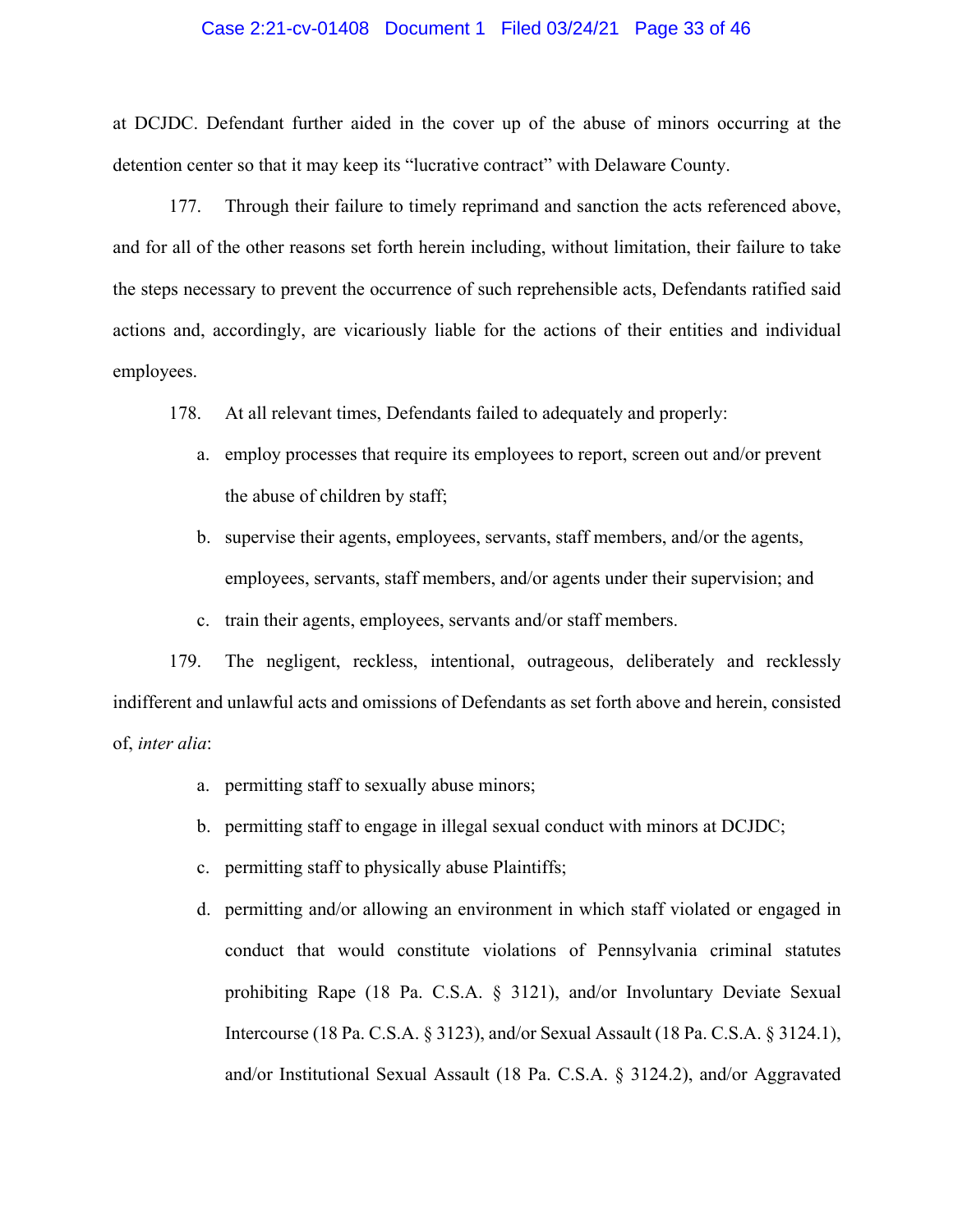Indecent Assault (18 Pa. C.S.A. § 3125), and/or Indecent Assault (18 Pa. C.S.A. § 3126), and/or Corruption of Minors (18 Pa. C.S.A. § 6301), and/or Endangering the Welfare of a Child (18 Pa. C.S.A. § 4304), constituting negligence per se;

- e. failing to properly and adequately supervise and discipline its employees to prevent the sexual abuse that occurred to Plaintiffs;
- f. failing to adopt, enforce and/or follow adequate policies and procedures for the protection and reasonable supervision of children who were under the care and supervision of Defendant, including Plaintiffs, and/or failing to implement and comply with such procedures which had been adopted;
- g. failing to implement, enforce and/or follow adequate protective and supervisory measures for the protection of minors under Defendants' care/treatment at DCJDC;
- h. allowing children to be placed in isolation;
- i. creating an environment that facilitated sexual abuse by DCJDC staff;
- j. failing to adopt, enforce and/or follow policies and procedures to protect minors against harmful influence and contact by DCJDC guards and staff;
- k. ratifying the staff and guards conduct;
- l. failing to adopt/implement and/or enforce policies and procedures for the reporting to law enforcement, Office of Children and Youth, authorities within Defendants' ability, and/or other authorities of harmful acts to children;
- m. failing to report staff and guards harmful acts to authorities;
- n. violating the requirements of Pennsylvania's Child Protective Services Law, 23 §  $6311(a)$  and (b), constituting negligence per se;
- o. ignoring, concealing, or otherwise mitigating the seriousness of the known danger that DCJDC and its staff posed;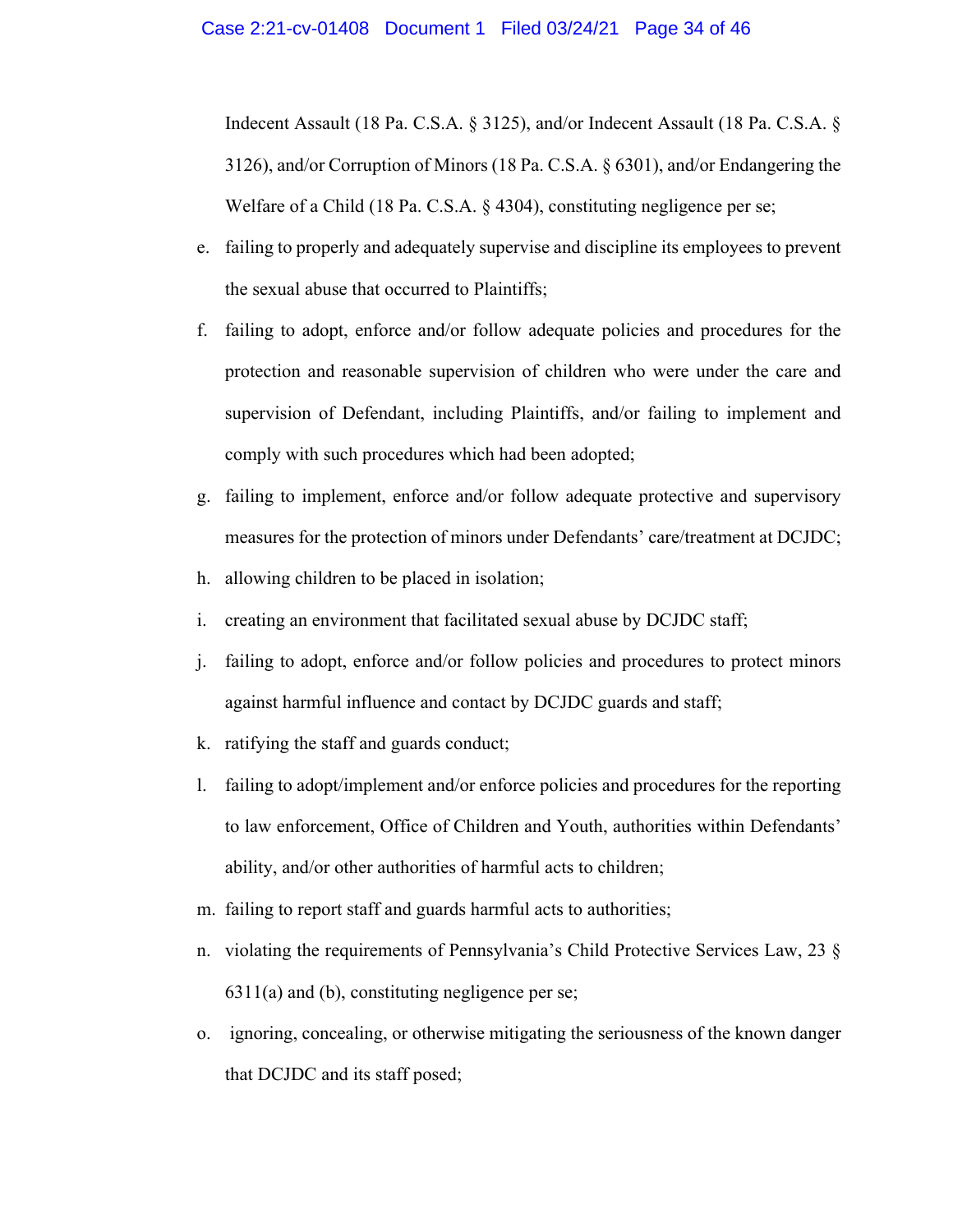- p. failing to prevent the sexual abuse that was committed by DCJDC staff on Plaintiffs;
- q. failing to properly supervise and/or discipline its employees; and
- r. failing to adequately and properly train its employees regarding sexual abuse of minors by DCJDC staff and the red flags and/or warning signs of sexual abuse.

180. As a proximate and direct result of Defendants' negligence and/or reckless conduct described herein, Plaintiffs were harmed as a result and have sustained physical and emotional injuries, embarrassment, mental anguish, pain and suffering and loss of enjoyment of life and life's pleasures.

181. Plaintiffs, John Doe #1 and Jane Doe #1, have been and will likely, into the future, be caused to incur medical expenses and have been and may likely incur a loss of earning capacity in the future.

182. Defendant CGRC, a youth counseling service, John Does 1-100 and/or ABC Entities 1-10, knew or should have known about the severe risk of their failure to take any appropriate precautions outlined above and acted with a reckless disregard for such risk, for which Plaintiffs are entitled to and hereby seek punitive damages pursuant to the requirements of Pennsylvania law.

183. Defendants' actions and failures as described herein are outrageous and were done recklessly with a conscious disregard of the risk of harm to Plaintiffs for which Plaintiffs are entitled to and hereby seeks punitive damages.

## **COUNT IV – NEGLIGENT INFLICTION OF EMOTIONAL DISTRESS Plaintiffs v. All Defendants**

184. Plaintiffs incorporate herein by reference the preceding paragraphs of this Complaint the same as if fully set forth hereinafter.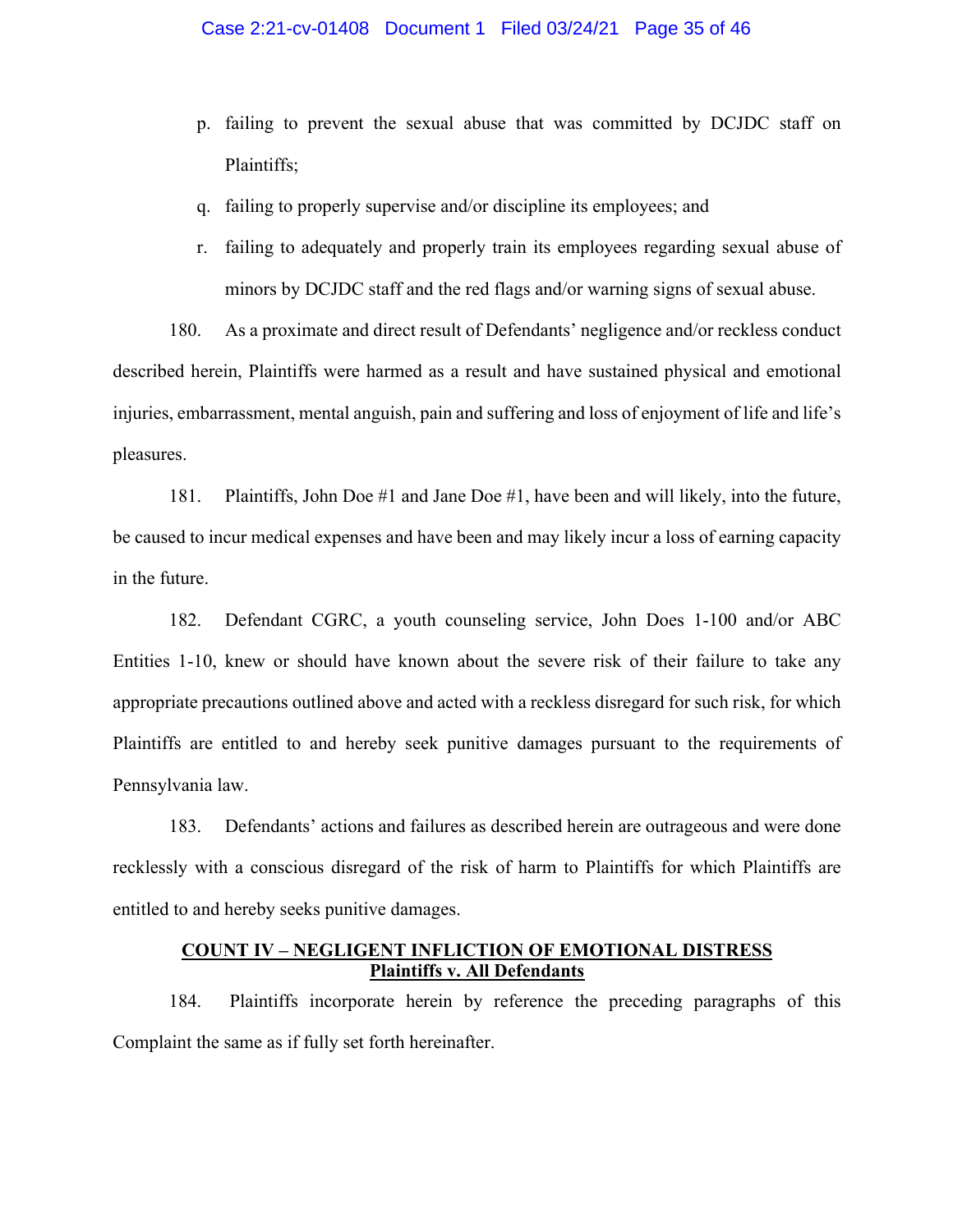#### Case 2:21-cv-01408 Document 1 Filed 03/24/21 Page 36 of 46

185. Defendants, by and through their contact with Plaintiffs, as described above, negligently and/or recklessly committed multiple acts of extreme and outrageous conduct which caused severe emotional, psychological, and psychiatric injuries, distress, and harm to Plaintiffs, which also manifested in physical injuries to Plaintiffs as set forth above in an extreme, outrageous and harmful manner.

# **COUNT V –INTENTIONAL INFLICTION OF EMOTIONAL DISTRESS Plaintiffs v. All Defendants**

186. Plaintiffs incorporate herein by reference the preceding paragraphs of this Complaint the same as if fully set forth hereinafter.

187. Defendants, by and through their contact with Plaintiffs, as described above intentionally committed multiple acts of extreme and outrageous conduct which caused severe emotional, psychological, and psychiatric injuries, distress, and harm to Plaintiffs, which also manifested in physical injuries to Plaintiffs as set forth above, in an extreme, outrageous and harmful manner.

## **COUNT VI -NEGLIGENT FAILURE TO RESCUE Plaintiffs v. All Defendants**

188. Plaintiffs incorporate herein by reference the preceding paragraphs of this Complaint the same as if fully set forth hereinafter.

189. The negligence and recklessness of Defendants in directly and proximately causing the injuries and damages to Plaintiffs, described herein, includes:

- a. failing to take reasonable and necessary steps to rescue Plaintiffs after placing them in a position of harm;
- b. failing to exercise reasonable and necessary steps to prevent further harm after rendering Plaintiffs in danger of further harm;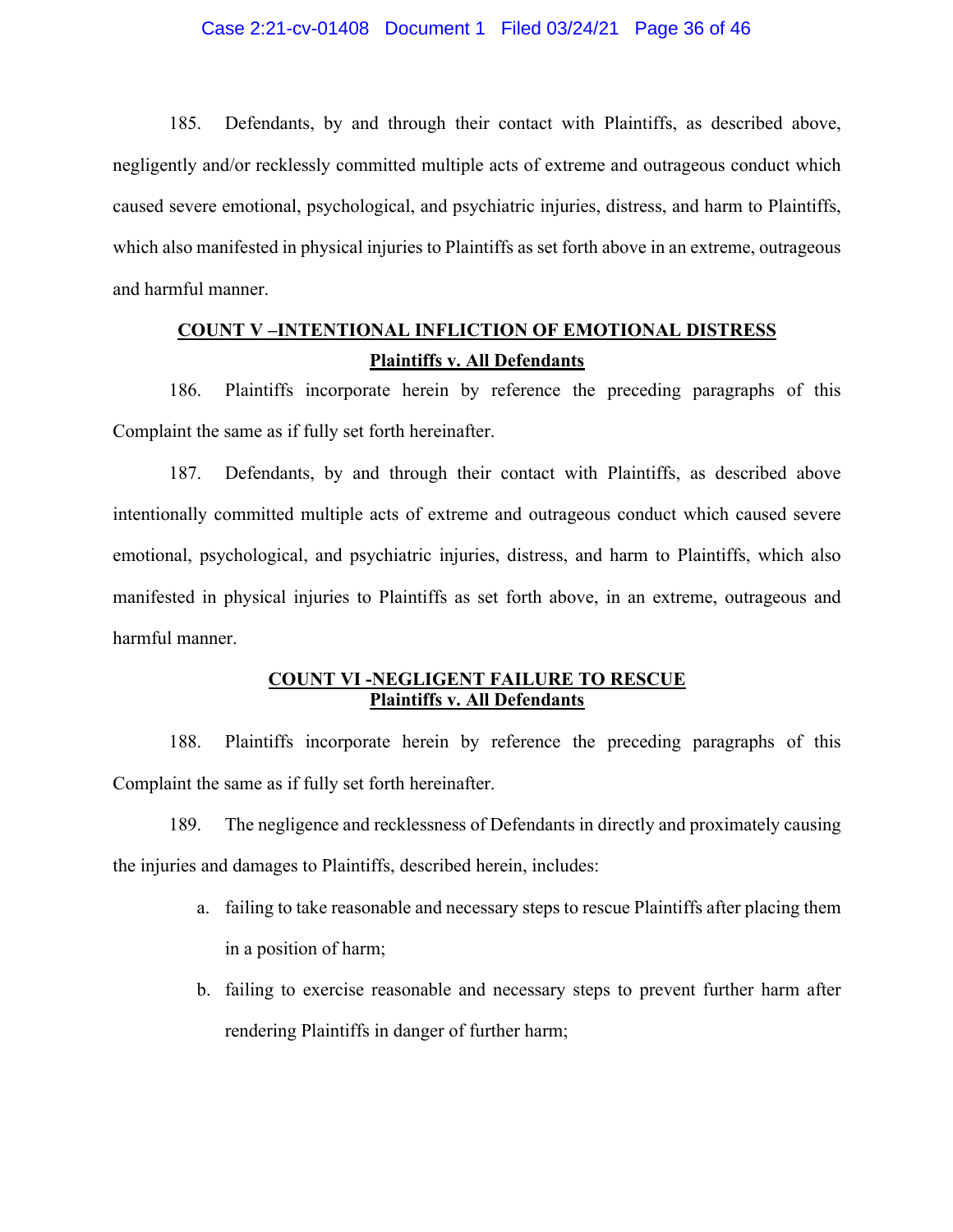- c. failing to take reasonable and necessary steps to give aid or assistance to Plaintiffs after rendering them in danger of further harm;
- d. failing to take reasonable steps to obtain aid or assistance for the Plaintiffs after rendering them in danger of further harm;
- e. failing to take reasonable and necessary steps to prevent the delay in the appropriate care of Plaintiffs; and
- f. violation of the duties set forth in Restatement (Second) of Torts, Sections 314A  $\&$ 322, as adopted in Pennsylvania.

190. As a proximate and direct result of Defendants' breaches described in the preceding paragraph, Plaintiffs sustained psychological and physical harms and injuries as described above.

191. The aforementioned incidents resulted from the negligence, recklessness and/or intentional acts of Defendants and was due in no manner whatsoever to any act or failure to act on part of Plaintiffs.

## **COUNT VII - FAILURE TO WARN**

### **Plaintiffs v. Defendants DCJDC, DHS, John Does 1-100 and ABC Entities 1-10**

192. Plaintiffs incorporate herein by reference the preceding paragraphs of this Complaint the same as if fully set forth hereinafter.

193. At all times material hereto, Defendants owed a duty to Plaintiffs and the public to warn about DCJDC and its staff when they knew, or should have known, that the staff and facility posed a risk to all persons and in particular to minors being detained in their juvenile detention center.

194. Defendants breached their duty to warn that DCJDC staff members, specifically the guards, posed a risk of harm. Defendants failed to exercise the reasonable care, skill, and diligence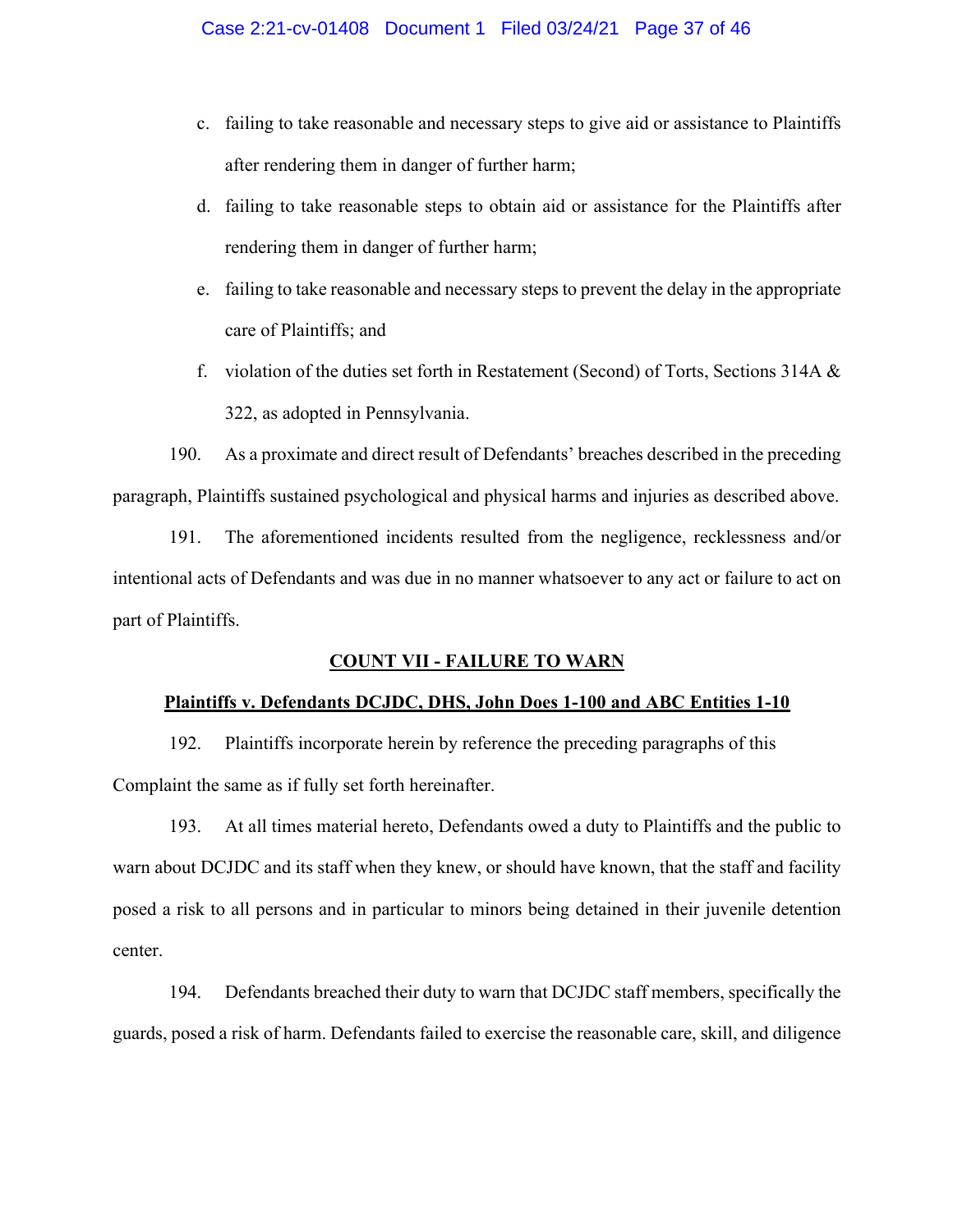#### Case 2:21-cv-01408 Document 1 Filed 03/24/21 Page 38 of 46

of an ordinarily prudent county would, in warning minors and the public of the risks posed by their staff.

195. No negligence on the part of the Plaintiffs contributed to the happening of the occurrence.

196. Plaintiffs' injuries and damages as recited herein, occurred directly and were proximately caused by Defendants' breach of duty to warn as described herein.

197. As a direct and proximate result of Defendants' failure to warn the public and Plaintiffs about DCJDC and its staff, Plaintiffs suffered serious injury, have required medical care and attention; have suffered mental anguish, severe pain and agony as a result of the happening of the occurrence; and were otherwise injured and damaged, for which claim is made.

## **COUNT VIII - CIVIL CONSPIRACY Plaintiffs v. Defendants DCJDC, CRGC, John Does 1-100 and ABC Entities 1-10**

198. Plaintiffs incorporate herein by reference the preceding paragraphs of this Complaint the same as if fully set forth hereinafter.

199. As outlined above and upon information and belief, Defendants (which is comprised of a network of the above outlined facilities and/or entities) and its employees/agents/staff/administrators/directors knowingly and willfully conspired and agreed among themselves to misrepresent to and conceal from the public, including, but not limited to Plaintiffs and their families, incidents and allegations of abuse and exploitation and/or that there was a danger to all of the residents at DCJDC being abused and/or exploited. This conspiracy continued until March of 2021 when DCJDC was finally shut down.

200. The network of entities herein conspired to keep incidents and allegations of abuse and exploitation from the public, including but not limited to Plaintiffs, as well as appropriate licensing and law enforcement authorities. Instead of informing the public, Plaintiffs, and/or appropriate licensing and law enforcement authorities about instances of abuse and exploitation,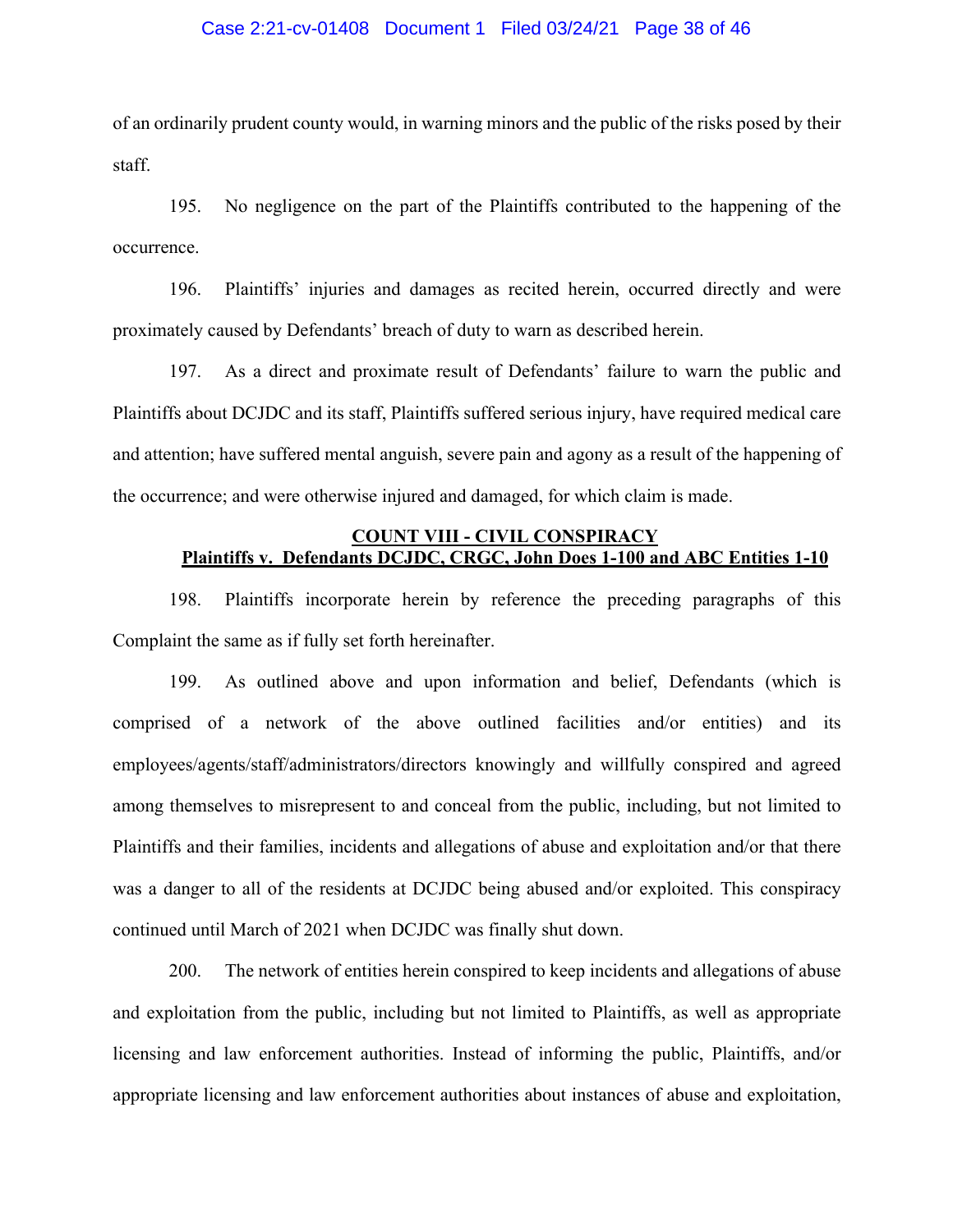#### Case 2:21-cv-01408 Document 1 Filed 03/24/21 Page 39 of 46

Defendants intentionally and falsely told Plaintiffs, the public and appropriate licensing and law enforcement authorities that the children in the care of DCJDC were safe, protected and having their basic human needs met.

201. In furtherance of said conspiracy and agreement, Defendants engaged in fraudulent representations, omissions and concealment of facts, acts of cover-up and statements. Defendants were purely motivated in this regard for the purposes of protecting their own reputations, profit and pockets at the expense of innocent children.

202. All of the actions of Defendants set forth in the preceding paragraphs were in violation of the rights of Plaintiffs and committed in furtherance of the aforementioned conspiracies and agreements. Moreover, each of the aforementioned individuals lent aid and encouragement, and knowingly financed, ratified and/or adopted the acts of the other. As a proximate result of the wrongful acts herein alleged, Plaintiffs have suffered significant damage as outlined above.

203. These acts constituted malicious conduct which was carried on by the network herein referred to as Defendants with willful and conscious disregard for Plaintiffs' rights with the intention of willfully concealing incidents of assault, abuse, and exploitation and was despicable conduct by any measure that subjected Plaintiffs to cruel and unjust hardship, so as to justify an award of exemplary and punitive damages. Accordingly, punitive damages should be awarded against Defendants to punish them and deter other such persons from committing such wrongful and malicious acts in the future.

#### **COUNT IX -NEGLIGENCE** *PER SE* **Plaintiffs v. All Defendants**

204. Plaintiffs incorporate herein by reference the preceding paragraphs of this Complaint the same as if fully set forth hereinafter.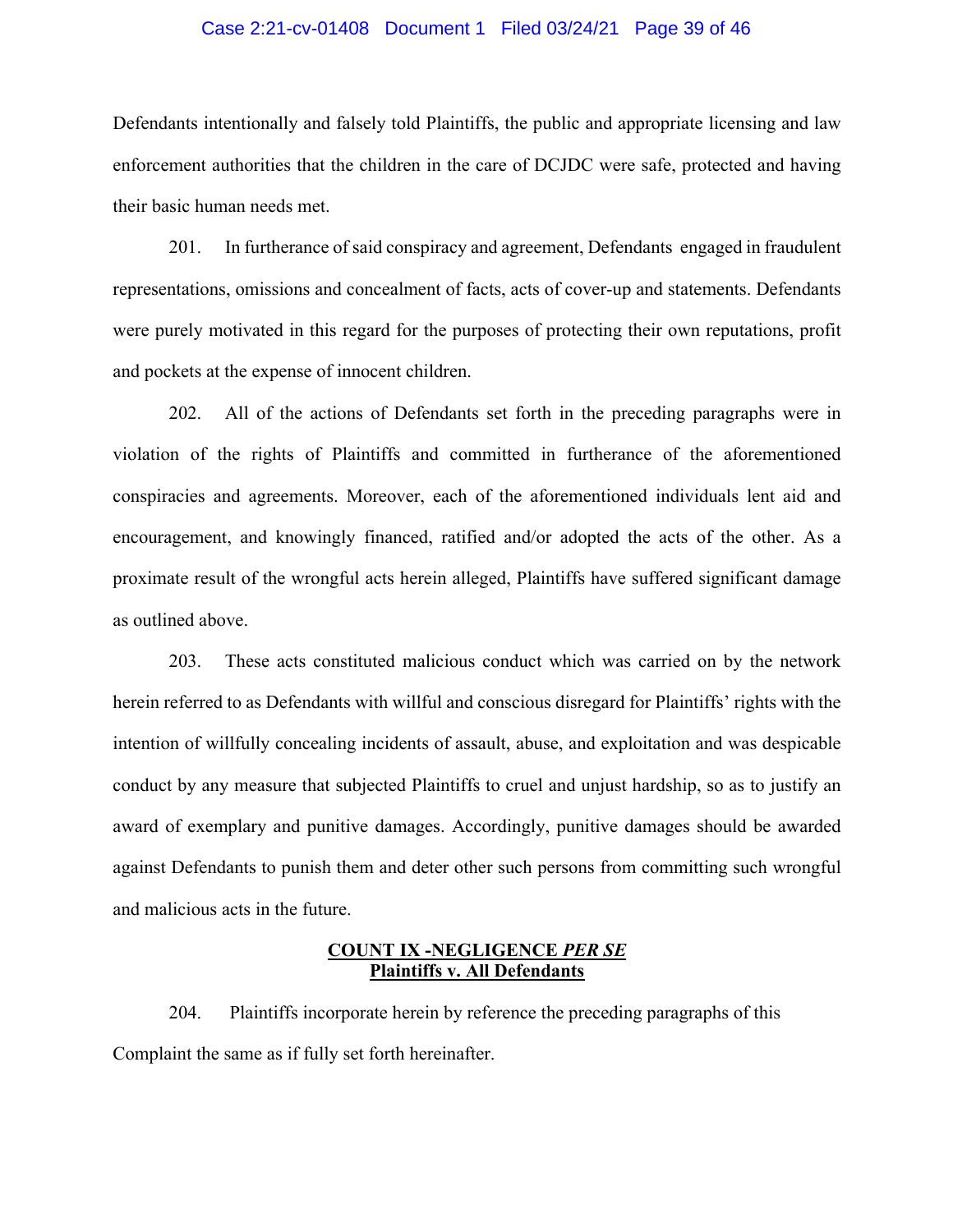#### Case 2:21-cv-01408 Document 1 Filed 03/24/21 Page 40 of 46

205. Defendants knew, had knowledge or had reasonable suspicion of harmful acts being committed by its staff on minors at DCJDC and negligently, recklessly and/or intentionally violated their statutory duty to report such abuse as required by Pennsylvania's Child Protective Services Law (PCPSL),  $23 \S 6311(a)$  and (b) et seq.

206. Defendants knew, had knowledge or had reasonable suspicion of harmful acts and/or other misconduct being committed by guards on children and/or other minors and negligently, recklessly and/or intentionally violated their statutory duty to report such abuse.

207. Defendants' violations constitute negligence per se under Pennsylvania law.

208. Defendants' negligent, reckless and/or intentional failure to report such harmful acts allowed DCJDC staff to sexually abuse Plaintiffs, causing continuing harm to Plaintiffs and the injuries and damages described above.

209. Such failure on the part of Defendants was reckless, intentional, knowing, grossly negligent, deliberately and recklessly indifferent, outrageous, malicious and/or was a reckless and conscious disregard for the safety of Plaintiffs.

## *Federal Claims*

#### **COUNT X - 42 U.S.C. § 1983**

## **Plaintiffs v. DCJDC, DHS, John Does 1-100 and ABC Entities 1-10 Violations of 42 U.S.C. § 1983 and the Fourth, Eighth and Fourteenth Amendments**

210. Plaintiffs incorporate by reference each allegation stated above.

211. The Fourth, Eighth and Fourteenth Amendments to the United States Constitution protect Plaintiffs from physical abuse and unreasonable or excessive force from DCJDC staff. These amendments also required Defendants to establish policies and practices to protect Plaintiffs from known harms and known patterns of constitutional deprivations.

212. Defendants failed, with deliberate indifference, to provide a safe custodial setting for Plaintiffs, by failing to properly train, supervise and discipline staff at the school, including the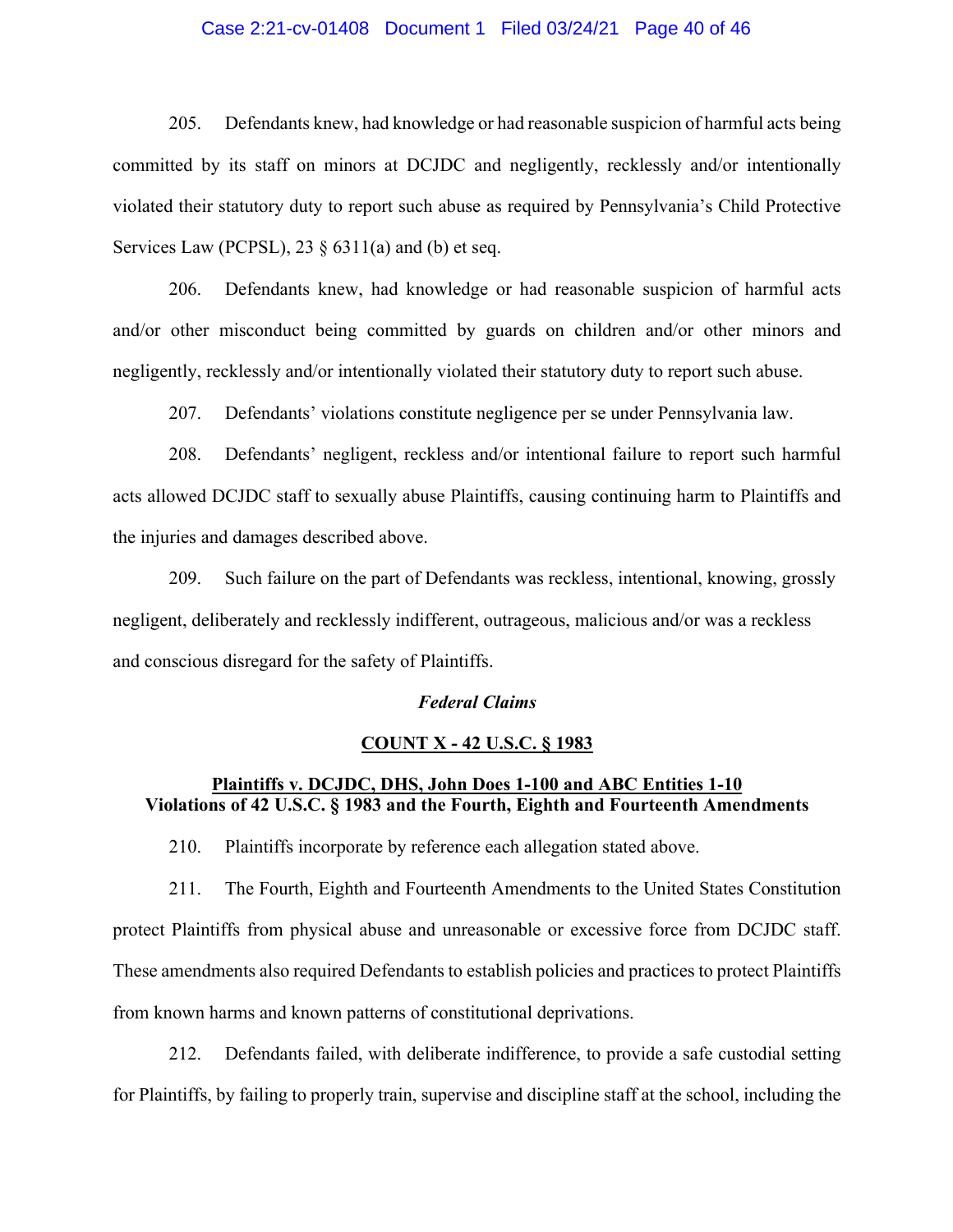#### Case 2:21-cv-01408 Document 1 Filed 03/24/21 Page 41 of 46

John Doe Defendants. As a proximate result of Defendants' policies, practices and customs, the staff at DCJDC, including the John Doe Defendants, subjected Plaintiffs to excessive and unreasonable force, a failure to protect from harm, and other abuses alleged in this Complaint. Defendant DCJDC and staff violated Plaintiffs' Eighth and Fourteenth Amendment rights when they physically, verbally, and sexually abused Plaintiffs.

213. The force used in each of these instances was objectively unreasonable, malicious, sadistic, intended to cause harm, and without any legitimate penological purpose.

214. The aforementioned affirmative acts outlined in this Complaint on the part of Defendants constituted a state created danger which directly and proximately caused harm to Plaintiffs.

215. Defendants served an exclusively public function and acted or failed to act under the color of state law.

216. Defendants' acts and omissions shocks the conscience, deprived Plaintiffs of their Eighth and Fourteenth Amendment rights to be protected from physical, mental and sexual abuse and neglect and unreasonable or excessive force, and caused Plaintiffs grave physical, emotional, psychological and other harm.

217. Defendants are liable to Plaintiffs under the Class under 42 U.S.C. § 1983 and the Fourth, Eighth and Fourteenth Amendments.

## **COUNT XI - CONDUCT IN VIOLATION OF THE TRAFFICKING VICTIM PROTECTION REAUTHORIZATION ACT, 18 U.S.C. § 1591(a) Plaintiff Jane Doe #1 v. Defendants John Does 1-100**

218. Plaintiffs incorporates each forgoing allegation herein.

219. Sex trafficking is defined by the TVPRA under 22 U.S.C. § 7102, as "the recruitment, harboring, transportation, provision, obtaining, patronizing, or soliciting of a person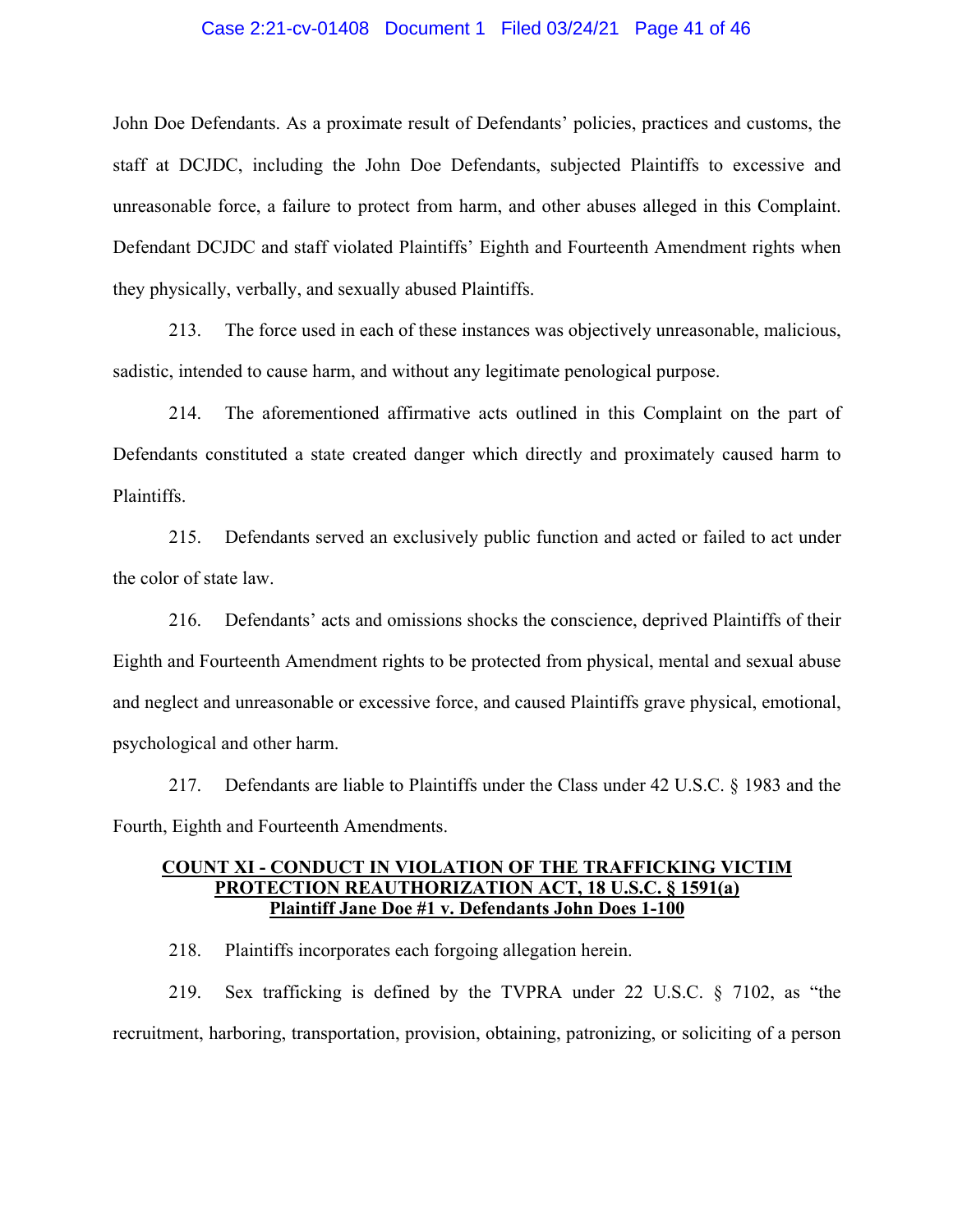#### Case 2:21-cv-01408 Document 1 Filed 03/24/21 Page 42 of 46

for the purposes of a commercial sex act and in which the commercial sex act is induced by force, fraud, or coercion."

220. Pursuant to 18 U.S.C. §1591(a), all who knowingly provide or obtain commercial sex that was provided or obtained through force, fraud, and coercion are guilty of sex trafficking. This includes, at a minimum, *both* the 'traffickers' who recruit, harbor, transport, and provide individuals for forced commercial sex work *and* those who obtain, solicit, or patronize forced commercial sex work.

221. Pursuant to 18 U.S.C. §1591(a), anyone under the age of 18 engaging in the act of commercial sex is considered to be a victim of human trafficking.

222. John Does 1-100 gave Jane Doe #1 and other minor females at DCJDC drugs and alcohol in exchange for sex.

223. John Does 1-100, through force, fraud and/or coercion engaged in a commercial sex act with Jane Doe #1 and other minor females at DCJDC.

224. Jane Doe #1 is a victim of sex trafficking with the meaning of 18 U.S.C. §1591(a) and is therefore entitled to bring a civil action under 18 U.S.C. §1595.

225. The actions, omissions, and/or commissions alleged in this pleading were the butfor and proximate cause of Plaintiff's injuries and damages.

226. Plaintiff Jane Doe #1 has suffered substantial physical and psychological injuries as a result of being trafficked and sexually exploited by Defendants John Does 1-100 in violation of 18 U.S.C. §1591(a).

## **COUNT XII - BENEFITING FROM A SEX TRAFFICKING VENTURE IN VIOLATION OF THE TRAFFICKING VICTIMS PROTECTION REAUTHORIZATION ACT, 18 U.S.C. §§ 1591 AND 1595 Plaintiff Jane Doe #1 v. All Defendants**

227. Plaintiffs reallege and incorporate by reference all prior and subsequent paragraphs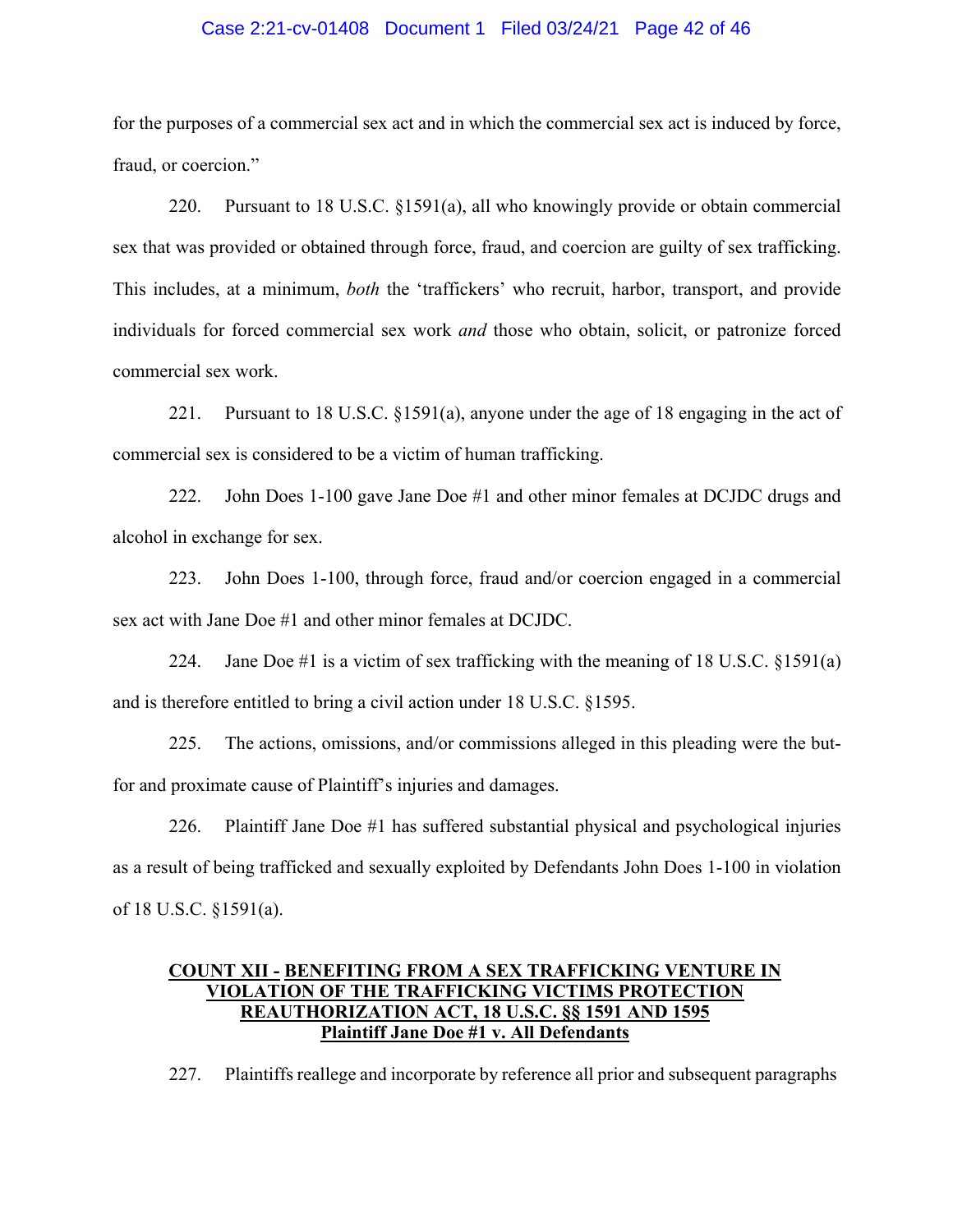#### Case 2:21-cv-01408 Document 1 Filed 03/24/21 Page 43 of 46

as if fully incorporated herein.

228. Under 18 U.S.C. §1591, liability arises for entities who: (1) knowingly benefitted financially or by receiving anything of value (2) from participation in a venture (3) it knew or should have known was engaged in sex trafficking.

229. Pursuant to 18 U.S.C. §1591(a), anyone under the age of 18 engaging in the act of commercial sex is considered to be a victim of human trafficking.

230. Defendants' acts, outlined above, constitute a violation of 18 U.S.C. §1595. Specifically, Defendants had a statutory obligation not to participate in or benefit from a venture that they knew, or should have known, was engaged in violations of 18 U.S.C. §1591(a). At all relevant times, Defendants breached this duty by participating in, and facilitating, the harboring and provision of Plaintiff Jane Doe #1 for the purpose of commercial sex induced by fraud and coercion by their acts, omissions, and commissions.

231. Defendants knew, or were in reckless disregard of the fact, that it was John Does 1-100's pattern and practice to use alcohol and drugs to solicit and engage in coerced sexual activity with minor females, including, but not limited to, Jane Doe #1, at DCJDC.

232. Defendants knowingly benefited from, and received value for, their participation in the venture with John Does 1-100, with the Defendants knowledge, or in reckless disregard of the fact, that John Does 1-100 would utilize their positions as guards at DCJDC and influence, to solicit and coerce Plaintiff Jane Doe #1 and other minor females, who were under the age of eighteen (18), to engage in commercial sex acts.

233. Defendants have financially benefitted as a result of these acts, omissions, and/or commissions by their participation in owning, operating, managing, supervising, licensing and/or contracting with DCJDC.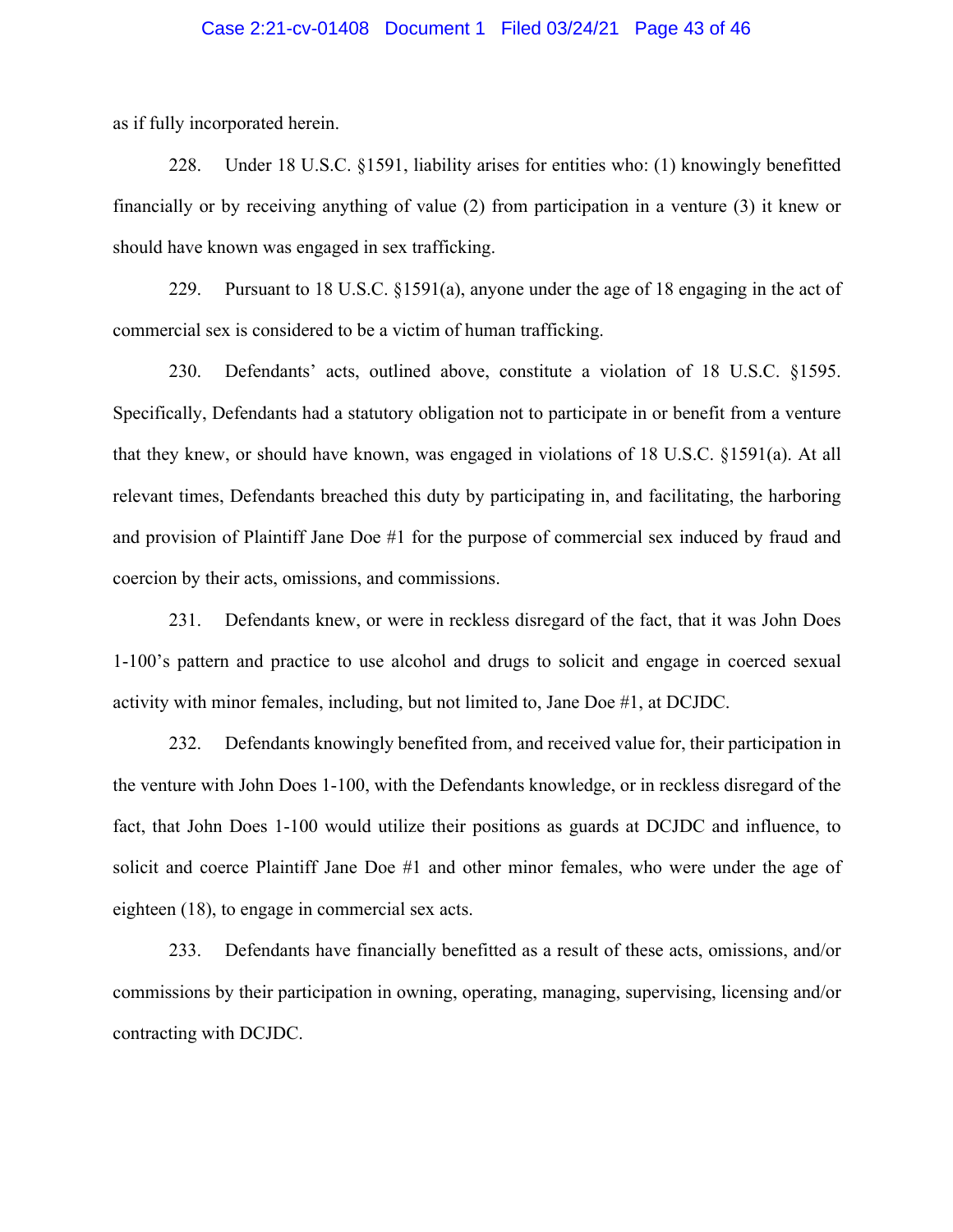#### Case 2:21-cv-01408 Document 1 Filed 03/24/21 Page 44 of 46

234. Plaintiff Jane Doe #1 is a victim of sex trafficking with the meaning of 18 U.S.C. §1591(a) and is therefore entitled to bring a civil action under 18 U.S.C. §1595.

235. Defendants knowingly benefited from participation in what they knew or should have known was a sex trafficking venture, in violation of 18 U.S.C. §§ 1591(a)(2) and 1595(a).

236. Defendants knowingly benefited from, and/or received something of value for their participation in the venture, in which Defendants knew, should have known, or were in reckless disregard of the fact that the Plaintiff Jane Doe #1 and other minor females were engaged in commercial sexual acts while under the age of eighteen.

237. Defendants' employees and agents had actual knowledge or should have known that they were facilitating and participating in a scheme to profit from the commercial sex acts of minor children.

238. Defendants' acts, omissions, and commissions, taken separately and/or together, outlined above, constitute a violation of 18 U.S.C. §1595. Specifically, Defendants had a statutory obligation not to benefit in any way from a venture they knew, or should have known, to engage in violations of 18 U.S.C. §1591(a). At all relevant times, Defendants breached this duty by causing a person under the age of 18 to engage in a commercial sex act.

239. Defendants' conduct has caused Plaintiff serious harm including, without limitation, physical, psychological, financial, and reputational harm.

#### **PRAYER FOR RELIEF**

**WHEREFORE,** in consideration of the above claims, Plaintiffs John Doe #1 and Jane Doe #1, request that a jury be selected to hear this case and render a verdict for the Plaintiffs, and against the Defendants, and that the jury selected award damages to the Plaintiffs in an amount which will effectively prevent other similarly caused acts and adequately reflects the enormity of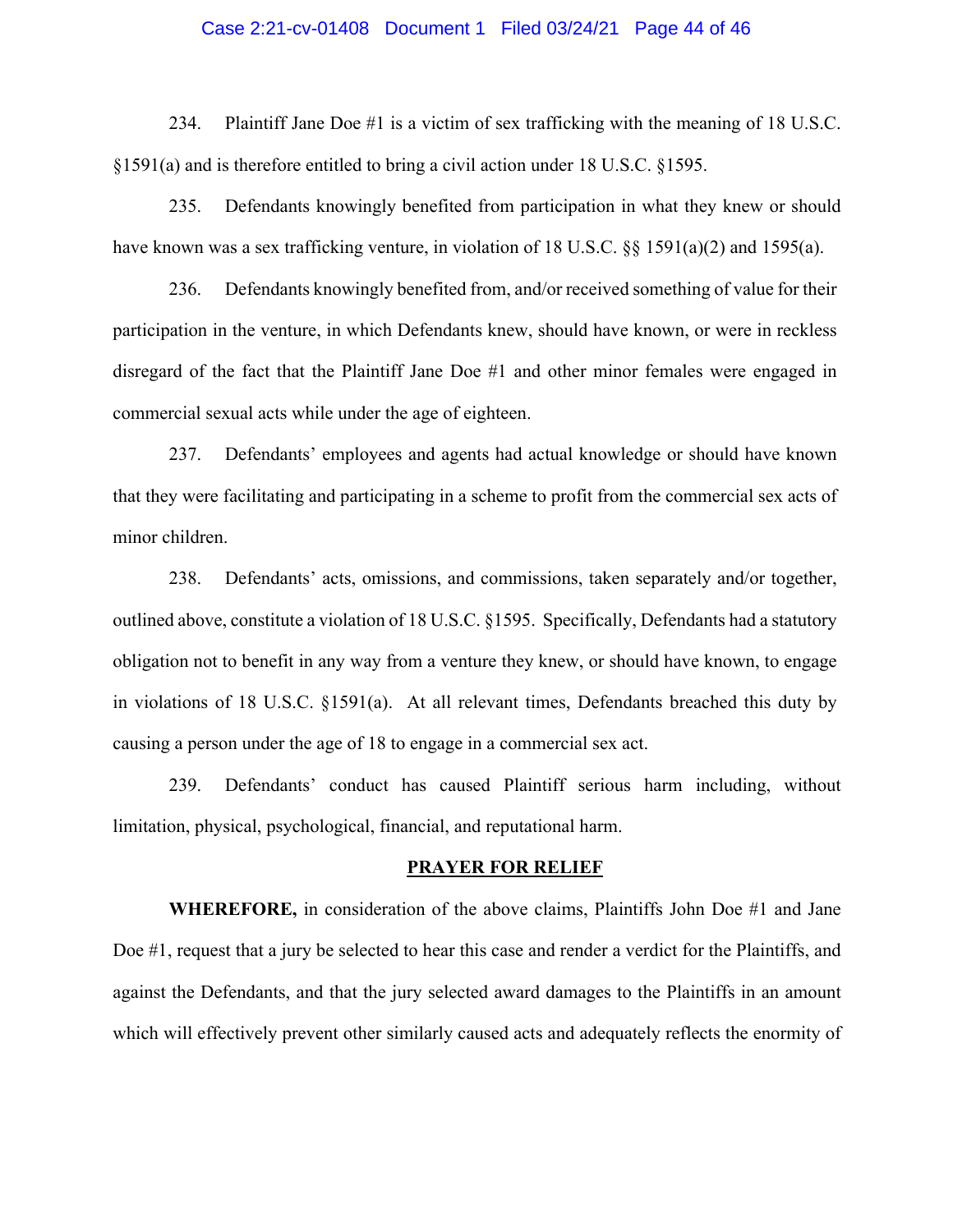### Case 2:21-cv-01408 Document 1 Filed 03/24/21 Page 45 of 46

the Defendants' wrong and injuries to the Plaintiffs due to the Defendants' faulty conduct, including but not limited to:

a. All available compensatory damages for the described losses with respect to each cause of action;

b. Past and future medical expenses, as well as the costs associated with past and future life care;

c. Past and future lost wages and loss of earning capacity;

d. Past and future emotional distress;

e. Consequential and/or special damages;

f. All available non-economic damages, including without limitation pain, suffering, and loss of enjoyment of life;

- g. Punitive damages with respect to each cause of action;
- h. Reasonable and recoverable attorney's fees;
- i. Costs of this action; and
- j. Pre-judgement and all other interest recoverable.

Further, Plaintiffs request that the Court enter judgment consistent with the jury's verdict, and prays for any other damages and equitable relief the Court or jury deems appropriate under the circumstances.

> /s/ Brian D. Kent Brian D. Kent, #94221 Gaetano D'Andrea #208905 Jillian P. Roth #325987 M. Stewart Ryan #313516 Alexandria MacMaster #316826 LAFFEY, BUCCI & KENT, LLP 1100 Ludlow Street, Suite 300 Philadelphia, PA 19107 (T): (215) 399-9255 (E): bkent@lbk-law.com gdandrea@lbk-law.com